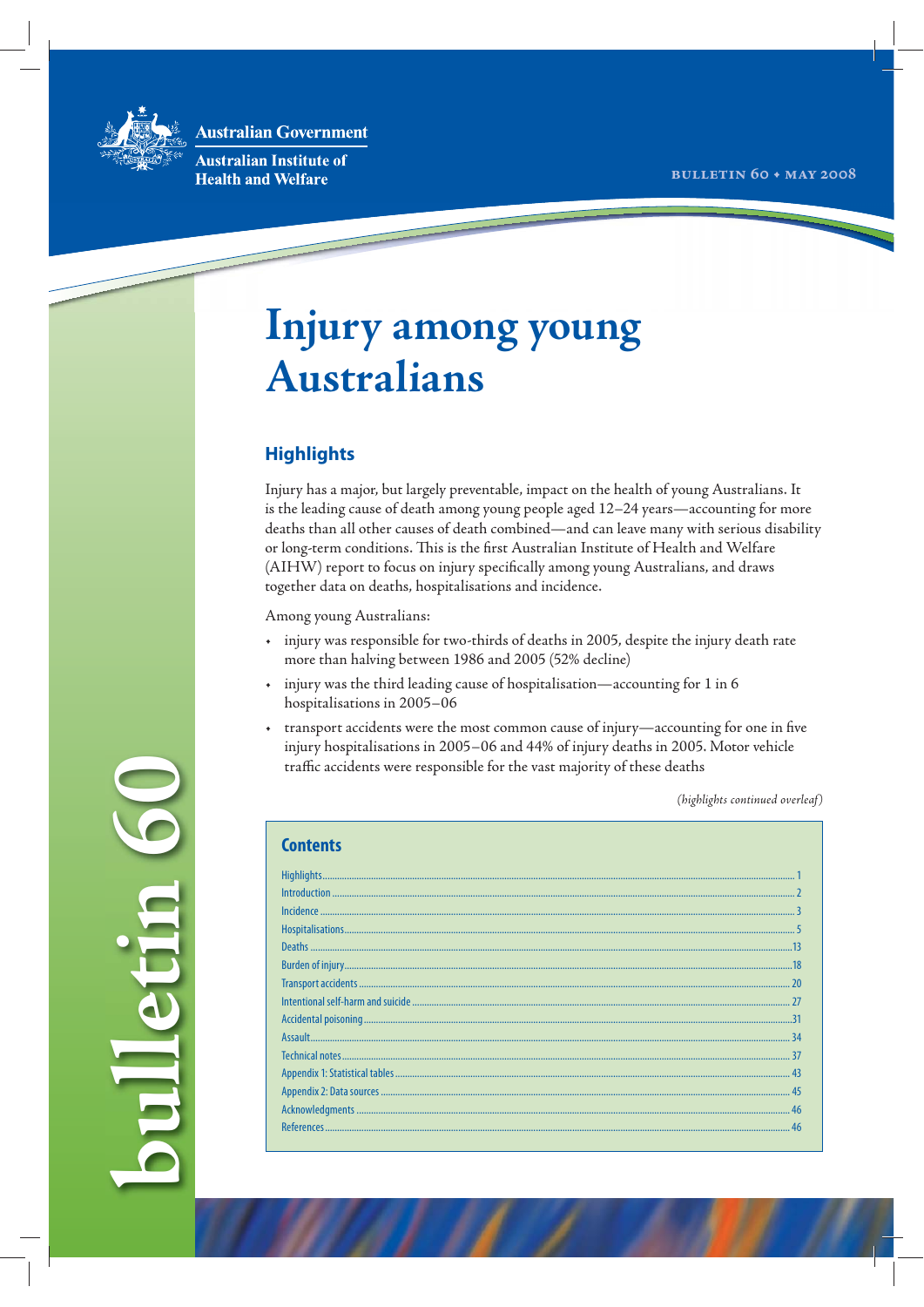- suicide was the second leading cause of injury death—accounting for one-fifth of all their deaths in 2005
- young males accounted for around three-quarters of injury deaths and hospitalisations
- Aboriginal and Torres Strait Islander young people had considerably higher rates of death and hospitalisation due to injury than other young Australians. In particular, the assault hospitalisation rate was 6 times as high
- injury death and hospitalisation rates increase substantially with remoteness and socioeconomic disadvantage:
	- the injury death rate in Very Remote areas was almost 5 times those in Major Cities, and the hospitalisation rate was 3 times as high
	- those in the most socioeconomically disadvantaged fifth of the population had an injury death rate almost twice as high as those from the least socioeconomically disadvantaged fifth, and were almost 30% more likely to be hospitalised for injury.

## **Introduction**

Injury, including poisoning, is a leading cause of death and hospitalisation among young Australians and can result in ongoing disability and long-term conditions. The largely preventable nature of injury, combined with its major impact on the health of Australians, led to the identification of injury prevention and control as a National Health Priority Area in 1986, and the development of national injury prevention plans (NPHP 2004).

Patterns of injury in young people are different to those seen for other age groups, showing the strong influence that stage of life has on susceptibility to certain types of injury. Injury patterns change during adolescence and early adulthood as young people assume more independent roles. Greater responsibility for decision making creates more opportunity for young people to engage in risky behaviours (NPHP 2004). For young people, particularly those aged 15–17 years, this independence occurs simultaneously with exposure to alcohol and other drugs, and the development of new skills, such as driving and job skills, at a time when peer acceptance is important. Young people are more likely to experiment with using illicit substances and alcohol, which can make them more prone to certain types of injuries, such as falls, transport accidents, accidental poisoning and assault, while they are under the influence of these substances.

Of particular concern is the over-representation of young adults, particularly young males, in road traffic accidents that have been linked to risky driving behaviours such as speeding, driving when fatigued and driving under the influence of alcohol or other drugs (Smart et al. 2005). Intentional injuries, such as self-harm or suicide and assault, are also important causes of hospitalisation and death among young people.

Injury can affect a person's employment, educational and recreational opportunities, and can lead to permanent disability and disfigurement, such as acquired brain injury or spinal cord injury. This can have long-term effects on future health and wellbeing (NPHP 2004).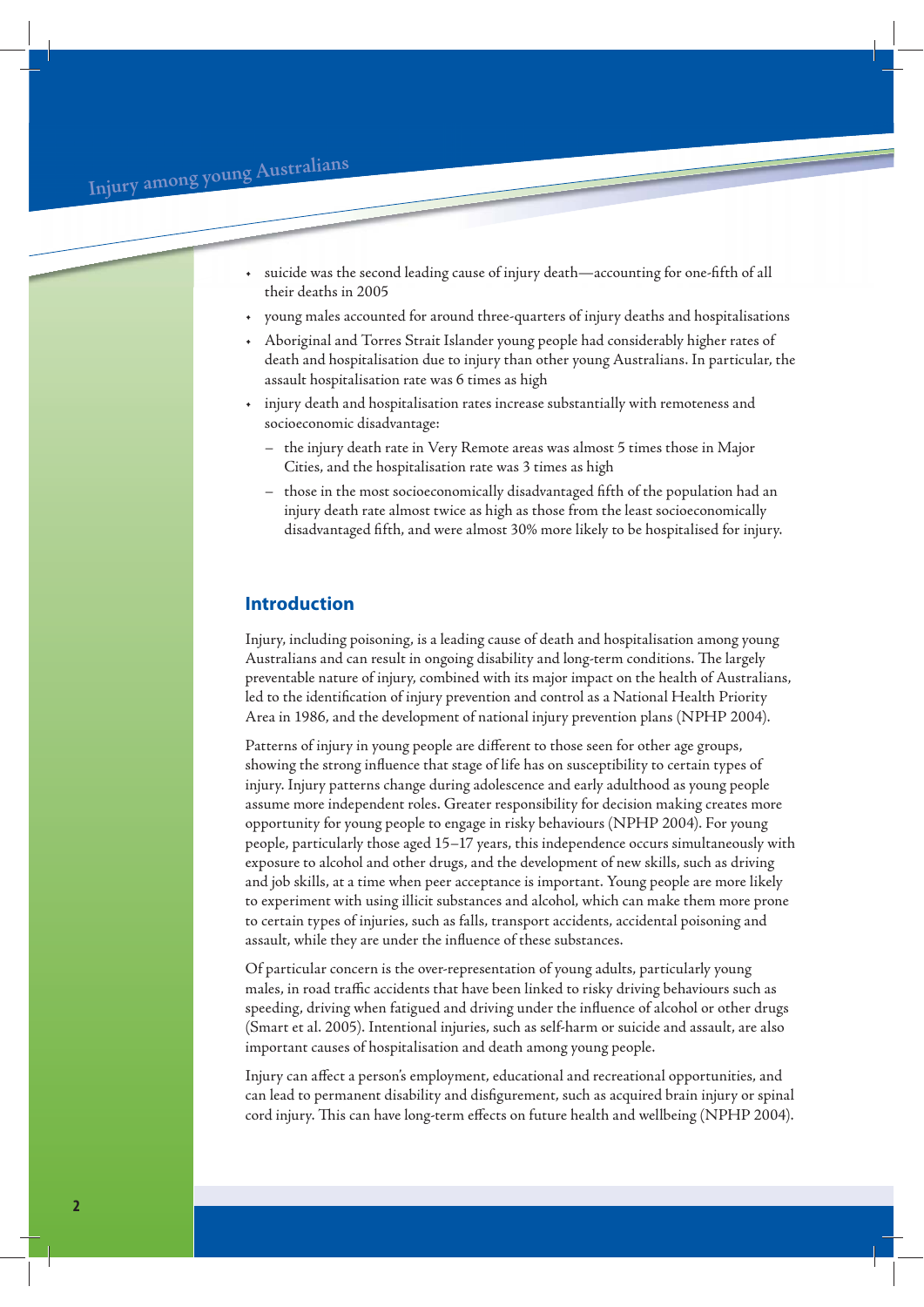This bulletin presents the latest available information on injury incidence, hospitalisations and deaths among young Australians aged 12–24 years. A particular focus of the bulletin is to explore injury by different age groups—12–14 years, 15–17 years and 18–24 years—as age is an important factor in the types of injuries sustained by young people. Four types of injury will be explored in detail: transport accidents, intentional self-harm and suicide, accidental poisoning and assault. When combined, these four types of injury account for the vast majority of injury deaths among young people (84%) and also contribute substantially to injury hospitalisations (40%). As some population groups are at greater risk of injury than others, this bulletin also examines injury among young Aboriginal and Torres Islander people, young people in remote areas and those who are at a socioeconomic disadvantage.

The main data sources used in this bulletin are the AIHW National Hospital Morbidity Database, the AIHW National Mortality Database and the ABS 2004–05 National Health Survey (NHS) and National Aboriginal and Torres Strait Islander Health Survey (NATSIHS). See the *Technical notes* for more information on the analysis and limitations of injury-related data from these sources, particularly for Aboriginal and Torres Strait Islander Australians.

## **Incidence**

Incidence data are useful in providing information on the rate at which people in the community sustain injuries. Incidence data provide a more complete picture of injury occurrence than hospitalisation or death records, as incidence captures the less severe injuries that do not require hospitalisation or result in death.

The ABS 2004–05 NHS collected information about the most recent injury that was sustained by young people in the 4 weeks preceding the survey for which an action was taken (for example, receiving medical treatment or reducing usual activities). An estimated 793,400 young people (23%) sustained one or more injuries during this period—accounting for around one-fifth of injuries for all ages (Table 1). After children, young people have the highest incidence rate of injury. Proportions for young males and females were similar (24% and 22%, respectively). An estimated 6% of 18–24 year olds sustained their most recent injury while under the influence of alcohol or other substances, compared with 2% of the population aged 25 years and over.

The leading causes of the most recent injury for both males and females were being cut with a knife, tool or other implement (29%), followed by a low fall of one metre or less (19%) and hitting, or being hit by, something (17%). The most common injuries sustained were open wounds (43%), bruising (23%), and dislocations, sprains, strains or torn muscles/ligaments (15%).

It is difficult to determine the severity of the injuries being reported from the information collected in the NHS; however, the actions taken for the injury may be used as an indicator of severity. More than one action may be reported for an injury. Of those young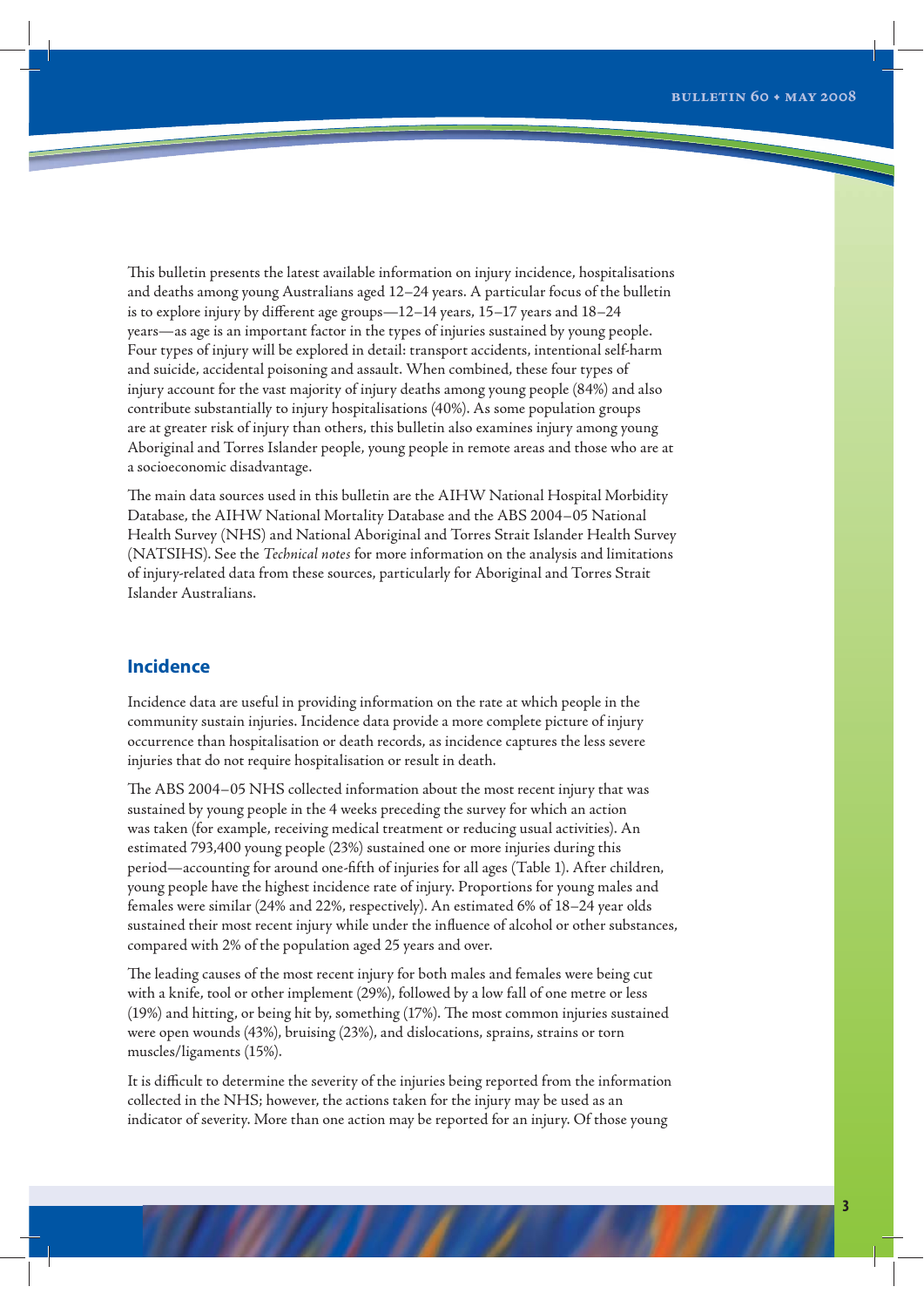people who reported an injury, an estimated 6% attended hospital (including admitted hospital stays, visits to casualty/emergency and visits to outpatient clinics), 19% consulted a doctor and/or other health professional, 10% had days off work or study and almost onequarter cut down on their usual activities due to their most recent injury.

|                                                       |               | <b>Males</b>            |               | <b>Females</b>          | <b>Persons</b> |                         |
|-------------------------------------------------------|---------------|-------------------------|---------------|-------------------------|----------------|-------------------------|
| <b>Population group</b>                               | <b>Number</b> | Per cent <sup>(a)</sup> | <b>Number</b> | Per cent <sup>(a)</sup> | <b>Number</b>  | Per cent <sup>(a)</sup> |
| Age group                                             |               |                         |               |                         |                |                         |
| $12-17$ years                                         | 155,400       | 19.8                    | 161,100       | 21.1                    | 316,600        | 20.4                    |
| 18-24 years                                           | 257,500       | 26.9                    | 219,300       | 23.4                    | 476,800        | 25.2                    |
| Indigenous status <sup>(b)</sup>                      |               |                         |               |                         |                |                         |
| Indigenous                                            | 11,900        | 18.8                    | 9,500         | 15.5                    | 21,300         | 17.2                    |
| Non-Indigenous                                        | 405,400       | 23.7                    | 370,500       | 22.3                    | 775,900        | 23.0                    |
| <b>Remoteness</b>                                     |               |                         |               |                         |                |                         |
| <b>Major Cities</b>                                   | 302,800       | 25.1                    | 265,200       | 22.8                    | 567,900        | 23.9                    |
| Inner Regional                                        | 53,100        | 15.5                    | 83,300        | 23.7                    | 136,300        | 19.8                    |
| Other areas <sup>(c)</sup>                            | 57,100        | 26.7                    | 32,000        | 17.7                    | 89,200         | 22.6                    |
| Socioeconomic status (Index of Relative Disadvantage) |               |                         |               |                         |                |                         |
| Quintile 1 (most disadvantaged)                       | 58,200        | 19.3                    | 75,100        | 21.6                    | 133,200        | 20.5                    |
| Quintile 5 (least disadvantaged)                      | 79,800        | 21.8                    | 83,900        | 25.3                    | 163,700        | 23.5                    |
| Young people (12-24 years)                            | 413,000       | 23.7                    | 380,400       | 22.4                    | 793,400        | 23.0                    |

#### **Table 1: Injury incidence for young people aged 12–24 years by population characteristics, 2004–05**

(a) Age-standardised to the Australian population as at 30 June 2001, with the exception of rates by 'Age group', which are age-specific.

(b) Data for 'Indigenous status' (Indigenous and non-Indigenous) are from the ABS 2004–05 NATSIHS (which includes non-Indigenous respondents from the 2004–05 NHS for comparisons), while other data in the table is derived from the ABS 2004–05 NHS. Weighted data derived from the NATSIHS will not equate to NHS estimates, as there is no distinction made on the basis of Indigenous status in the NHS (see ABS 2006b:16 for further information).

(c) Includes Outer Regional, Remote, and Very Remote Australia.

Source: AIHW analysis of ABS 2004–05 NHS and ABS 2004–05 NATSIHS confidentialised unit record files.

- The incidence of injury was lower among Aboriginal and Torres Strait Islander young people (17%) than among non-Indigenous young people (23%), after adjusting for differences in age structure (Table 1). The most frequent causes of injury for Indigenous young people were low falls (one metre or less) (23%), hitting, or being hit by, something (21%) and being cut with a knife, tool or other implement (20%). The most common injuries sustained by Indigenous young people were open wounds (36%), bruising (27%), and dislocations, sprains, strains or torn muscles/ligaments (18%).
- Inner Regional areas had the lowest overall incidence of injury (20%); the incidence of injury in Outer Regional, Remote and Very Remote areas combined was similar to Major Cities (23–24%) (Table 1). This pattern varied by sex—for young males, the highest incidence (27%) was recorded outside Major Cities and Inner Regional areas, while for young females, areas outside Major Cities and Inner Regional areas recorded the lowest incidence (18%).
- The incidence of injury was higher among young people from the least disadvantaged areas (24%) compared with those from the most disadvantaged areas (21%) (Table 1).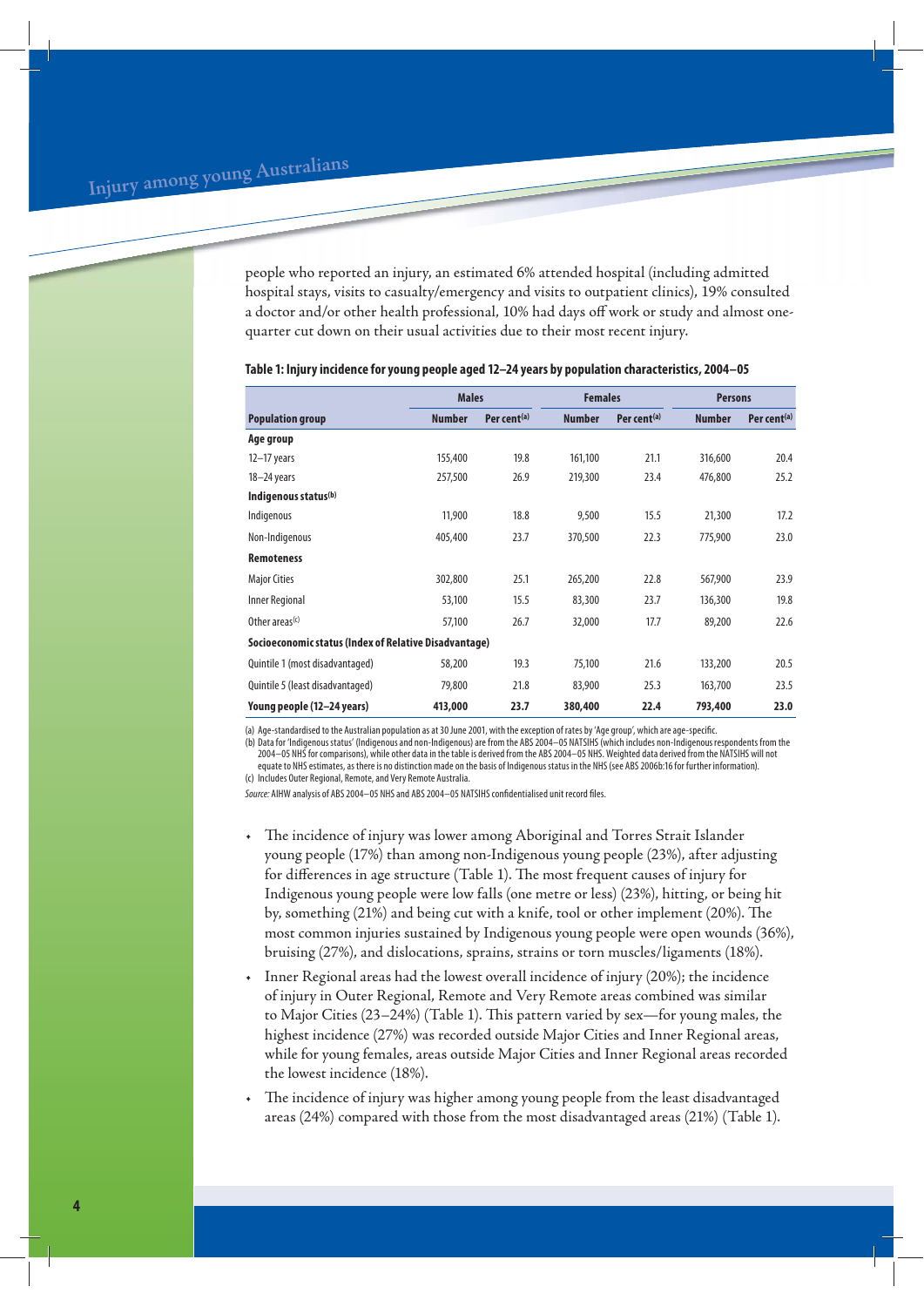## **Hospitalisations**

A hospitalisation (also known as a separation), as defined in this bulletin, is an episode of care for an admitted patient, which can be a total hospital stay, or a portion of a hospital stay beginning or ending in a change of care type (for example, from acute to rehabilitation).

In 2005–06, injury, including poisoning, was the third leading cause of hospitalisation for young people, representing 16% of all hospitalisations. Conditions related to pregnancy, childbirth and puerperium, and diseases of the digestive system were the leading causes of hospitalisation. However, this pattern differed by age and sex. Injury was the leading cause of hospitalisation for young males aged 12–14 years, 15–17 years and 18–24 years accounting for around 30% of all hospitalisations in each age group. For females, injury was the second leading cause of hospitalisation among 12–14 year olds, following diseases of the digestive system. However, among females aged 15–17 and 18–24 years, injury was the fourth and sixth leading cause of hospitalisation, respectively, with other causes, such as conditions related to pregnancy, childbirth and the puerperium and mental and behavioural disorders accounting for a higher number of hospitalisations.

Almost one in five injury hospitalisations in 2005–06 were for 12–24 year olds—males and females of this age accounted for 24% and 13% of all male and female hospitalisations for injury, respectively.

The criteria used to define injury hospitalisations can be found in *Technical notes* and for information on the National Hospital Morbidity Database see *Appendix 2: Data sources*. Further information on young people hospitalised for injuries can be found in Berry & Harrison (2007).

- In 2005–06, there were 86,032 hospitalisations due to injury among young people—a rate of 2,326 per 100,000. Almost three-quarters of these hospitalisations were for young males (61,072 hospitalisations).
- The injury hospitalisation rate has increased by 7% since 1996–97, with the male rate consistently more than twice the female rate over this period (3,171 compared with 1,391 per 100,000 young people in 2005–06).
- The hospitalisation rate among young males increased steadily with age (Figure 1). Males aged 18–24 years were hospitalised at 1.4 times the rate of males aged 12–14 years. The hospitalisation rate among young females was highest for those aged 15–17 years in 2005–06 (1,531 per 100,000 young people) (Table A1.1).
- Injury hospitalisation rates varied between states and territories in 2005–06, with the highest rate among young people in the Northern Territory (3,515 per 100,000 young people or 1.5 times the national rate) and the lowest in the Australian Capital Territory and Western Australia (2,033 and 2,058 per 100,000 young people, respectively) (Table A1.2).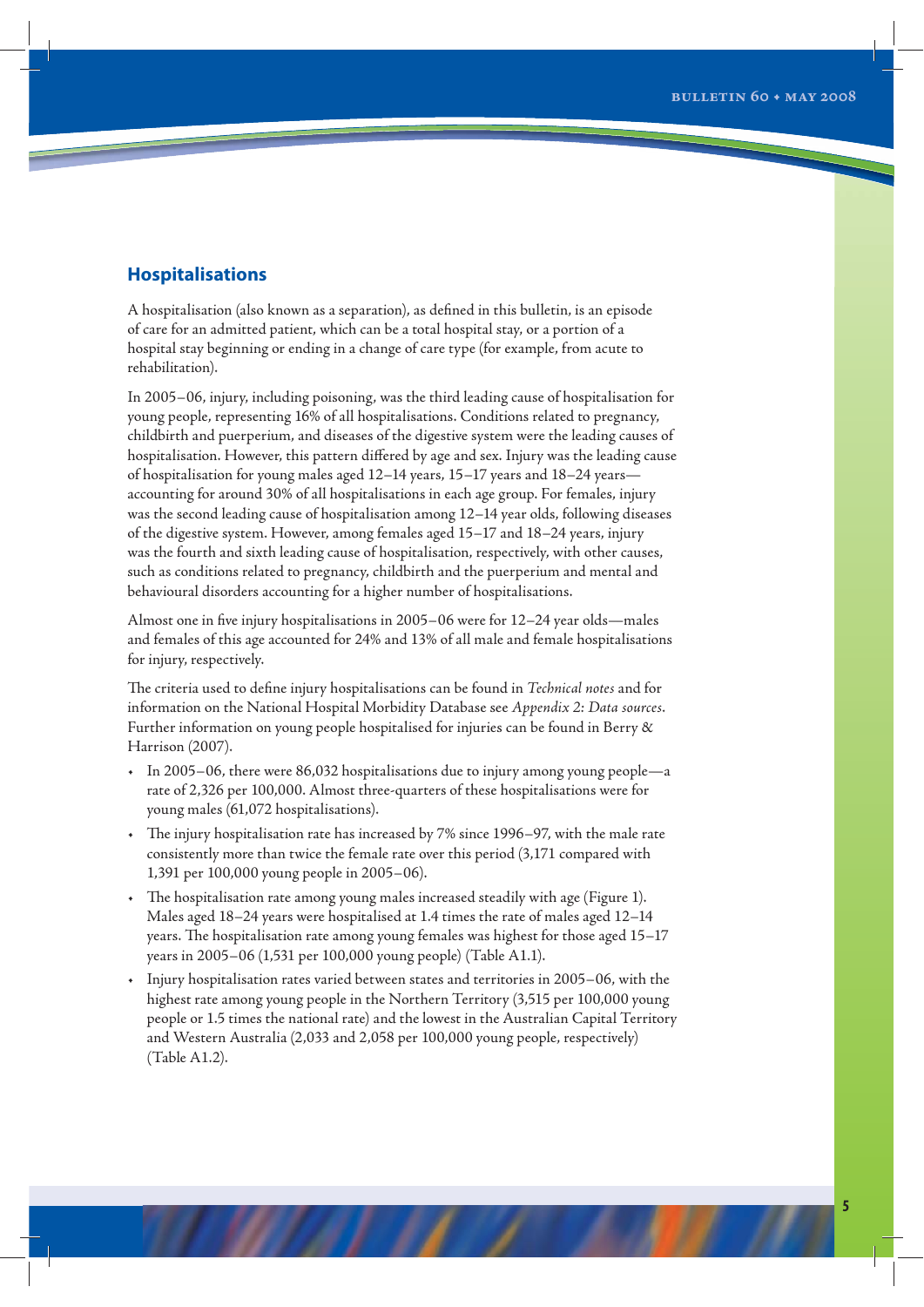## **<sup>I</sup>nju<sup>r</sup><sup>y</sup> <sup>a</sup>mo<sup>n</sup><sup>g</sup> <sup>y</sup><sup>o</sup>u<sup>n</sup><sup>g</sup> <sup>A</sup>ustr<sup>a</sup>lian<sup>s</sup>**



(a) Age-standardised to the Australian population as at 30 June 2001. Note: ICD-10-AM codes S00–T98. Source: AIHW National Hospital Morbidity Database.

### **Figure 1: Injury hospitalisation rate for young people aged 12–24 years, 2005–06**

The event or circumstance that led to an injury is known as the external cause. Almost all injury hospitalisations among young people (99.9% or 85,957 hospitalisations) have at least one external cause code recorded (see *Technical notes* for further information).

- In 2005–06, the most common external cause of injury leading to hospitalisation among young people was transport accidents—accounting for 20% of injury hospitalisations (17,228 hospitalisations or a rate of 466 per 100,000 young people) (Figure 2). See *Transport accidents* for more detail on this external cause of injury.
- Exposure to inanimate mechanical forces (for example, being struck by a thrown or falling rock) and falls were the second and third highest external causes of injury, respectively—each accounting for approximately 15% of injury hospitalisations among young people.
- Assault and intentional self-harm were also important external causes of hospitalisation—accounting for 9% and 8% of external cause hospitalisations, respectively. See *Assault* and *Intentional self-harm and suicide* for more detail on these external causes of injury.
- Young males made up a higher proportion of hospitalisations for external causes of injury overall (71% of all external cause hospitalisations in 2005–06), although females made up the majority of hospitalisations for intentional self-harm and accidental poisoning by, and exposure to, noxious substances (70% and 55%, respectively).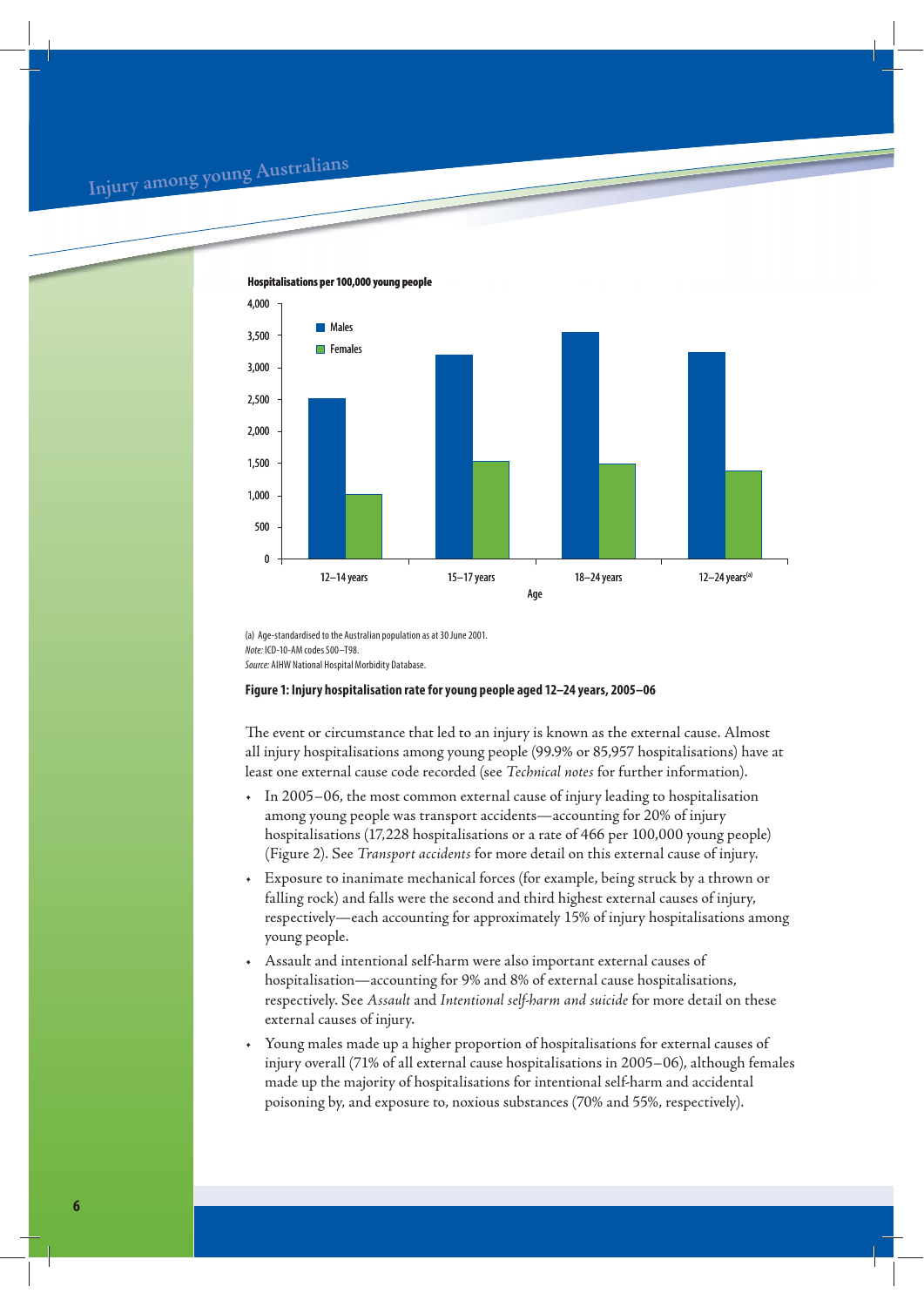

**Notes** 

1. ICD-10-AM codes S00–T98 and V01–Y98. See Table 7 in Technical notes for specific external cause codes.

2. Includes the first reported external cause per injury hospitalisation only.

3. The denominator is all injury hospitalisations among young people aged 12–24 years with an external cause recorded.

Source: AIHW National Hospital Morbidity Database.

#### **Figure 2: Injury hospitalisations for young people aged 12–24 years, by external cause of injury 2005–06**

## **Age and sex**

The profile of external causes of injury hospitalisation differed by age and sex (Figure 3).

- Transport accidents accounted for a similar proportion (approximately 20%) of injury hospitalisations for young males and females across all three age groups in 2005–06, although the rate for females was lower than for males.
- Falls accounted for the highest injury hospitalisation rate among 12–14 year olds for both males and females (803 and 249 per 100,000 young people, respectively), and then decreased with increasing age (rates among 12–14 year olds were around twice those for 18–24 year olds).
- The hospitalisation rate for assault increased with age. For males aged 18–24 years, the rate was 9 times that of 12–14 year olds, while for females it was 5 times. Female rates remained much lower than for males for each age group. See *Assault* for further information.
- The intentional self-harm hospitalisation rate was highest for females aged 15–17 years (426 per 100,000 young females) and was almost 4 times as high as for 12–14 year olds and 1.5 times as high for 18–24 year olds. For males, the intentional selfharm hospitalisation rate increased with age, although remained much lower than for females. See *Intentional self-harm and suicide* for further information.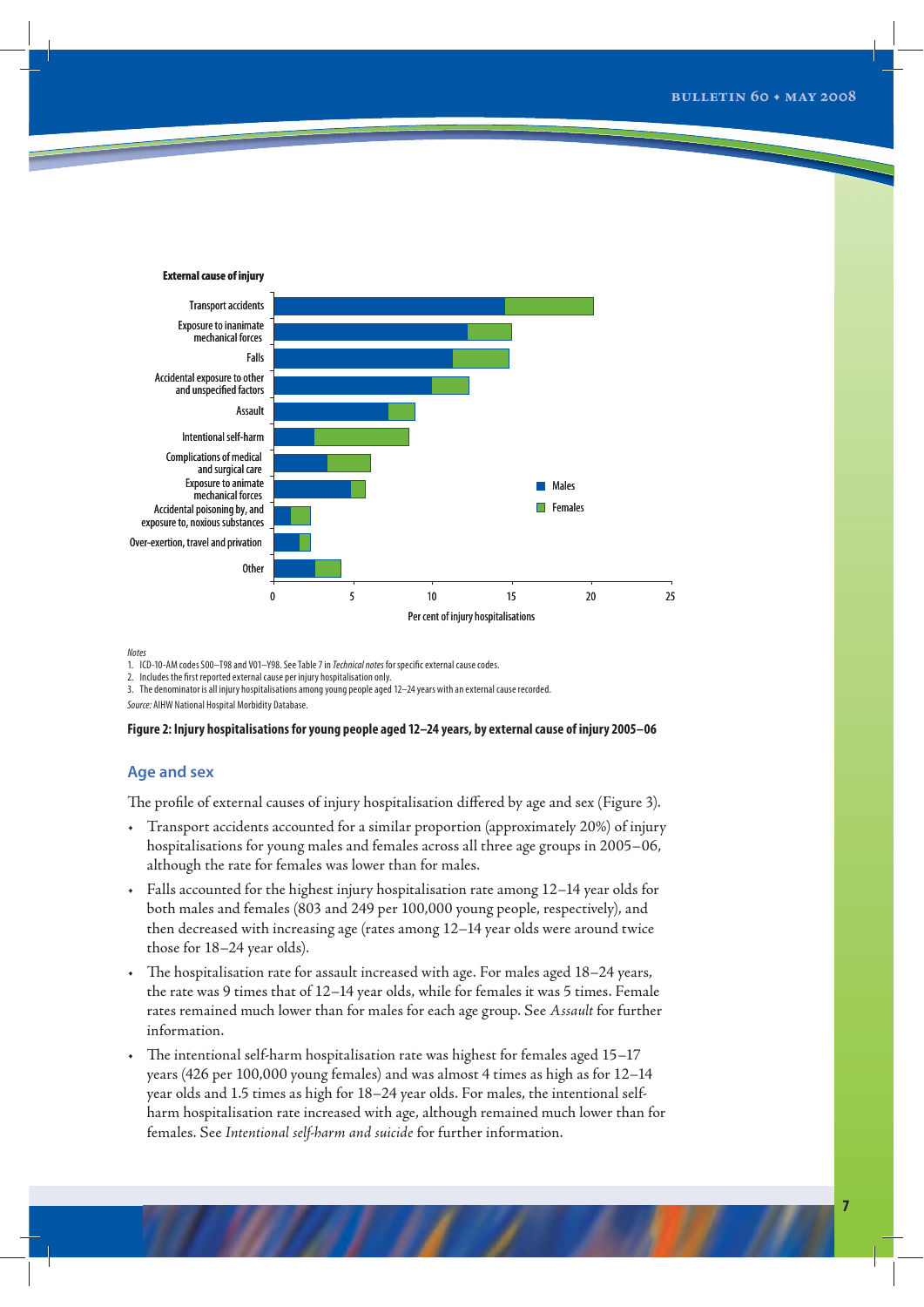## **<sup>I</sup>nju<sup>r</sup><sup>y</sup> <sup>a</sup>mo<sup>n</sup><sup>g</sup> <sup>y</sup><sup>o</sup>u<sup>n</sup><sup>g</sup> <sup>A</sup>ustr<sup>a</sup>lian<sup>s</sup>**



**Hospitalisations per 100,000 young people**

**Notes** 

1. ICD-10-AM codes S00-T98 and V01-Y98. See Table 7 in Technical notes for specific external cause codes.

2. Includes the first reported external cause per injury hospitalisation only.

Source: AIHW National Hospital Morbidity Database.

#### **Figure 3: Injury hospitalisations for young people, by age, sex and external cause of injury 2005–06**

## **Population groups**

Injury hospitalisation rates and the leading external causes of injury hospitalisation varied among young people from different population groups in 2005–06.

In 2005–06, the age-standardised injury hospitalisation rate among young Aboriginal and Torres Strait Islander people aged 12–24 years was 1.6 times that of other young Australians (3,559 per 100,000 compared with 2,255 per 100,000 young people) (Table A1.1) (data do not include Tasmania, the Australian Capital Territory and private hospitals in the Northern Territory, see *Technical notes*). The difference in injury hospitalisation rates between Indigenous and other Australians was greater for females than for males (twice as high for females and 1.4 times as high for males). The most common causes of injury hospitalisation among Indigenous young people were assault (28%), exposure to inanimate mechanical forces (15%) and transport accidents (13%). Further information on injury hospitalisations among Indigenous Australians can be found in Helps & Harrison (2006).

Injury hospitalisation rates among young people aged 15–24 years increase substantially with remoteness, with the age-standardised rate for Very Remote areas almost 3 times as high as in Major Cities in 2005–06 (5,908 per 100,000 compared with 2,154 per 100,000 young people, respectively) (Table A1.1).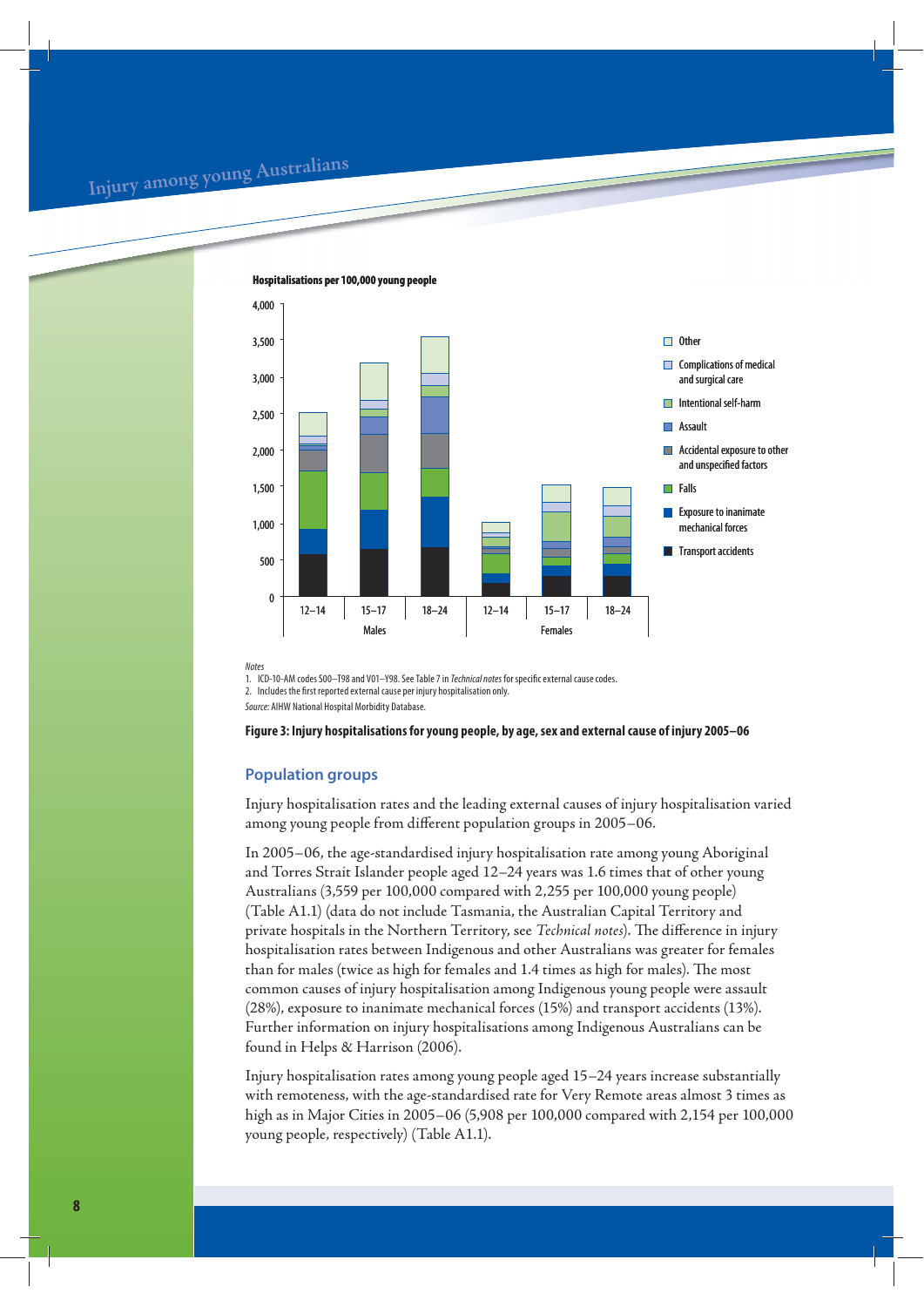The age-standardised injury hospitalisation rate among young people aged 15–24 years in the most socioeconomically disadvantaged areas was almost 30% higher than among young people in the least socioeconomically disadvantaged areas (2,605 per 100,000 compared with 2,038 per 100,000 young people, respectively) (Table A1.1).

For remoteness and socioeconomic status, the only significant difference in hospitalisation rates among 12–24 year olds was for transport accidents, which accounted for a greater proportion of injury hospitalisations in Remote and Very Remote areas (both 24%) than in Major Cities (18%), and those in the most disadvantaged areas (22%) areas compared with those in the least disadvantaged areas (16%).

## **Circumstances of injury**

The activity engaged in at the time of injury, and the place where an injury occurs, can provide important information for developing preventive strategies to reduce the number of young people at risk of serious injury.

Information about what people were doing at the time of injury (activity while injured), and the location where injuries were received, is not always specified or collected in hospital records. In 2005–06, an activity while injured was specified for 39,520 or 46% of injury hospitalisations, and place of occurrence was specified for 46,906 hospitalisations (55%). All proportions in this section are based on those injury hospitalisations with an activity or place recorded, rather than all injury hospitalisations. The data presented here therefore may not be representative of all injury hospitalisations.

#### *Activity while injured*

Almost half of hospitalised injuries for young people (49% or 19,171 hospitalisations), for which an activity was recorded, occurred while engaged in sporting and leisure activities (55% for young males and 31% for females). The remainder of hospitalised injuries occurred while working for an income (12%), while resting, sleeping, eating or engaging in other vital activities (3%), while engaged in work not for income (3%) and other specified activities (33%).

Around half of the injury hospitalisations that occurred during sporting and leisure activities occurred while playing team ball sports (9,820 hospitalisations). The proportion was much higher among young males compared with young females (54% and 36%, respectively), and was highest among males aged 12–14 years (37%) and 15–17 years (38%). The most common team ball sports leading to injury hospitalisations for 12–24 year olds were Australian Rules football, soccer and unspecified football (25%, 18% and 17%, respectively). For further information on hospitalised sports-related injury, see Flood & Harrison (2006).

Patterns of activity while injured vary by age group. For 12–14 year olds, wheeled nonmotor sports (includes cycling and non-motored scooters) accounted for a substantial proportion of injury hospitalisations—15% and 6% of hospitalised injuries for males and females, respectively. For females in this age group, equestrian activities were responsible for approximately 8% of hospitalised injuries. Among young people aged 15–24 years,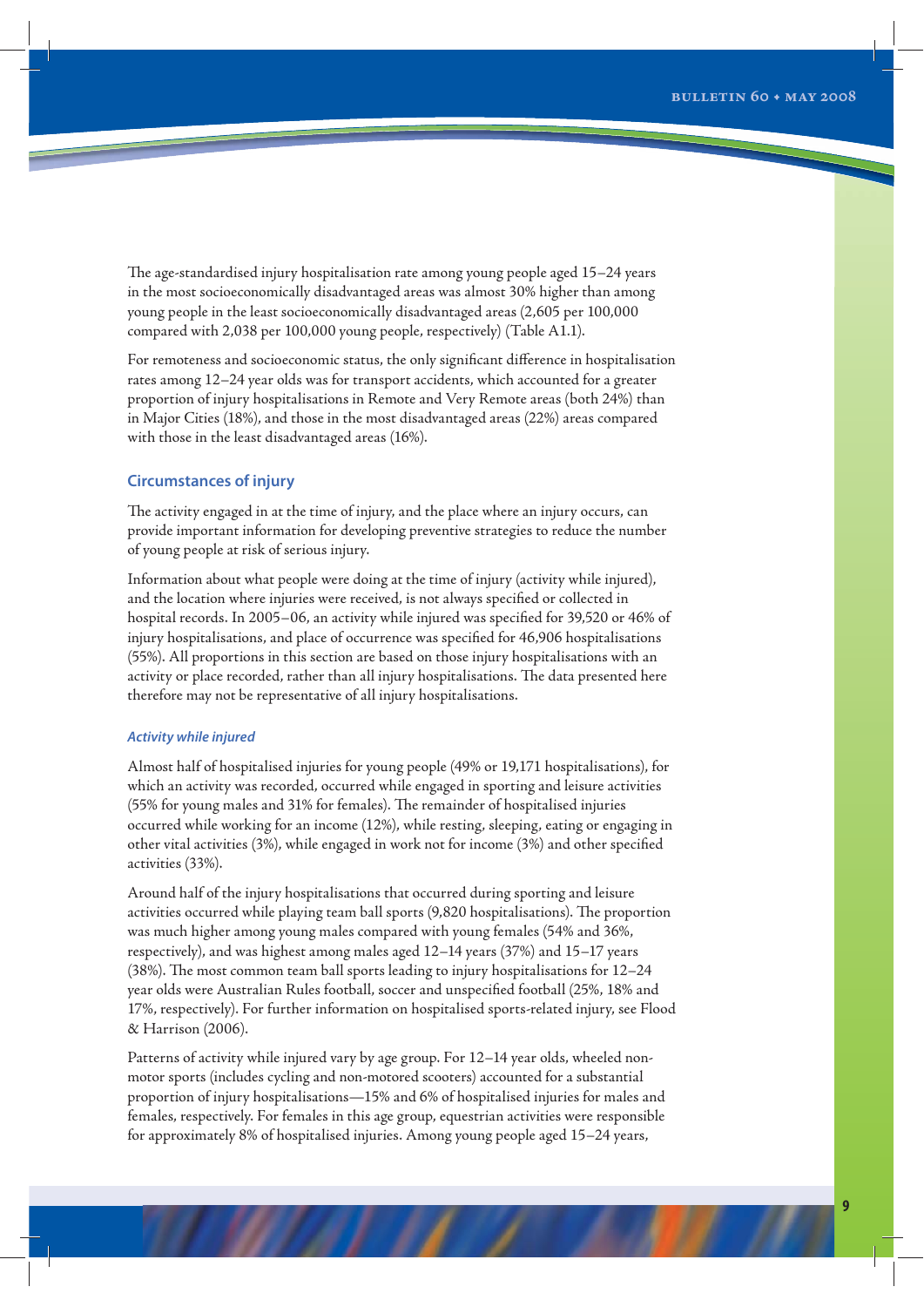work-related injuries become an increasingly important issue. This may be due to the types of jobs young people are employed in, inexperience with the tasks required, or risk-taking (AIHW: Moller 1995). For young people aged 15–17 years, 7% of hospitalised injuries occurred while working for an income—this increased to 19% among 18–24 year olds, with the proportion among males (23%) being much higher than for females (9%). For further information on hospitalised work-related injuries see Flood et al. (2007).

## *Place of injury occurrence*

Streets and highways were the most common place for injuries resulting in hospitalisation to occur for young Australians in 2005–06, consistent with transport accidents being the leading cause of injury hospitalisation among young people (Figure 4).



#### **Place of injury occurrence**

Notes

1. ICD-10-AM codes S00–T98 and V01–Y98.

2. Percentages were calculated based upon those records for which a specific place of occurrence of injury was recorded.

3. 'Residential institution' includes places such as prisons, juvenile detention centres, military camps, orphanages and aged care facilities.

4. 'Other specified place of occurrence' includes areas such as beach, lake, parking place, railway line and sea.

Source: AIHW National Hospital Morbidity Database.

## **Figure 4: Place of injury occurrence for young people aged 12–24 years, 2005−06**

• In 2005–06, almost one-quarter of injury hospitalisations for young people with place of occurrence reported occurred on streets and highways (10,593 hospitalisations), with two-thirds of these being for young males. Injuries occurring on streets and highways increased with age for both young males and females, from 12% of injury hospitalisations with place of occurrence recorded among 12–14 year olds to 27% among 18–24 year olds.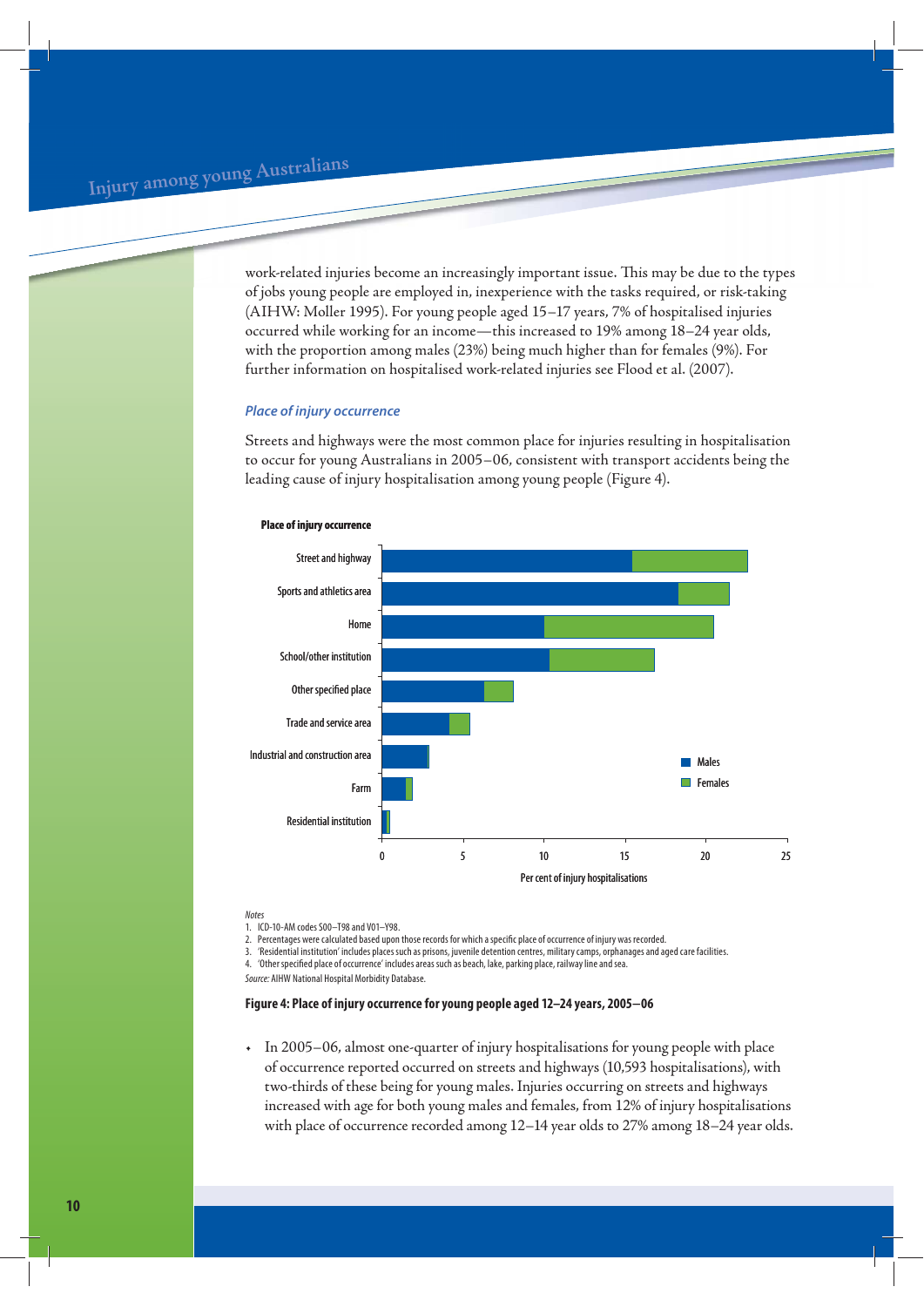- Injuries occurring in sports and athletics areas accounted for 10,022 hospitalisations or 21% of hospitalisations with a place of occurrence recorded. This is consistent with the large number of hospitalised injuries that occurred while engaged in sporting and leisure activities (see *Activity while injured*). Sports and athletics areas were the most common place of injury occurrence for young males (18% of those with place of occurrence recorded or 8,584 hospitalisations), compared with 3% for young females.
- Injuries sustained in the home accounted for the third highest proportion of hospitalised injuries (20% of those recorded or 9,551 hospitalisations). The home was the most common place of injury occurrence for young females (10% of those with place of occurrence recorded or 4,904 hospitalisations), although proportions were similar for males and females.
- Injuries occurring at schools or other institutions (including health services and public areas) accounted for 17% of hospitalisations among young people with a place of occurrence recorded, but were most common for 12–14 year olds (28%).
- Injuries occurring in trade and service areas, and industrial and construction areas, were responsible for a greater proportion of injury hospitalisations among young males compared with young females (7% and 1% for males and females, respectively), and increased with age—accounting for 15% of injury hospitalisations among males aged 18–24 years. These injuries are likely to be work-related, and the trend is consistent with that seen for injuries occurring while working for an income (see *Activity while injured*).

## *Population groups*

There were no statistically significant differences in hospitalisation rates by activity while injured by Indigenous status, remoteness or socioeconomic status, however there were differences by place of occurrence by Indigenous status and remoteness.

Injuries among Aboriginal and Torres Strait Islander young people aged 12–24 years were most likely to occur at home (31% of injury hospitalisations with place recorded), followed by streets and highways (23%) and sports and athletics areas (15%) (data do not include Tasmania, the Australian Capital Territory and private hospitals in the Northern Territory, see *Technical notes*).

The proportion of hospitalised injuries occurring on farms increased with increasing remoteness—accounting for 6% and 13% of hospitalised injuries in Remote and Very Remote areas, respectively, compared with less than 1% in Major Cities.

## **Length of stay**

Length of stay in hospital can be used as an indicator of injury severity, as severe injuries are likely to result in a longer hospitalisation compared with minor injuries. Length of stay is not a perfect measure of severity, as other factors can influence the length of a hospitalisation (such as socioeconomic factors, hospital policy, other health conditions, death in hospital and transfer to another hospital). Length of stay can also be an indication of the burden of an external cause or health condition on the hospital system.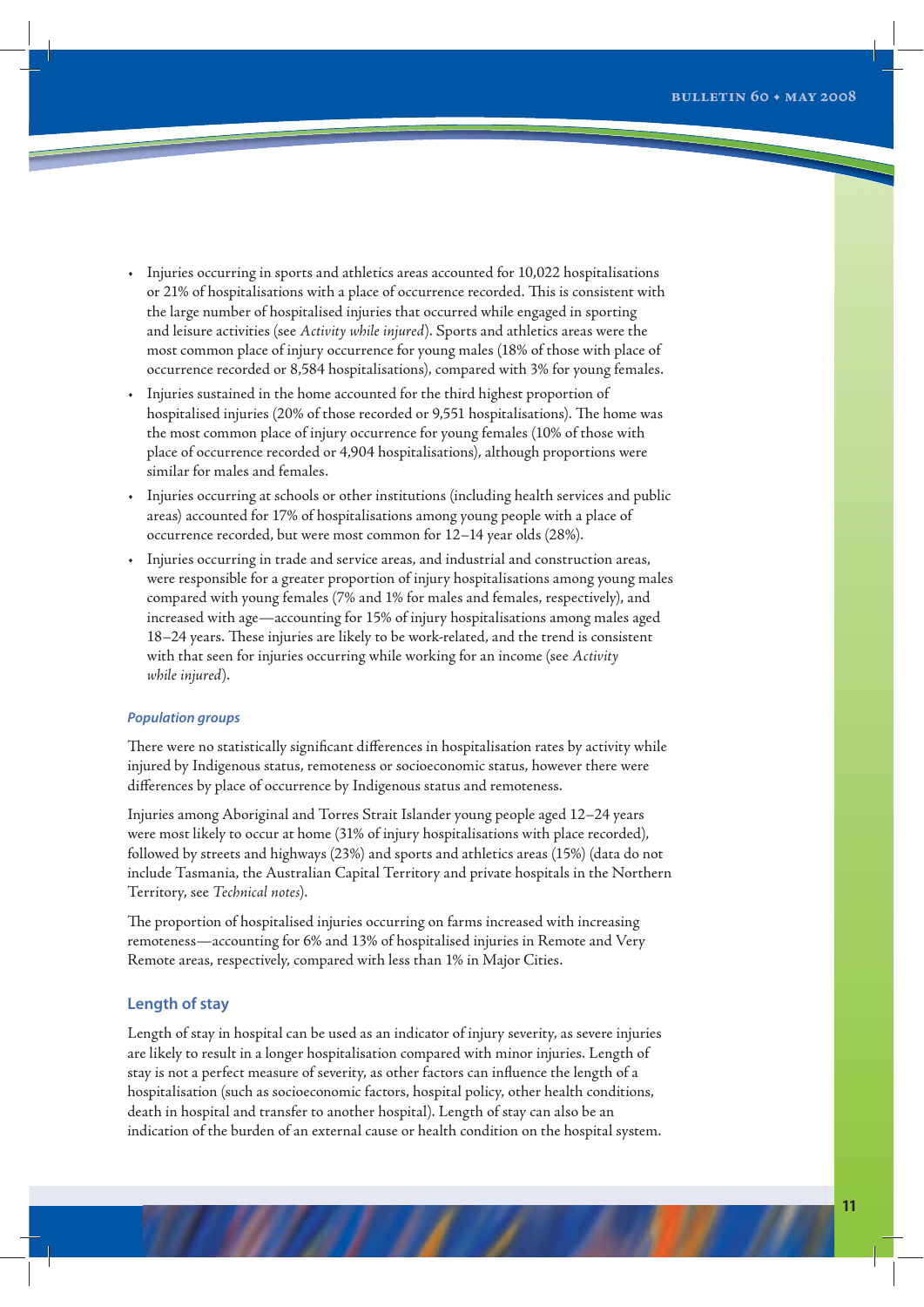Length of stay is calculated as the total number of days admitted to hospital (bed days), excluding days where the patient was on leave. Patients admitted and discharged on the same day (same-day separation) are allocated a length of stay of one day. The average length of stay is calculated as the length of stay divided by the total number of hospitalisations. Excluding same-day separations provides information on the average length of stay for injury cases requiring more than one day in hospital: that is, it excludes less severe cases and patients who died or were transferred on the same day. However, to look at the burden of an external cause on the hospital system, it is appropriate to include same-day separations.

Unlike previous hospitalisation data presented in this bulletin, length of stay is calculated including cases transferred from another hospital (see *Technical notes*), and therefore the number of hospitalisations presented in this section will be higher than in previous sections.

Excluding same-day separations, the longest average length of stay in hospital among young people was for injuries received from exposure to electric current, radiation and extreme ambient air temperature and pressure (10.2 days). This was followed by other accidental threats to breathing (which includes accidental hanging and strangulation) (8.3 days), exposure to smoke, fire and flames (8.2 days) and transport accidents (7.3 days).

Although the average length of stay for injury hospitalisations among young people was longest for exposure to electric current, radiation and extreme ambient air temperature and pressure, and other accidental threats to breathing, these external causes of injury account for only a very small number of hospitalisations (0.3% and 0.1% of external cause hospitalisations, respectively). The burden on the hospital system is therefore higher for other external causes of injury that have a greater number of hospitalisations, such as transport accidents, complications of medical and surgical care, falls and intentional selfharm. The average lengths of stay for these leading external causes of injury are presented in Table 2.

- In 2005–06, there were 197,865 bed days for hospitalisations with a principal diagnosis of injury and almost three-quarters of these were same-day separations.
- The average length of stay for injuries with an external cause was 2.2 days including same-day separations and 5.4 days excluding same-day separations.
- Including same-day separations, complications of medical and surgical care had the longest average length of stay of the leading external causes of injury (3.5 days), followed by transport accidents (3.3 days) and intentional self-harm (2.3 days).
- Excluding same-day separations, transport accidents had the longest average length of stay of the leading external causes of injury (7.3 days), followed by complications of medical and surgical care (6.4 days), intentional self-harm (5.8 days) and falls (4.3 days). Assault and accidental poisoning by, and exposure to, noxious substances also had high average lengths of stay (4.1 days each).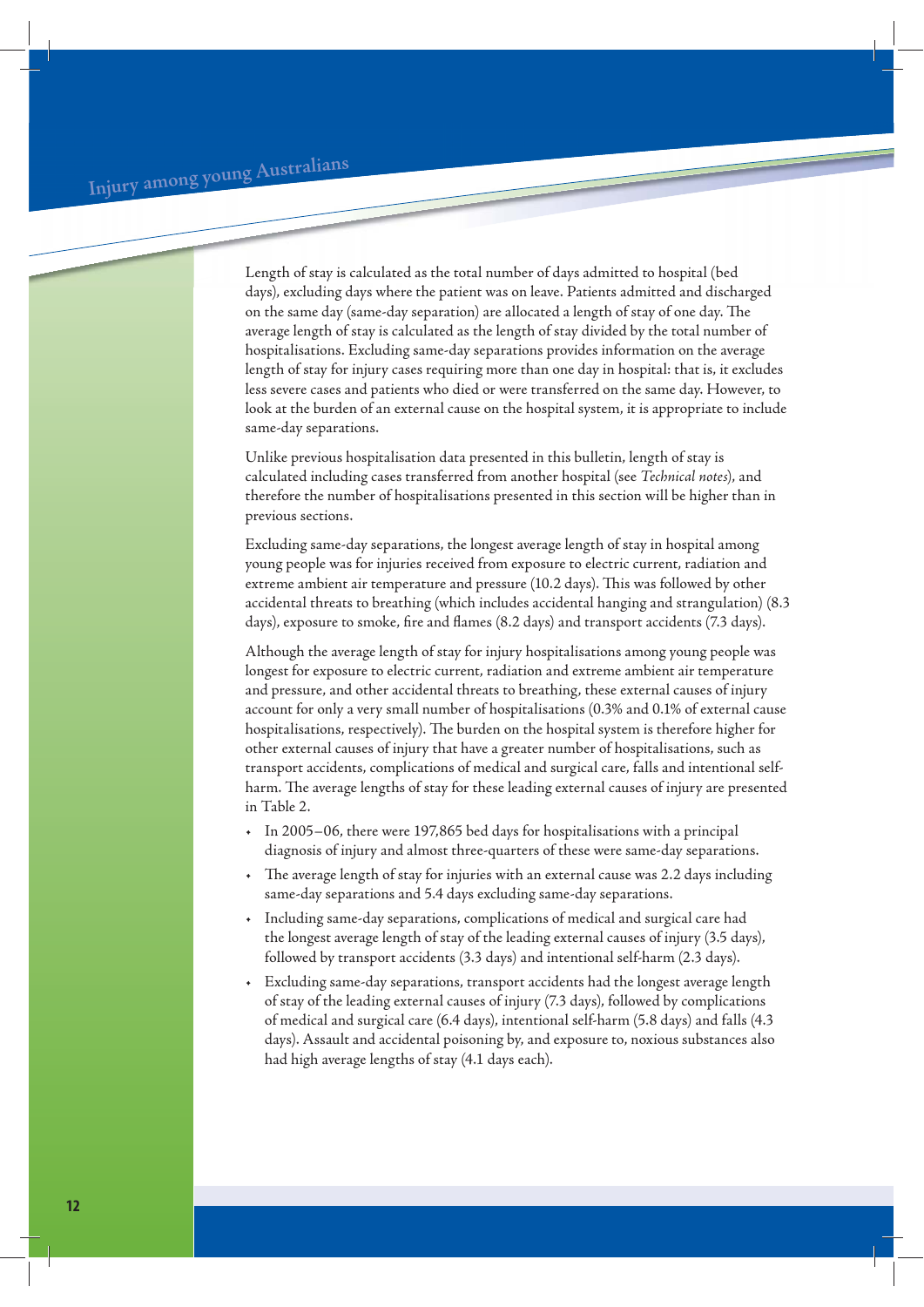## **Table 2: Average length of stay of young people aged 12–24 years for leading external causes of injury, 2005–06**

|                                                                 |                              | Including same-day separations |                                     |                              | <b>Excluding same-day separations</b> |                                     |  |  |
|-----------------------------------------------------------------|------------------------------|--------------------------------|-------------------------------------|------------------------------|---------------------------------------|-------------------------------------|--|--|
| <b>External cause</b>                                           | Hospital-<br><b>isations</b> | <b>Bed days</b>                | Average<br>length of<br>stay (days) | Hospital-<br><b>isations</b> | <b>Bed days</b>                       | Average<br>length of<br>stay (days) |  |  |
| Transport accidents                                             | 18,874                       | 63,199                         | 3.3                                 | 7,032                        | 51,357                                | 7.3                                 |  |  |
| Exposure to inanimate mechanical forces                         | 13,813                       | 21,466                         | 1.6                                 | 2,787                        | 10,440                                | 3.7                                 |  |  |
| Falls                                                           | 13,513                       | 25,106                         | 1.9                                 | 3,556                        | 15,149                                | 4.3                                 |  |  |
| Accidental exposure to other and<br>unspecified factors         | 10,735                       | 13,485                         | 1.3                                 | 1,349                        | 4.099                                 | 3.0                                 |  |  |
| Assault                                                         | 8,095                        | 13,746                         | 1.7                                 | 1,809                        | 7,460                                 | 4.1                                 |  |  |
| Intentional self-harm                                           | 7,609                        | 17,630                         | 2.3                                 | 2,100                        | 12,121                                | 5.8                                 |  |  |
| Complications of medical and surgical care                      | 5,501                        | 19,242                         | 3.5                                 | 2,552                        | 16,293                                | 6.4                                 |  |  |
| Exposure to animate mechanical forces                           | 5,190                        | 8,680                          | 1.7                                 | 1,279                        | 4,769                                 | 3.7                                 |  |  |
| Accidental poisoning by, and exposure to,<br>noxious substances | 2,033                        | 2,790                          | $1.4\,$                             | 245                          | 1,002                                 | 4.1                                 |  |  |
| Over-exertion, travel and privation                             | 2,020                        | 3,210                          | 1.6                                 | 521                          | 1,711                                 | 3.3                                 |  |  |
| All external causes                                             | 91,265                       | 197,694                        | 2.2                                 | 24,103                       | 130,532                               | 5.4                                 |  |  |
| <b>All injuries</b>                                             | 91,342                       | 197,865                        | 2.2                                 | 24,116                       | 130,639                               | 5.4                                 |  |  |

**Notes** 

1. ICD-10-AM codes S00–T98 and V01–Y98. 'All injuries' includes hospitalisations in the ICD-10-AM range S00–T98 with no external cause code recorded. See Table 7 in Technical notes for specific external cause codes.

2. Table includes cases transferred from other hospitals (see Technical notes).

3. Table is ordered by hospitalisations (including same-day separations).

Source: AIHW National Hospital Morbidity Database.

## **Deaths**

This section examines deaths among young people where the underlying cause of death is an external cause, according to the tenth revision of the International Classification of Diseases and Related Health Problems (ICD-10) *Chapter XX: External causes of morbidity and mortality* (WHO 2004). Deaths with an external cause as the underlying cause of death are referred to as injury deaths in this section. See *Technical notes* for information relating to the quality of data for injury deaths.

In 2005, there were 1,401 deaths of young people. Injury was the underlying cause of two-thirds, or 954, of these deaths, making it the leading cause of death for this age group, followed by neoplasms and diseases of the nervous system. The overall death rate for young people has almost halved since 1986, although the proportion of deaths due to injuries has remained similar during this time.

The proportion of all deaths due to injury differed by age—accounting for 71% of all deaths among those aged 18–24 years, 66% of all deaths for 15–17 year olds and 38% of all deaths among 12–14 year olds in 2005.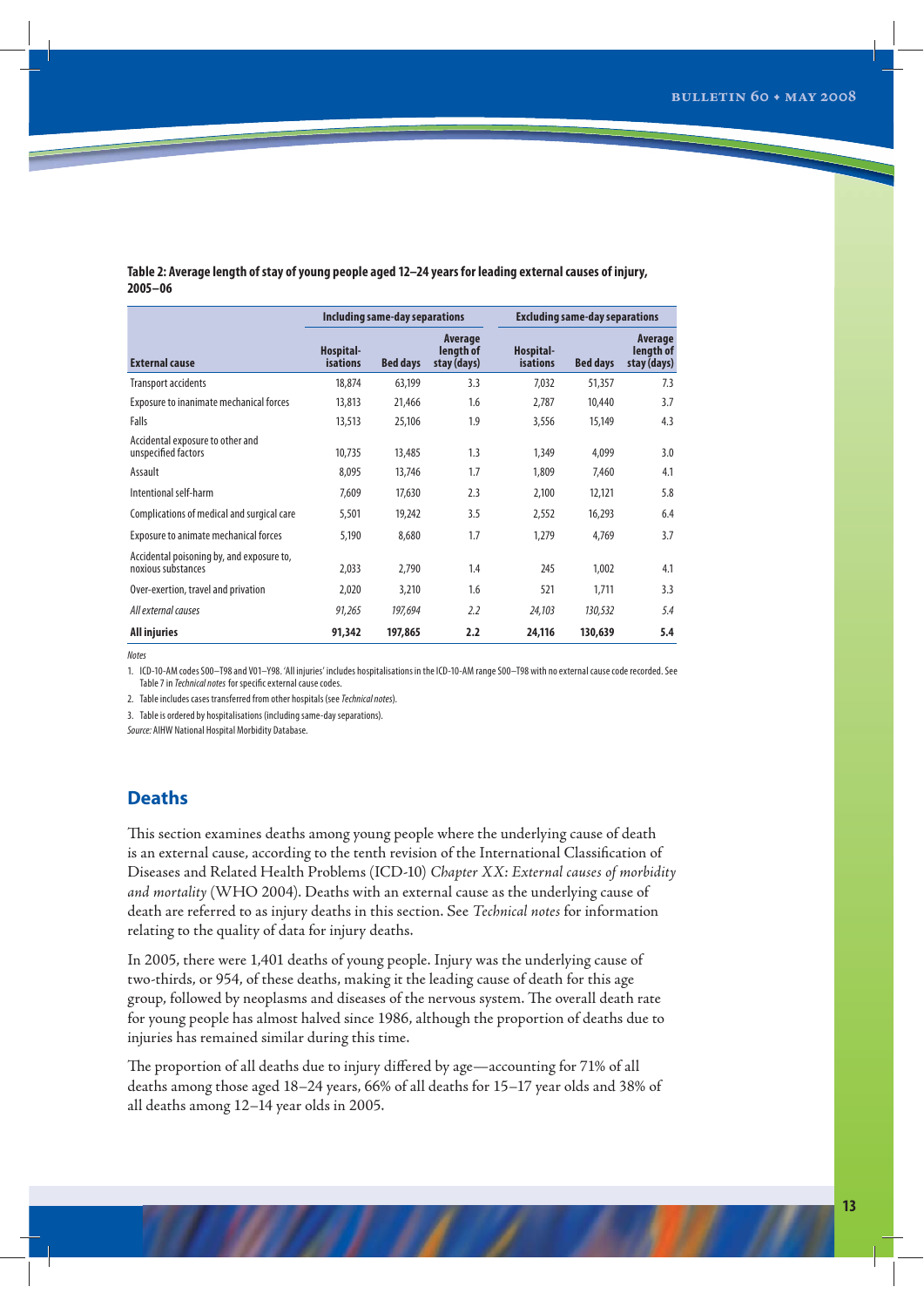Young people comprised 12% of all injury deaths in 2005—14% among males and 8% among females.

- In 2005, there were 954 deaths of young people due to injury—a rate of 26 deaths per 100,000 young people. The majority of these deaths occurred among those aged 18–24 years (80%), followed by those aged 15–17 years (17%) and 12–14 years (4%) (Table A1.3).
- More than three-quarters of injury deaths among young people were for males in 2005. The injury death rate for young males overall was 3 times the rate for young females, with this gap increasing with age, from 1.3 times among 12–14 year olds, to 2.2 times among 15–17 year olds and to 3.8 times among 18–24 year olds (Figure 5).
- The injury death rate varied between states and territories, with rates highest in the Northern Territory, at 3 times the national rate (79 per 100,000 young people compared with 26), followed by South Australia (39 per 100,000 young people). The rate in New South Wales was significantly lower than the national rate (20 per 100,000 young people), while rates for other states and territories did not differ significantly from the national rate (Table A1.4).
- Between 1986 and 2005, the injury death rate for young people more than halved—the rate decreased from 54 per 100,000 young people to 26 (52% decline). This rate of decline was the same for young males (from 81 per 100,000 young males to 39) and young females (from 25 per 100,000 young females to 11) (Figure 6).



**Deaths per 100,000 young people**

(a) Age-standardised to the Australian population as at 30 June 2001.

Note: Includes deaths registered during 2005 for which an 'external cause' was coded as the underlying cause of death: ICD-10 codes V01–Y98. Source: AIHW National Mortality Database.

**Figure 5: Injury death rates for young people aged 12–24 years, 2005**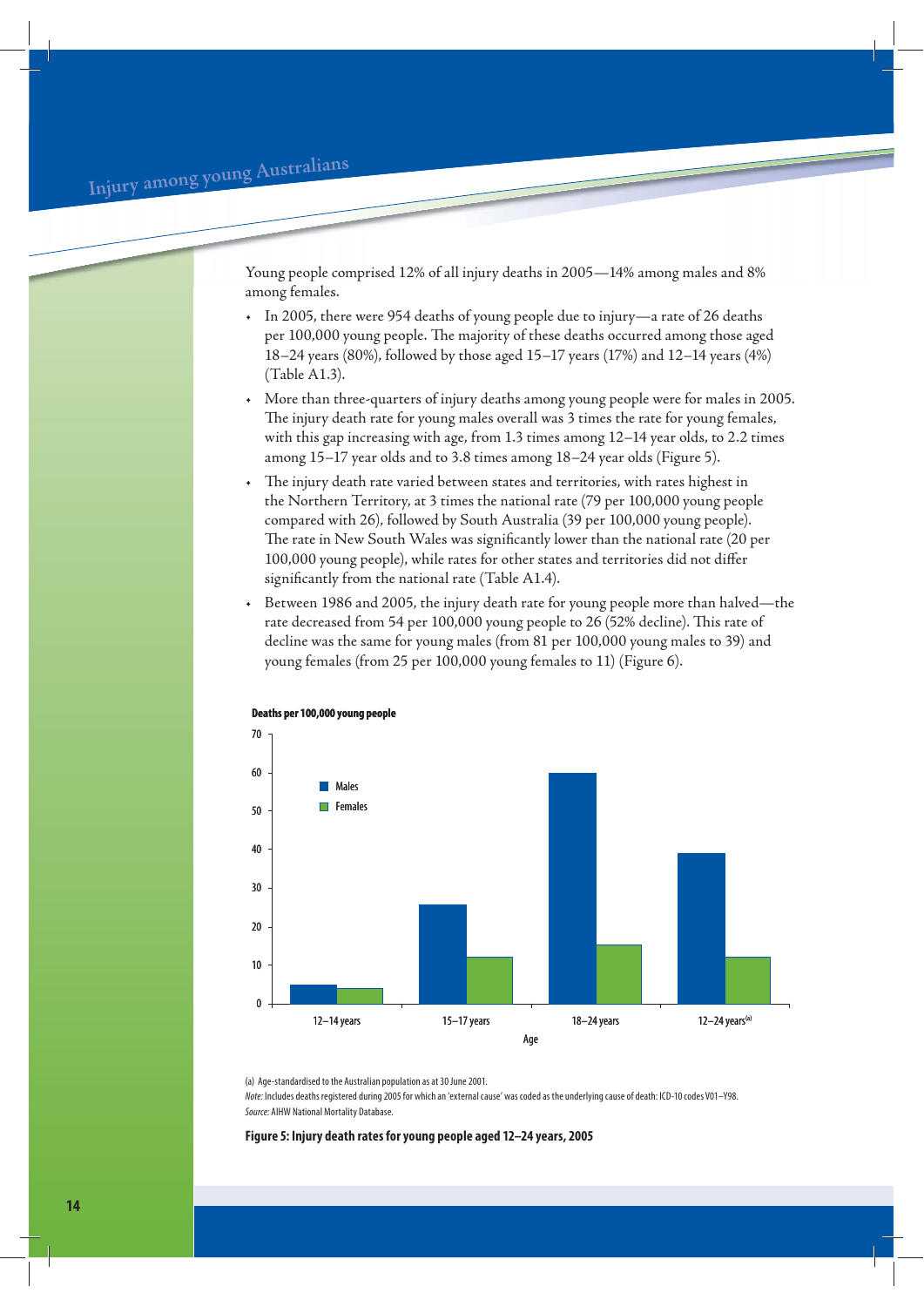

**Deaths per 100,000 young people**

Notes

1. Age-standardised to the Australian population as at 30 June 2001.

2. Includes deaths for which an 'external cause' was coded as the underlying cause of death: ICD-9 codes E800–E999 (1986 to 1996) and ICD-10 codes V01–Y98 (1997 to 2005).

3. Deaths due to external causes are likely to have been under-enumerated from 2003 onwards. See Technical notes for further information. Source: AIHW National Mortality Database.

#### **Figure 6: Trends in injury deaths for young people aged 12–24 years, 1986 to 2005**

- The injury death rates have been consistently higher for young males than for young females between 1986 and 2005, with the male rate consistently between 3 and 4 times the female rate over this period.
- Between 1986 and 2005, the injury death rate for young people aged 12–14 years has had the largest percentage decline (67% decrease), with large declines also evident for young people aged 15–17 years and 18–24 years (decreases of 53% and 50%, respectively) (Figure 7).

The most common external causes of death are similar to those seen for hospitalisations. In 2005, the most common external causes of injury leading to death among young people were transport accidents and intentional self-harm (Figure 8). These causes combined accounted for three-quarters of all injury deaths among young people.

• Transport accidents were responsible for 419 deaths, or 44% of injury deaths, among young people in 2005, and this pattern was consistent across all three age groups (12– 14 years, 15–17 years and 18–24 years). Males accounted for 78% of transport accident deaths. Car drivers injured in a traffic collision with a fixed or stationary object (97 deaths) and car passengers injured in a traffic collision with a fixed or stationary object (44 deaths) were the most common specific causes of transport accident deaths. See *Transport accidents* for further detail.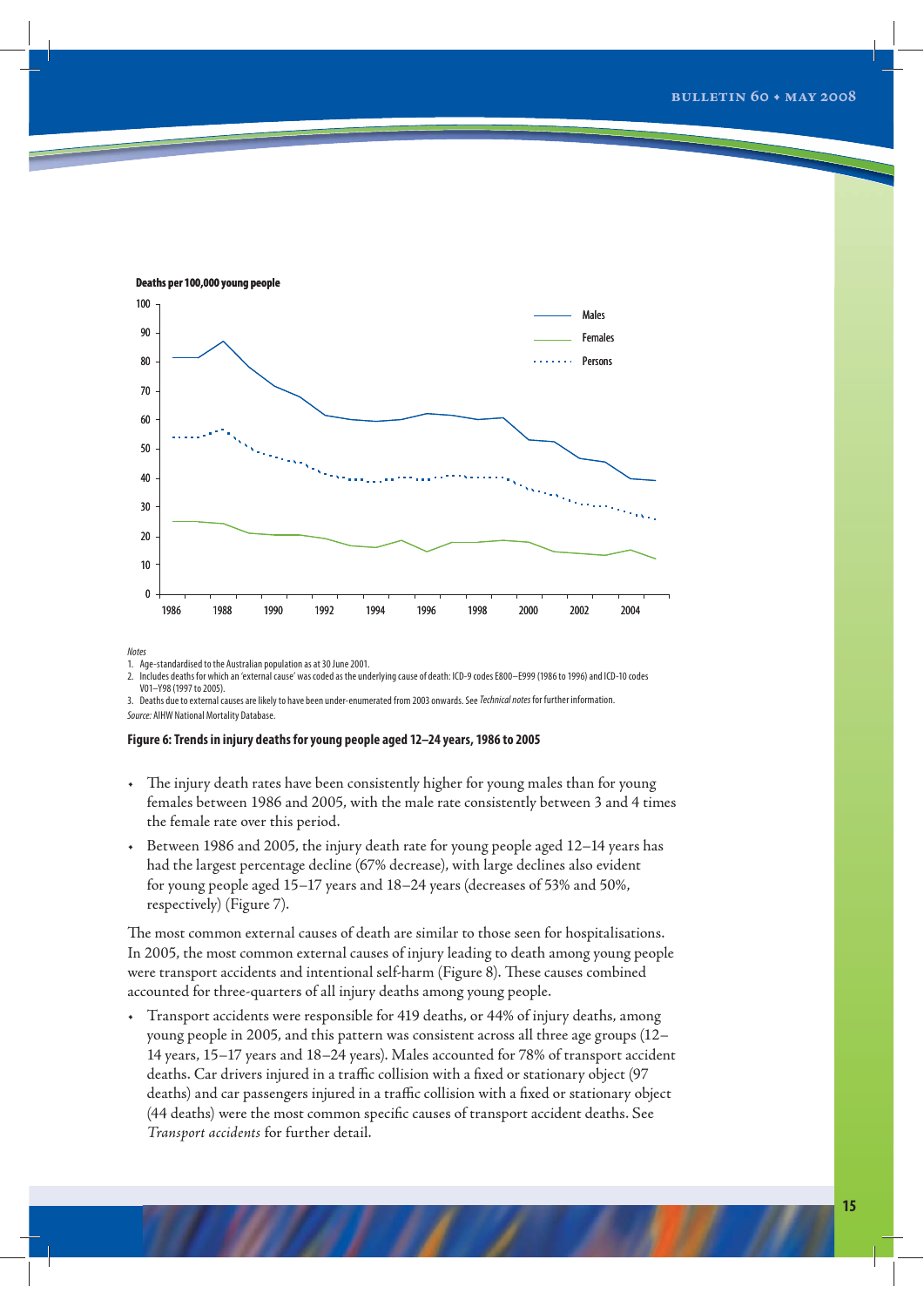# **<sup>I</sup>nju<sup>r</sup><sup>y</sup> <sup>a</sup>mo<sup>n</sup><sup>g</sup> <sup>y</sup><sup>o</sup>u<sup>n</sup><sup>g</sup> <sup>A</sup>ustr<sup>a</sup>lian<sup>s</sup>**



Notes

1. Includes deaths for which an 'external cause' was coded as the underlying cause of death: ICD-9 codes E800–E999 (1986 to 1996) and ICD-10 codes V01–Y98 (1997 to 2005).

2. Deaths due to external causes are likely to have been under-enumerated from 2003 onwards. See Technical notes for further information. Source: AIHW National Mortality Database.

## **Figure 7: Trends in injury deaths for young people aged 12–24 years by age, 1986 to 2005**



**External cause of death**

Note: ICD-10 codes V01–Y98. See Table 7 in Technical notes for specific external cause codes. Source: AIHW National Mortality Database.

**Figure 8: Deaths among young people aged 12–24 years, by external cause, 2005 (per cent)**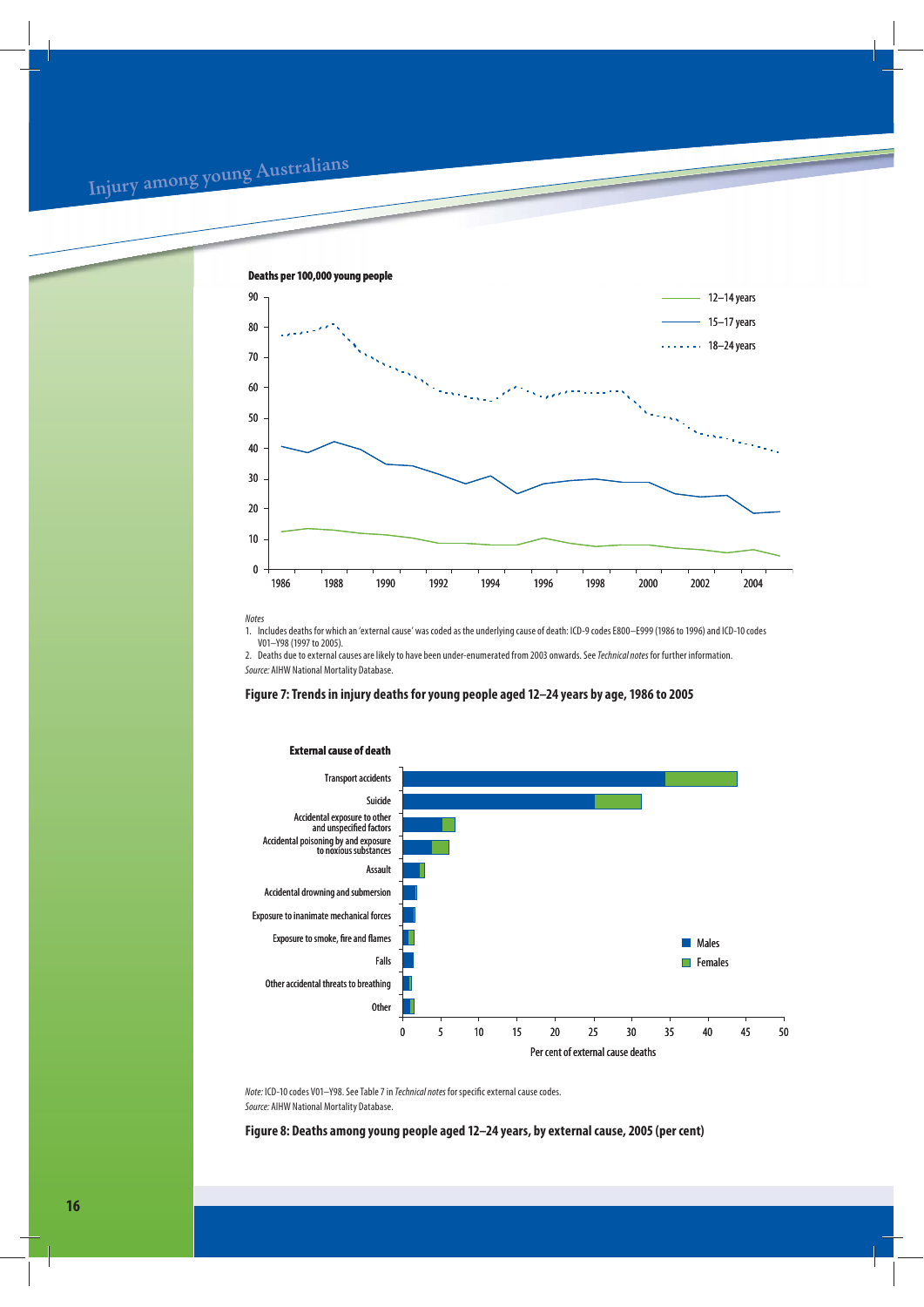- Suicide was responsible for 299 deaths or almost one-third of injury deaths among young people. Young males again accounted for the majority of these deaths (80% or 239 deaths). Suicide by hanging, strangulation and suffocation was the specific cause accounting for the most suicide deaths of young people in 2005 (67% or 199 deaths). See *Intentional self-harm and suicide* for further detail.
- Accidental poisoning by, and exposure to noxious substances, and assault comprised 6% and 3% of all injury deaths among young people, respectively. See *Accidental poisoning* and *Assault* for further detail.
- Males made up a higher proportion of deaths for each external cause among young people in 2005 (between 63% and 89%), except for exposure to smoke, fire and flames, where the number of deaths was the same for males and females.

## **Population groups**

Injury death rates and the leading causes of injury death varied among young people from different population groups in 2003–2005.

There were 197 deaths of young Aboriginal and Torres Strait Islander people aged 12–24 years due to external causes of injury between 2003 and 2005—an age-standardised rate of 89 per 100,000 young people (Table A1.3) (data includes Queensland, Western Australia, South Australia and the Northern Territory only, see *Technical notes*). The Indigenous death rate was 3 times as high as that for non-Indigenous Australians, for both young males and females. The high injury death rate in the Northern Territory compared with the national rate (3 times as high) may be partially explained by the large proportion of Indigenous young people in this area (an estimated 40% of young people in the Northern Territory were Indigenous in 2003–2005).

As was the case for all young Australians, the injury death rate among Indigenous young people increased with age, and the rate for young Indigenous males was higher than for females (Table A1.3). The most common causes of injury death among young Indigenous people in 2003–2005 were suicide (41%), transport accidents (36%) and assault (6%).

Injury death rates among young people aged 15–24 years were higher with increasing remoteness (Table A1.3). In 2003–05, the age-standardised rate in Very Remote areas was more than 5 times that in Major Cities—141 per 100,000 young people compared with 27. Transport accidents accounted for a greater proportion of injury deaths outside of Major Cities for young people aged 15–24 years in 2003–2005. Transport accidents were responsible for 40% of deaths due to external causes in Major Cities, whereas in regional and remote areas the proportion was between 45% and 53%.

The age-standardised injury death rate among 15–24 year-olds in the most socioeconomically disadvantaged areas was almost twice that of young people in the least socioeconomically disadvantaged areas in 2003–2005 (42 per 100,000 young people compared with 24) (Table A1.3). Transport accidents accounted for a greater proportion of injury deaths among 15–24 year olds in the most socioeconomically disadvantaged areas (42%) areas than in the least socioeconomically disadvantaged areas (31%) in 2003–05.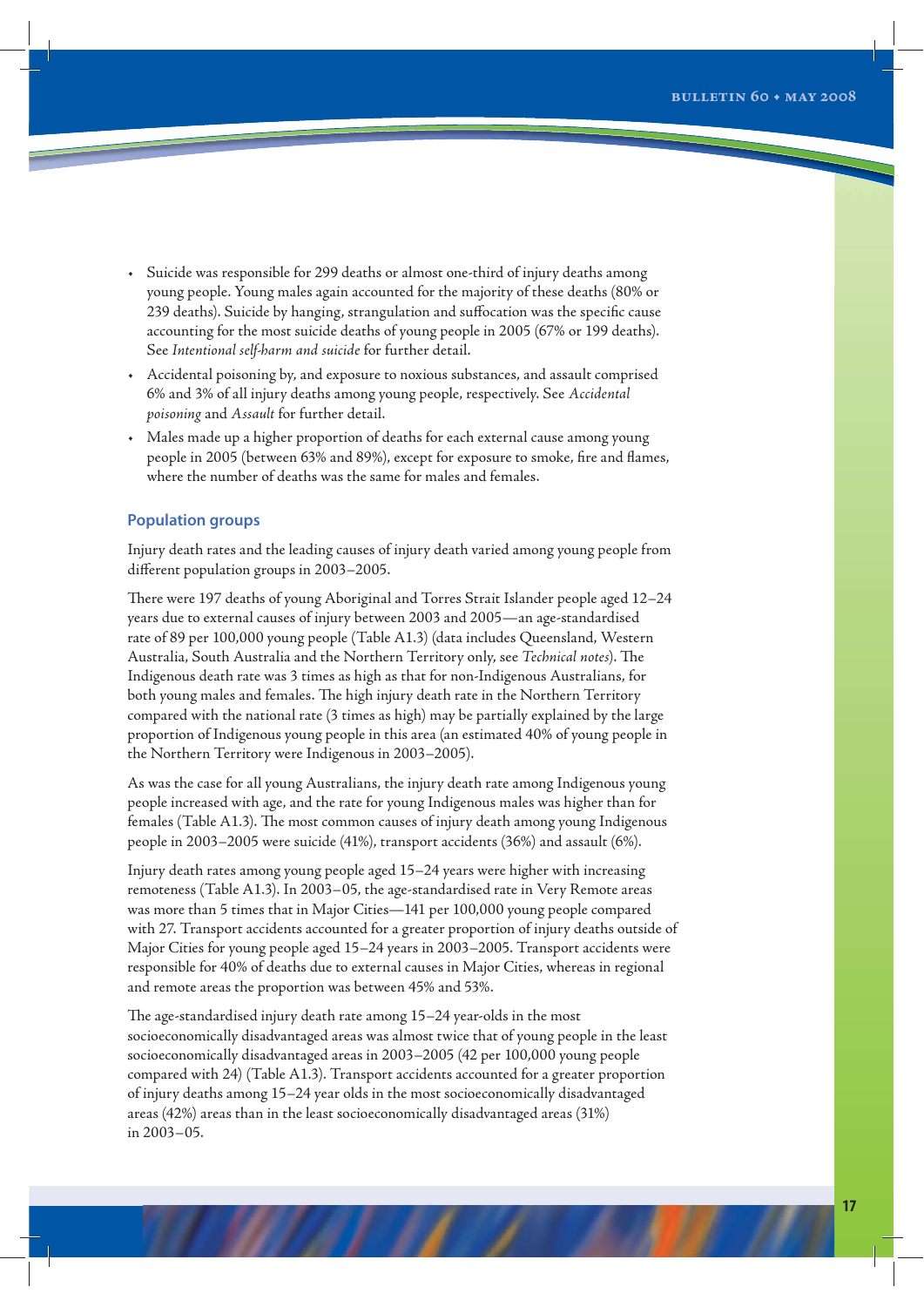## **Burden of injury**

A set of measures, called disability-adjusted life years (DALYs), has been developed to summarise the burden of disease and injury at a population level. DALYs combine information on the impact of premature death with non-fatal health outcomes. Premature death is measured by the years of life lost (YLL) due to disease or injury and non-fatal health outcomes are measured by years of 'healthy' life lost (YLD) due to disease, disability or injury. To combine these two health measures into a summary health measure, the DALY uses time as a common 'currency'. It is a measure of the years of healthy life lost due to illness or injury—one DALY is one lost year of 'healthy' life. Detailed information on burden of disease and injury methodology and results is available in Begg et al. (2007). This section provides information on the burden of injury in Australia for 15–24 year olds in 2003.

Injuries were the second highest contributor to the burden of disease and injury among young Australians aged 15–24 years—accounting for 36,052 DALYs, or 18% of their total burden, after mental disorders, which accounted for 49%. The burden of injury among young Australians was higher than for all ages, at a rate of 13 DALYs per 1,000 population compared with 9 DALYs per 1,000 population for all ages. Young males had the highest rate of injury burden of all age groups, with a rate of 20 DALYs per 1,000 population, while the rate for young females (6 DALYs per 1,000 population) was the third highest due to the impact of falls among older women (65 years and over age group).

Among young people, injuries were the leading cause of premature mortality—accounting for 27,683 YLL or two-thirds of the total years of life lost due to disease or injury. In terms of healthy years of life lost (YLD), injuries ranked fourth highest after mental disorders, neurological and sense disorders and genitourinary diseases, with 8,369 YLD or 5.4% of all YLD.

The leading specific causes of injury burden were road traffic accidents and suicide and self-inflicted injuries (Figure 9).

- Road traffic accidents were responsible for 13,952 DALYs, or 39% of the injury burden, among 15–24 year olds, followed by suicide and self-inflicted injuries, which accounted for 8,798 DALYs or 24%. The burden from both road traffic accidents and suicide and self-inflicted injuries was predominantly due to premature mortality (YLL) (86% and 98%, respectively).
- Other unintentional injuries, homicide and violence, falls, and other transport accidents each accounted for between 6% and 7% of the injury burden in 2003. For other unintentional injuries and falls, this burden was largely due to healthy years of life lost (YLD) (64% and 61%, respectively), while for homicide and violence and other transport accidents, premature mortality (YLL) accounted for the majority of the burden (64% and 60%, respectively).
- Fires, burns and scalds, sports injuries, and legal intervention and war each accounted for less than 1% of all DALYs due to injury.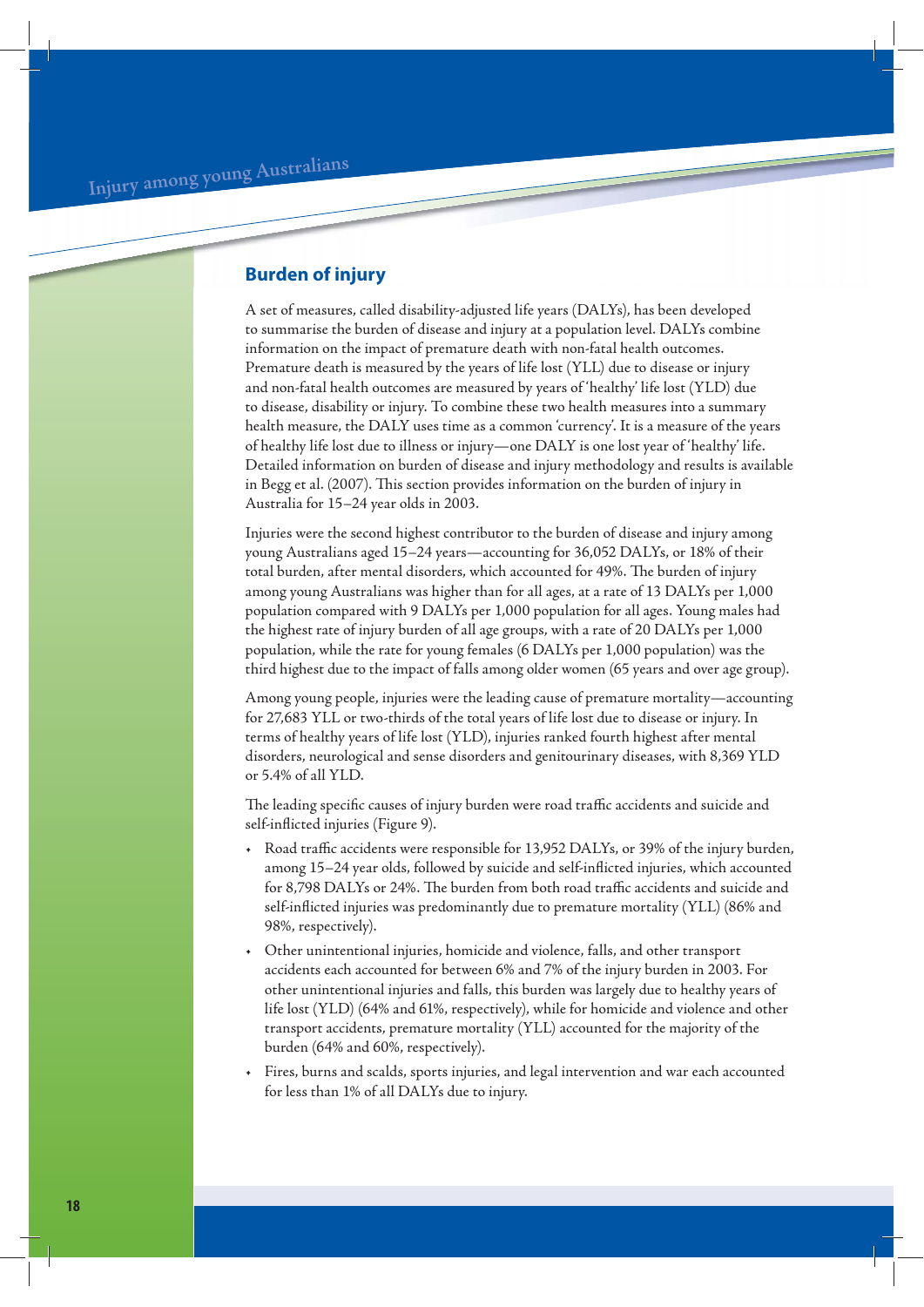

(a) Includes suffocation and foreign bodies, adverse effects of medical treatment, other mechanical force injuries and other unintentional injuries.

## **Figure 9: Leading causes of injury burden (YLL, YLD and DALYs) for 15–24 year olds, 2003**

Road transport accidents and suicide and self-inflicted injuries were the two leading causes of injury burden for both males and females, however other leading causes differed by sex (Table 3).

- Road traffic accidents and suicide and self-inflicted injuries were the leading causes of injury burden for both males and females aged 15–24 years—accounting for almost two-thirds of the total injury burden for young people. Homicide and violence also ranked highly for both males and females (5th and 3rd highest, respectively) accounting for 6% of the male burden and 9% of the female injury burden.
- Poisoning was the 5th highest cause of injury burden for young females, and 8th highest for males—accounting for 6% and 3% of the injury burden, respectively.
- Falls were also an important cause of injury burden—ranking 6th for both males and females and representing 5% and 6% of the injury burden, respectively.
- Machinery accidents were the 7th highest cause of injury burden for young males accounting for 3%. This is mainly due to greater occupational exposure to machinery among males.
- The total injury burden for young males was more than 3 times that for young females in 2003 (28,191 compared with 7,861 DALYs).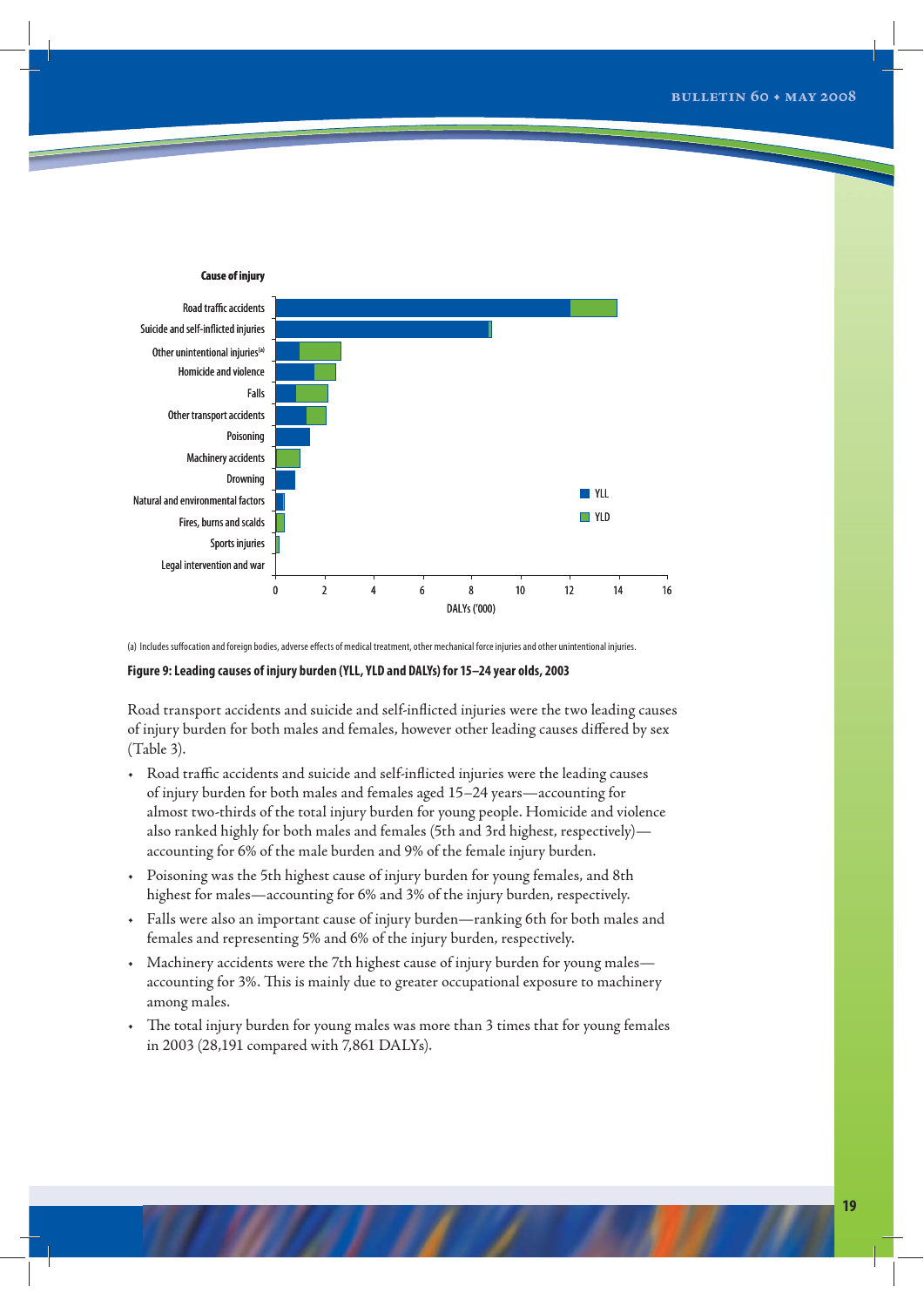| Rank | <b>Males</b>                        | <b>DALYs</b><br>('000) | Per cent of<br>injury DALYs | <b>Females</b>                      | <b>DALYs</b><br>('000) | Per cent of<br>injury DALYs |
|------|-------------------------------------|------------------------|-----------------------------|-------------------------------------|------------------------|-----------------------------|
| 1    | Road traffic accidents              | 10,380                 | 36.8                        | Road traffic accidents              | 3,572                  | 45.4                        |
| 2    | Suicide and self-inflicted injuries | 7,320                  | 26.0                        | Suicide and self-inflicted injuries | 1.479                  | 18.8                        |
| 3    | Other unintentional injuries(a)     | 2,070                  | 7.3                         | Homicide and violence               | 721                    | 9.2                         |
| 4    | Other transport accidents           | 1,756                  | 6.2                         | Other unintentional injuries(a)     | 586                    | 7.5                         |
| 5    | Homicide and violence               | 1.722                  | 6.1                         | Poisoning                           | 463                    | 5.9                         |
| 6    | Falls                               | 1.717                  | 6.1                         | Falls                               | 379                    | 4.8                         |
| 7    | Machinery accidents                 | 957                    | 3.4                         | Other transport accidents           | 316                    | 4.0                         |
| 8    | Poisoning                           | 927                    | 3.3                         | Natural and environmental factors   | 98                     | 1.2                         |
| 9    | Drowning                            | 672                    | 2.4                         | Drowning                            | 94                     | 1.2                         |
| 10   | Fires, burns and scalds             | 279                    | 1.0                         | Fires, burns and scalds             | 63                     | 0.8                         |
|      | <b>All injuries</b>                 | 28,191                 | 100.0                       | <b>All injuries</b>                 | 7.861                  | 100.0                       |

#### **Table 3: Leading causes of injury burden (DALYs) for 15–24 year olds, by sex, 2003**

(a) Includes suffocation and foreign bodies, adverse effects of medical treatment, other mechanical force injuries and other unintentional injuries.

## **Transport accidents**

The significant over-representation of young drivers in transport accidents is found both in Australia and internationally (Smart et al. 2005). The disproportionate involvement of young drivers in crashes is in absolute terms, or relative to their proportion of the population, licences held, or distance driven (NRMA Motoring and Services 2005). Factors contributing to this over-representation include inexperience, combined with engaging in risky driving behaviours (such as speeding, driving when fatigued, driving under the influence of alcohol or other drugs and carrying passengers) and/or driving in situations that place them at greater risk (for example, driving at night or on weekends and driving older vehicles) (Australian Transport Council 2006; Smart et al. 2005).

The AIHW National Injury Surveillance Unit (NISU) has produced a number of comprehensive reports on transport accidents, which include information on young people (AIHW: Berry et al. 2007; AIHW: Flood et al. 2007; AIHW: Harrison & Berry 2007).

## **Hospitalisations**

In 2005–06, there were 17,228 hospitalisations of young people due to transport accidents—a rate of 466 per 100,000 young people aged 12–24 years. Most (98%) of these hospitalisations were due to land transport accidents (see Box 1), which resulted in 16,860 hospitalisations—a rate of 456 per 100,000 young people. Land transport accidents will therefore be the focus of this section on hospitalisations.

The hospitalisation rate for land transport accidents increased slightly (5%) between 1996–97 and 2005–06 and, during this period, the rate increased with age and was consistently higher for young males than for young females (2.5 times in 2005–06).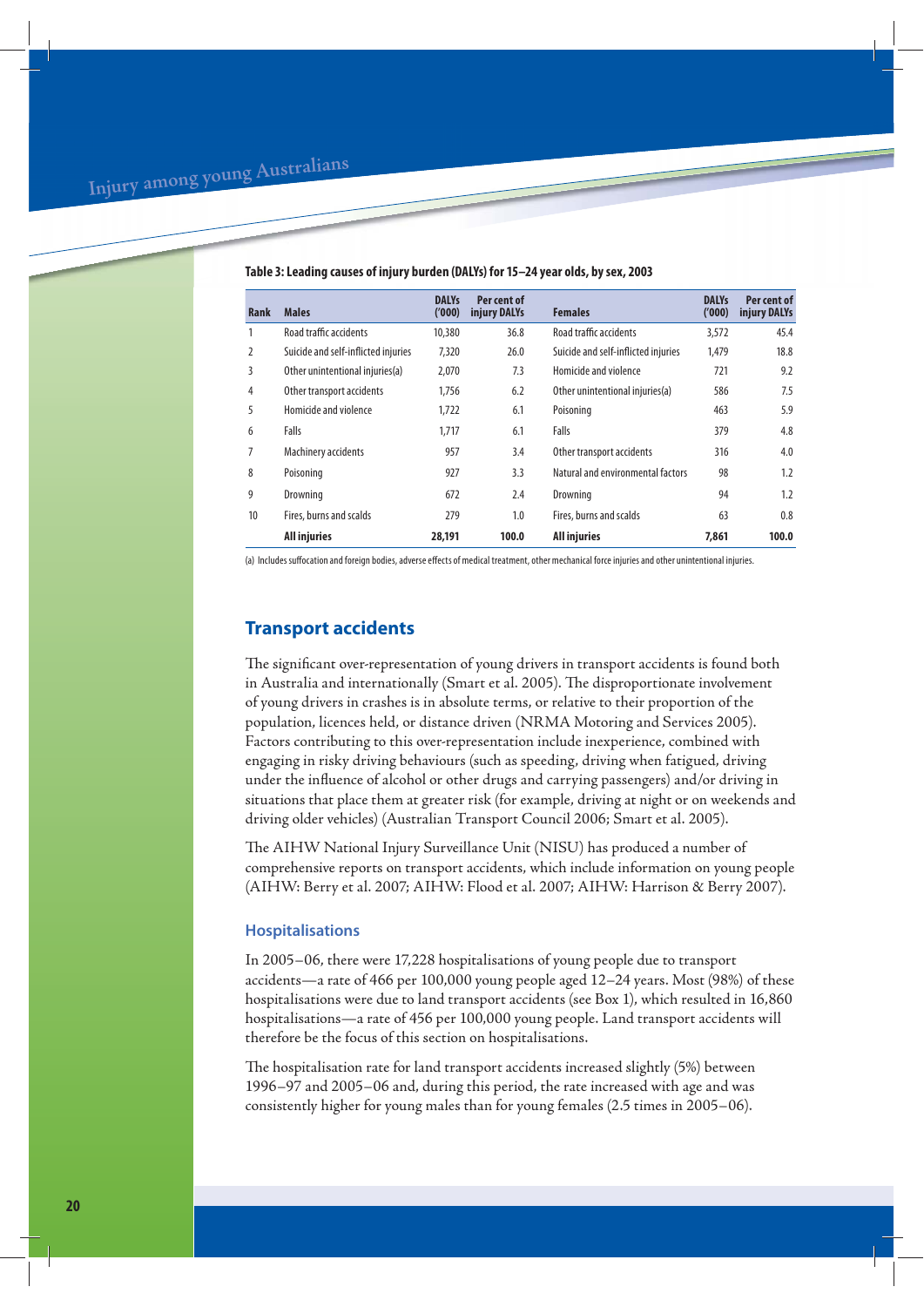## **Box 1: Definition of transport accidents**

*Transport accidents* include any accident involving a device designed primarily for, or primarily being used at the time for, conveying persons or goods from one place to another. *Motor vehicle accidents* are a subset of this category. Other groups under the transport accident category include accidents involving pedestrians and pedal cyclists, and railway and water transport. Transport accidents are further classified into traffic accidents, non-traffic accidents, persons injured while boarding or alighting and not specified. Traffic accidents are those that occur on public highways and streets, while non-traffic accidents are those that occur entirely in a place other than on public highways or streets.

*Land transport accidents* are a subset of transport accidents and are those occurring on land, excluding those involving aircraft, spacecraft or watercraft, or other specified and unspecified vehicles. Land transport accidents can be classified as traffic, non-traffic, persons injured while boarding or alighting and not specified (see Transport accidents).

*Motor vehicle accidents* are transport accidents involving a motor vehicle. The injured person may, or may not, have been an occupant in the vehicle for it to be considered a motor vehicle accident. For example, for a pedestrian injured in a collision with a motor vehicle, the mode of transport is 'pedestrian', while the type of accident is 'motor vehicle accident'. Motor vehicle accidents can be traffic or non-traffic (see Transport accidents). Where it is unspecified as to whether a motor vehicle accident is traffic or non-traffic, or where a person is injured while boarding or alighting, it is assumed to be a traffic accident unless the vehicle involved is designed primarily for off-road use.

## *Mode of transport*

The mode of transport of young people hospitalised for land transport accidents differed by age and sex (Table 4). Pedal cyclists were most likely to be hospitalised among young people aged 12–17 years, while motor vehicle occupants were most likely to be hospitalised among 18–24 year olds. Young males were more likely than young females to be hospitalised for each mode of transport.

- In 2005−06, occupants of motor vehicles (excluding motorcycles) had the most hospitalisations of young people out of all land transport accidents (6,355 hospitalisations or 171 per 100,000 young people). The hospitalisation rate among those aged 18–24 years was more than twice that of 12–17 year olds (235 per 100,000 young people compared with 98).
- Motorcyclists (including passengers) had the second highest rate of hospitalisation for injury from land transport accidents—a rate of 130 per 100,000 young people.
- Rates for all modes of transport were higher for young males than for young females, although this was most pronounced for motorcyclists and pedal cyclists, for which the male hospitalisation rates were 12 times and 8 times the female rates, respectively.
- Pedal cyclists aged 12–17 years were hospitalised at more than 3 times the rate of those aged 18–24 years (141 compared with 40 per 100,000 young people) and motor vehicle occupants aged 18–24 years were hospitalised at more than twice the rate of 12–17 year olds (235 compared with 98 per 100,000 young people). For motorcyclists and pedestrians, the difference in hospitalisation rates between 12–17 and 18–24 year olds was less prominent, although rates were higher among 18–24 year olds, which was mainly due to higher rates among males rather than females in this age group.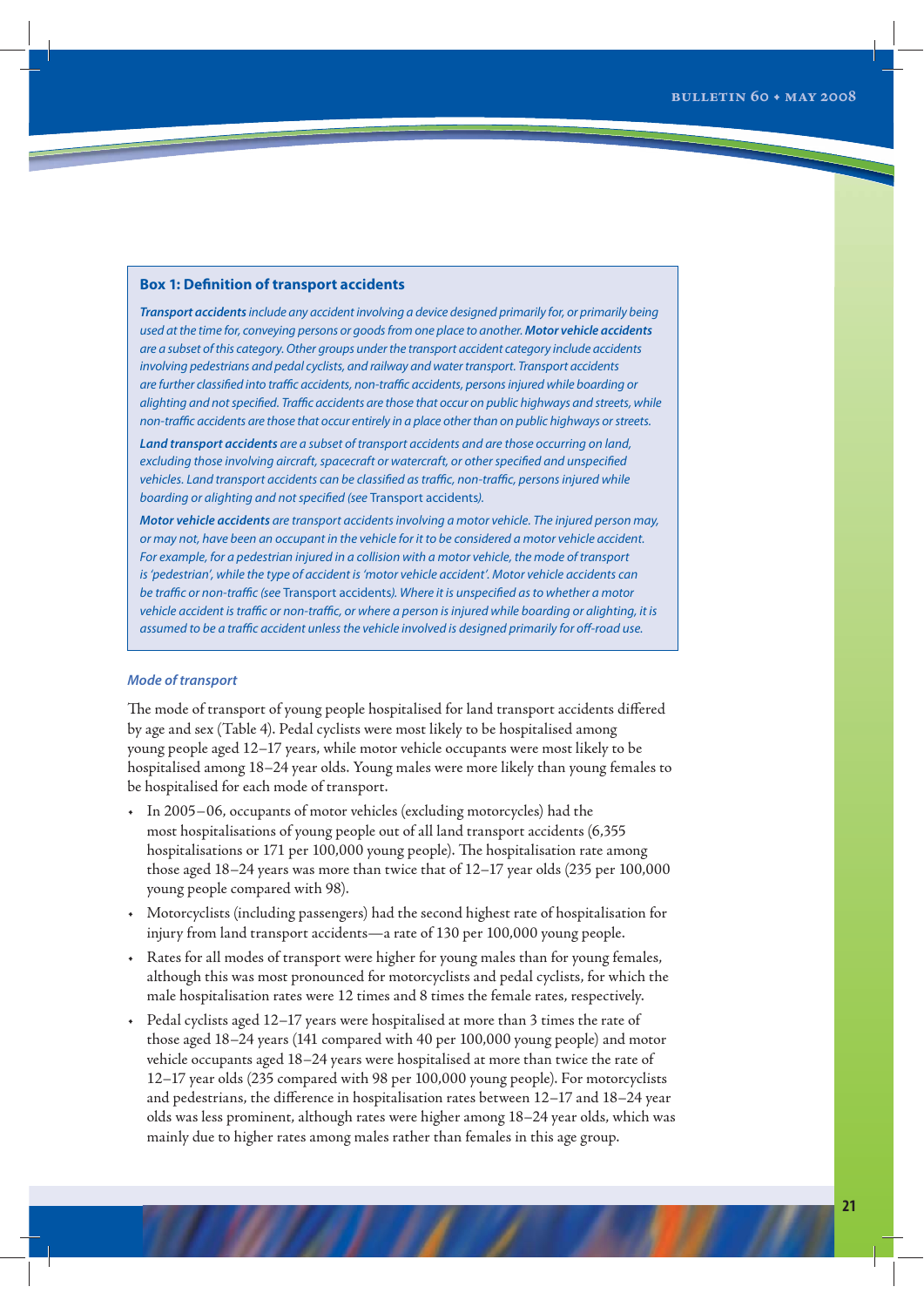|                              |             | <b>Number</b> |                |                |              | Rate per 100,000 young people |                |
|------------------------------|-------------|---------------|----------------|----------------|--------------|-------------------------------|----------------|
| <b>Mode of transport</b>     | Age (years) | <b>Males</b>  | <b>Females</b> | <b>Persons</b> | <b>Males</b> | <b>Females</b>                | <b>Persons</b> |
| Motor vehicle <sup>(b)</sup> | $12 - 17$   | 850           | 797            | 1,647          | 98.1         | 97.1                          | 97.6           |
|                              | $18 - 24$   | 2,816         | 1,892          | 4,708          | 275.3        | 192.5                         | 234.7          |
|                              | $12 - 24$   | 3,666         | 2,689          | 6,355          | 192.5        | 147.9                         | 170.7          |
| Motorcycle                   | $12 - 17$   | 1,818         | 166            | 1,984          | 209.7        | 20.2                          | 117.6          |
|                              | $18 - 24$   | 2,644         | 190            | 2,835          | 258.5        | 19.3                          | 141.3          |
|                              | $12 - 24$   | 4,462         | 356            | 4,819          | 235.7        | 19.7                          | 130.2          |
| Pedal cycle                  | $12 - 17$   | 2,142         | 237            | 2,379          | 247.1        | 28.9                          | 141.0          |
|                              | $18 - 24$   | 692           | 109            | 801            | 67.7         | 11.1                          | 39.9           |
|                              | $12 - 24$   | 2,834         | 346            | 3,180          | 151.5        | 19.4                          | 87.1           |
| Pedestrian                   | $12 - 17$   | 212           | 144            | 356            | 24.5         | 17.5                          | 21.1           |
|                              | $18 - 24$   | 354           | 186            | 540            | 34.6         | 18.9                          | 26.9           |
|                              | $12 - 24$   | 566           | 330            | 896            | 29.9         | 18.3                          | 24.2           |
| All land transport           | $12 - 17$   | 5,303         | 1,891          | 7,194          | 611.7        | 230.4                         | 426.3          |
|                              | $18 - 24$   | 6,888         | 2,777          | 9,666          | 673.5        | 282.5                         | 481.9          |
|                              | $12 - 24$   | 12,191        | 4,668          | 16,860         | 644.6        | 258.2                         | 455.9          |
| All transport                | $12 - 24$   | 12,472        | 4,755          | 17,228         | 659.6        | 263.1                         | 466.0          |

**Table 4: Mode of transport for young people aged 12–24 years hospitalised for land transport accidents, 2005–06(a)**

(a) Includes traffic accidents, non-traffic accidents, persons injured while boarding or alighting, and not specified. (b) Includes car, three-wheeled motor vehicle, pick-up truck or van, heavy transport vehicle and bus. Excludes motorcycle.

Notes

1. ICD-10-AM codes S00–T98 and V01–V89.

2. Age-standardised to the Australian population as at 30 June 2001.

Source: AIHW National Hospital Morbidity Database.

## *Traffic accidents*

Traffic accidents are a subset of land transport accidents, and are those that occur on public highways and streets. In 2005–06, there were 9,589 hospitalisations of young people for traffic accidents (258 per 100,000 young people). Traffic accident hospitalisations by selected mode of transport—car passenger, car driver, motorcyclist, pedal cyclist and pedestrian—are presented in Figure 10. These modes of transport accounted for 97% of all traffic accident hospitalisations in 2005–06.

- The hospitalisation rate for traffic accidents increased with age, but was much lower for females than for males for both 12–17 year-olds (112 compared with 258 per 100,000 young people) and 18–24 year-olds (198 compared with 407 per 100,000 young people).
- The most common mode of transport for traffic accident hospitalisations varied by both age and sex. For males aged 12–17 years, pedal cyclists, followed by motorcyclists had the highest hospitalisation rates (101 and 62 per 100,000 males, respectively), whereas for females, rates were highest for car passengers, followed by car drivers (58 and 20 per 100,000 females, respectively).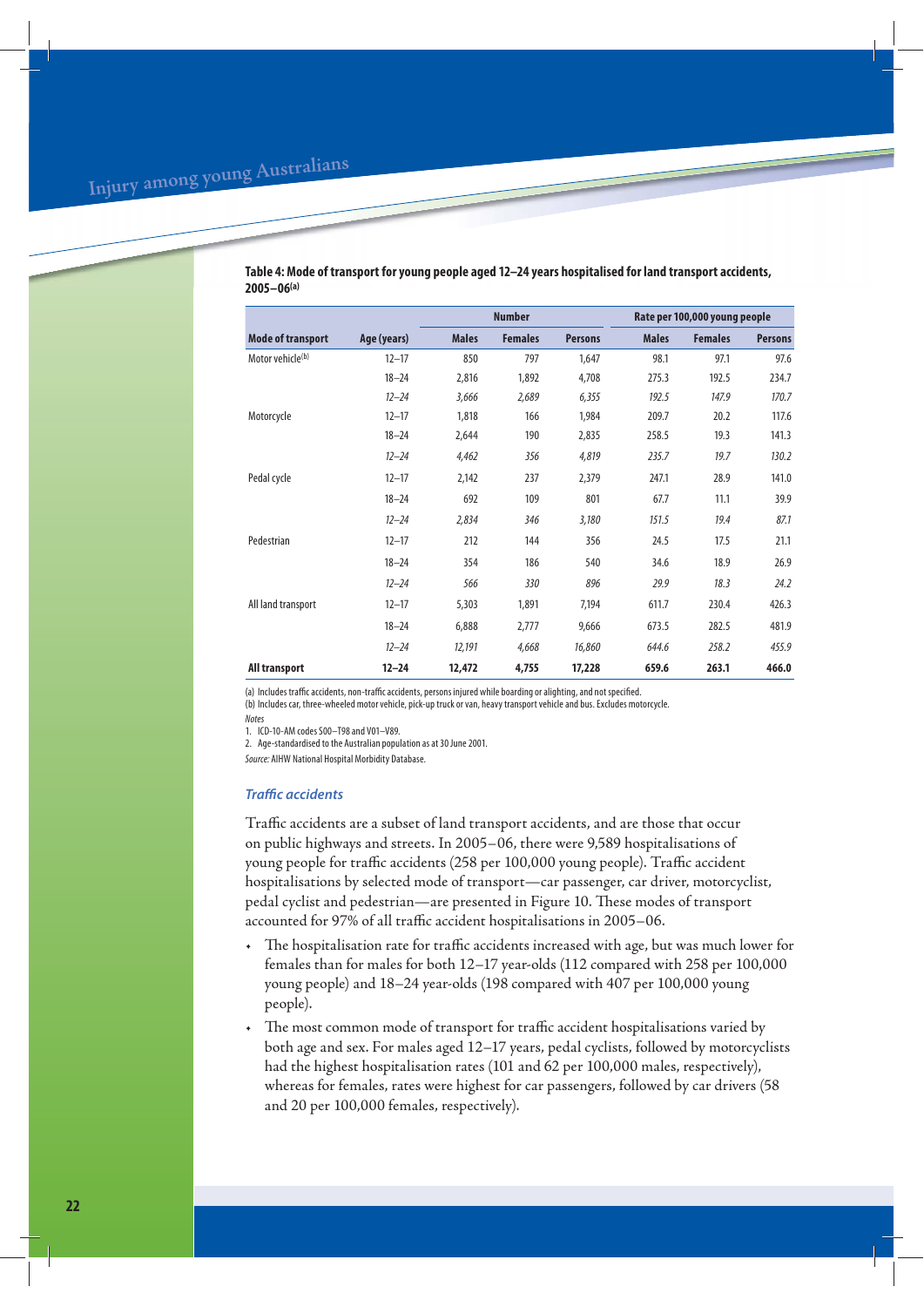

**Hospitalisations per 100,000 young people**

Note: ICD-10-AM codes S00–T98 and pedestrian V01–V08 (.1), V09 (.2,.3), pedal cyclist V10–V18 (.4–.9), V19 (.4–.6,.9), motorcyclist V20–V28 (.4–.9), V29 (.4–.6,.9), car driver V40–V48 (.5), V49.4, car passenger V40–V48 (.6), V49.5. Source: AIHW National Hospital Morbidity Database.

#### **Figure 10: Traffic accident hospitalisations by selected mode of transport, 2005–06**

• Among 18–24 year olds, car drivers had the highest hospitalisation rate for both males and females (151 and 106 per 100,000 young people, respectively). For males, the second highest hospitalisation rate was for motorcyclists, followed by car passengers (127 and 66 per 100,000 males, respectively). For females, the second most frequently hospitalised group were car passengers (58 per 100,000 females).

### *Non-traffic accidents*

Non-traffic accidents are a subset of land transport accidents, and are those that do not occur on public highways or streets. In 2005–06, there were 5,111 hospitalisations of young people for non-traffic accidents (129 per 100,000 young people). Non-traffic accidents by selected mode of transport—car passenger, car driver, motorcyclist, pedal cyclist and pedestrian—are presented in Figure 11. These modes of transport accounted for 93% of all non-traffic accidents in 2005–06.

- Unlike the pattern observed for traffic accidents, the hospitalisation rate for non-traffic accidents decreased with age, although the rate remained substantially lower for females than for males, for both 12–17 year olds (36 and 282 per 100,000 young people) and 18–24 year olds (23 and 176 per 100,000 young people).
- Among 12–17 year old males, pedal cyclists were the group most frequently hospitalised in non-traffic accidents, followed by motorcyclists (138 and 133 per 100,000 young males, respectively). For 18–24 year old males, motorcyclists had the highest hospitalisation rate, followed by pedal cyclists (122 and 29 per 100,000 young males, respectively).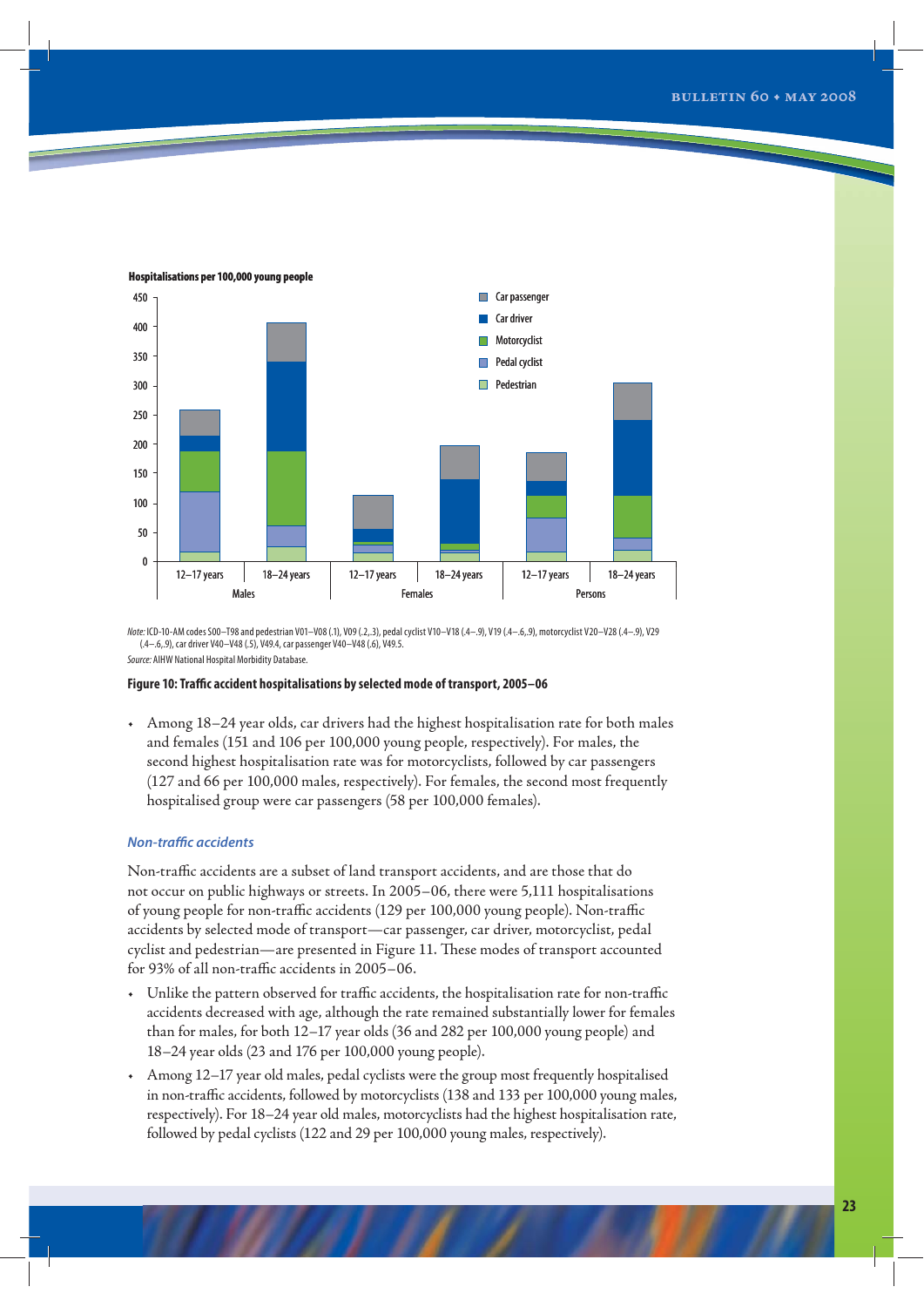## **<sup>I</sup>nju<sup>r</sup><sup>y</sup> <sup>a</sup>mo<sup>n</sup><sup>g</sup> <sup>y</sup><sup>o</sup>u<sup>n</sup><sup>g</sup> <sup>A</sup>ustr<sup>a</sup>lian<sup>s</sup>**



Note: ICD-10-AM codes S00–T98 and pedestrian V01–V09 (.0), V09.1, pedal cyclist V10–V18 (.0–.2), V19 (.0–.3), motorcyclist V20–V28 (.0–.2), V29 (.0–.3), car driver V40–V49 (.0), car passenger V40–V49 (.1). Source: AIHW National Hospital Morbidity Database.

#### **Figure 11: Non-traffic accident hospitalisations by selected mode of transport, 2005–06**

• Similar to males, pedal cyclists and motor cyclists were the groups most frequently hospitalised in non-traffic accidents among 12–17 year old females, although the rates were much lower (14 and 13 per 100,000 young females, respectively). Among 18–24 year old females, motorcyclists and car drivers were the groups most commonly hospitalised (7 and 6 per 100,000 young females, respectively).

## *Motor vehicle accidents*

More than half (54%) of land transport accident hospitalisations were due to traffic accidents involving a motor vehicle (9,237 hospitalisations or 249 per 100,000 young people) and almost one-quarter were due to non-traffic accidents involving a motor vehicle (3,749 hospitalisations or 102 per 100,000 young people) (see Box 1). The remaining 23% of land transport accident hospitalisations did not involve a motor vehicle (3,874 hospitalisations or 106 per 100,000 young people), and of these, pedal cyclists were the most commonly injured (68%).

There has been an 8% decline in the hospitalisation rate for motor vehicle traffic accidents among young people (from 269 to 248 per 100,000 young people) between 1996–97 and 2005–06. During this time, the rate for young males was consistently higher than for young females (almost twice as high in 2005–06).

In motor vehicle traffic accident hospitalisations in 2005–06, motor vehicles occupants were the most commonly injured (62%), followed by motorcyclists (24%). Of the motor vehicle occupants, 53% were the drivers of the motor vehicle, 37% were passengers and the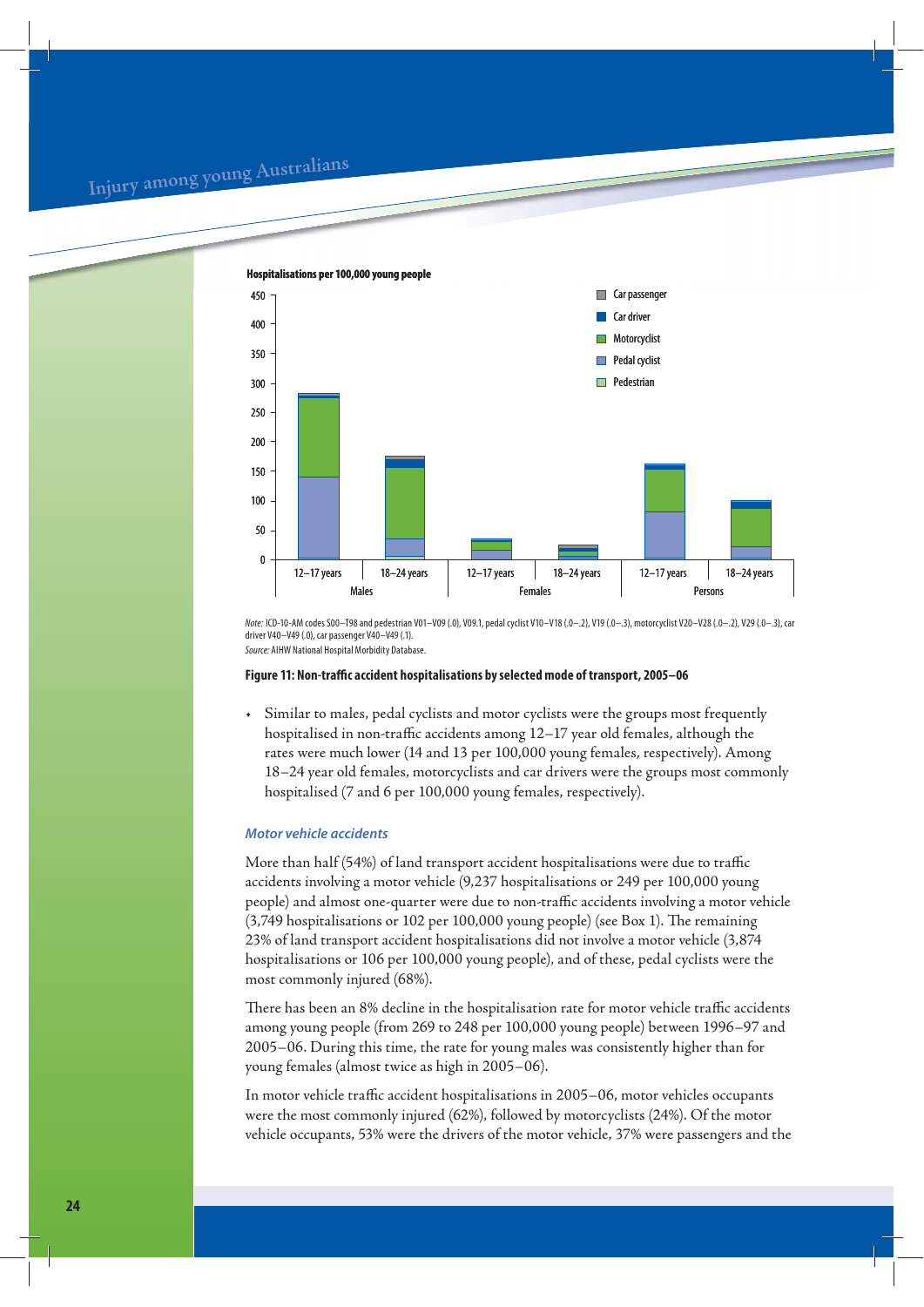remaining 10% were either on the outside of the vehicle, were injured while boarding or alighting or mode of transport was unspecified.

In 2005–06, the hospitalisation rate for motor vehicle traffic accidents increased with age—the rate among 18–24 year-olds was 1.6 times that of 15–17 year-olds and 3.3 times that of 12–14 year-olds.

For motor vehicle non-traffic accident hospitalisations, the person most commonly injured was a motorcyclist, followed by a motor vehicle occupant (63% and 24% of the 3,749 motor vehicle non-traffic accidents, respectively).

## *Population groups*

The age-standardised hospitalisation rate for land transport accidents among Aboriginal and Torres Strait Islander young people aged 12–24 years was not statistically significantly different from other young Australians in 2005–06 (454 compared with 450 per 100,000 young people, respectively) (data do not include Tasmania, the Australian Capital Territory and private hospitals in the Northern Territory, see *Technical notes*). Similarly, there were no statistically significant differences between the rates of motor vehicle traffic accident and motor vehicle non-traffic accident hospitalisation for young Indigenous Australians compared with other young Australians.

In Very Remote areas, the age-standardised land transport accident hospitalisation rate for 15–24 year-olds was almost 3 times as high as that in Major Cities in 2005–06 (1,017 compared with 371 per 100,000 young people). The age-standardised rate for motor vehicle traffic accidents was twice as high in Very Remote areas as in Major Cities (542 per 100,000 young people compared with 250), and for motor vehicle non-traffic accidents this increased to almost 5 times as high (289 per 100,000 young people in Very Remote areas compared with 61 in Major Cities).

Young people living in the most socioeconomically disadvantaged areas had a higher land transport accident hospitalisation rate than those in the least socioeconomically disadvantaged areas (age-standardised rates of 515 and 307 per 100,000 young people, respectively). Rates were 60% higher for motor vehicle traffic accidents for young people in the most socioeconomically disadvantaged areas compared with those in the least socioeconomically disadvantaged areas (327 per 100,000 young people and 207, respectively), and were almost 3 times as high for motor vehicle non-traffic accidents (114 and 43 per 100,000 young people).

## **Deaths**

In 2005, one-quarter of all transport accident deaths were of young people, and transport accidents accounted for 30% of all deaths of young people.

The number of deaths due to transport accidents, particularly motor vehicle traffic accidents, from 2003 onwards is likely to be significantly underestimated for young people. These data should therefore be interpreted with caution. See Henley et al. (2007:19) for further information.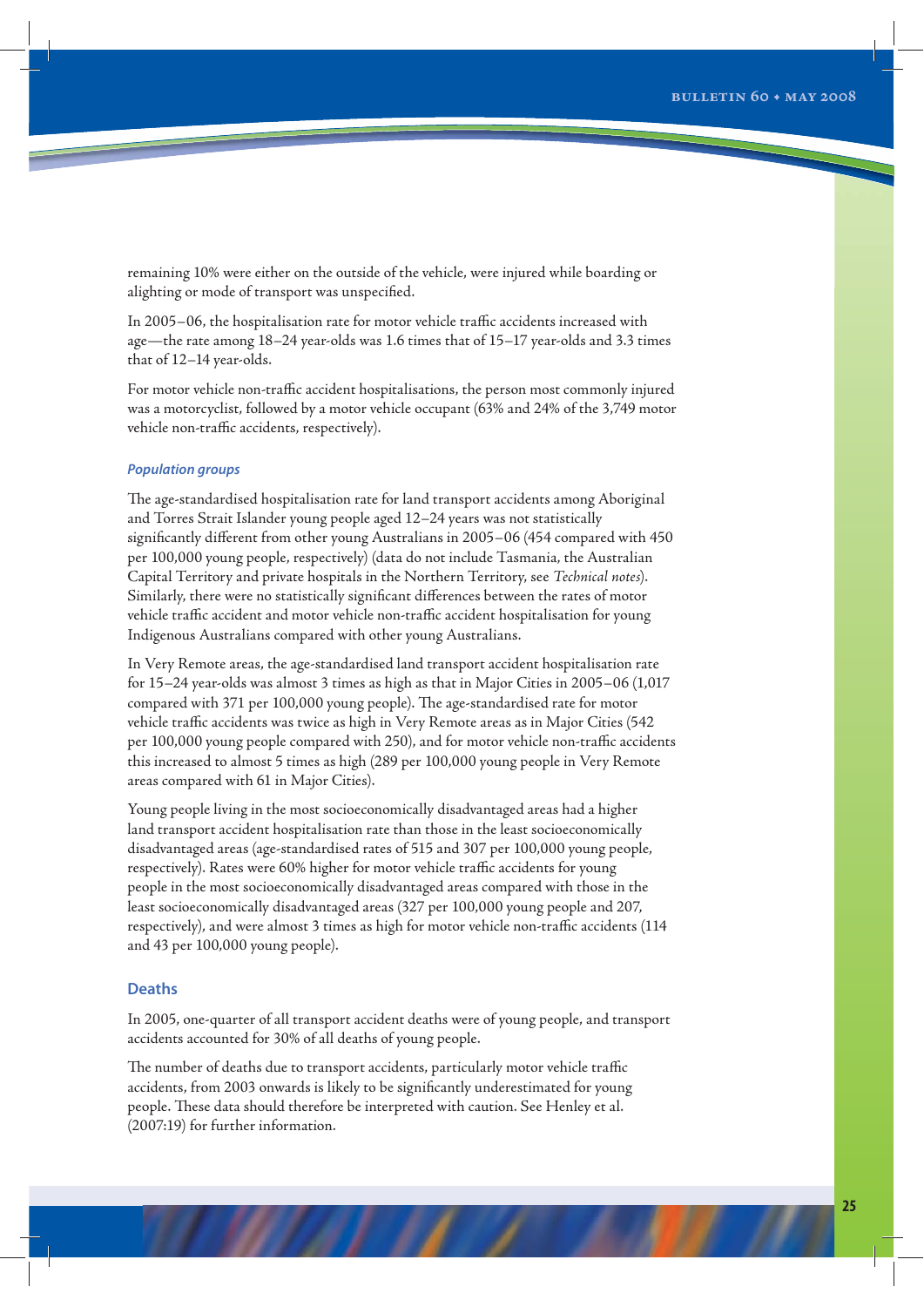- In 2005, there were 419 deaths of young people due to transport accidents—a rate of 10 deaths per 100,000 young people (15 per 100,000 young males and 9 per 100,000 young females). This is a decrease of almost 70% since 1986, when the rate was 31 deaths per 100,000 young people. This decline has almost entirely been due to the decrease in the motor vehicle traffic accident death rate over this period (Figure 12).
- The transport accident death rate for young males has been consistently around 3 times as high as for young females since 1986.
- The majority (90%) of transport accident deaths are due to traffic accidents involving a motor vehicle. These accounted for 376 deaths of young people—a rate of 8 per 100,000 young people. There were 24 deaths of young people due to motor vehicle nontraffic accidents—accounting for 6% of transport accident deaths. The remainder of transport accidents did not involve a motor vehicle.
- Of the 419 deaths of young people due to transport accidents, the most common mode of transport was a motor vehicle (67%), followed by a motor cycle (16%) and pedestrian  $(10\%).$



#### **Deaths per 100,000 young people**

**Notes** 

1. Age-standardised to the Australian population as at 30 June 2001.

2. Transport accidents ICD-9 codes E800–E848 (1986 to 1996) and ICD-10 codes V01–V99 (1997 to 2005). Motor vehicle traffic accidents ICD-9 codes E810–E819 and ICD-10 codes V02–V04 (.1,.9), V09.2, V12–V14 (.3–.9), V19 (.4–.6), V20–V28 (.3–.9), V29 (.4–.9), V30–V39 (.4–.9), V40–V49 (.4–.9), V50–V59 (.4–.9), V60–V69 (.4–.9), V70–V79 (.4–.9), V80 (.3–.5), V81.1, V82.1, V83–V86 (.0–.3), V87 (.0–.8), V89.2.

3. Deaths due to external causes are likely to have been under-enumerated from 2003 onwards. See Technical notes for further information. Source: AIHW National Mortality Database.

**Figure 12: Transport accident and motor vehicle traffic accident death rates for young people aged 12–24 years, 1986 to 2005**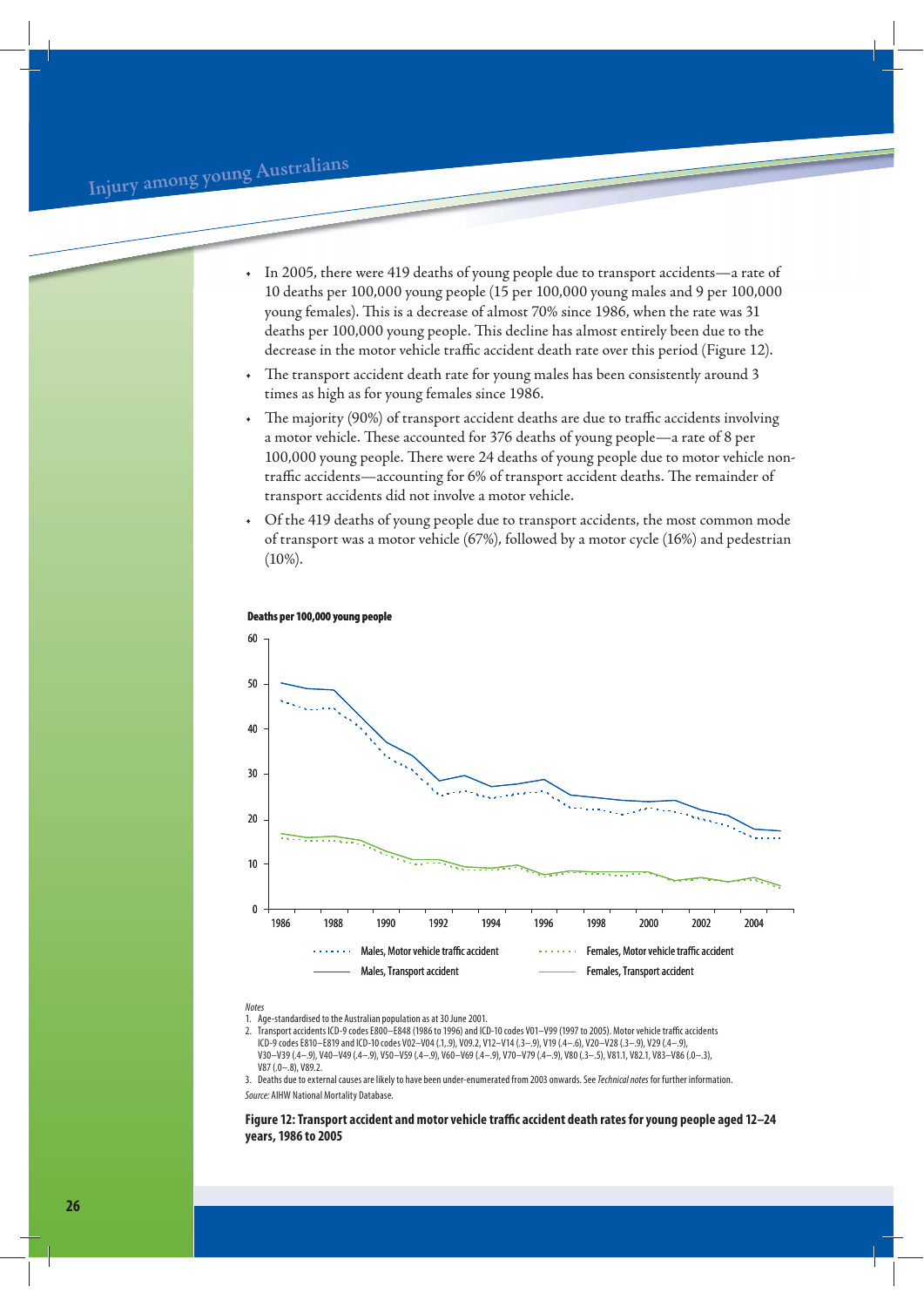#### *Population groups*

The age-standardised death rate from transport accidents among Aboriginal and Torres Strait Islander young people aged 12–24 years was twice as high as for non-Indigenous young people in 2003–2005 (31 per 100,000 young people compared with 14) (data includes Queensland, Western Australia, South Australia and the Northern Territory only, see *Technical notes*). The vast majority of transport accidents among Indigenous young people were due to motor vehicle traffic accidents, for which the death rate was also twice the non-Indigenous rate (29 per 100,000 young people compared with 13).

Death rates for transport accidents and motor vehicle traffic accidents also varied by remoteness and socioeconomic status for 15–24 year olds in 2003–2005. Age-standardised death rates were more than 4 times as high in Remote/Very Remote areas compared with Major Cities for both transport accidents (46 and 11 per 100,000 young people, respectively) and motor vehicle traffic accidents (40 and 10 per 100,000 young people, respectively). For young people living in the most socioeconomically disadvantaged areas, age-standardised death rates for transport accidents and motor vehicle traffic accidents were more than twice as high as for those living in the least socioeconomically disadvantaged areas (8 and 18 per 100,000 young people, respectively, for transport accidents and 7 and 16 per 100,000 young people, respectively, for motor vehicle traffic accidents).

## **Intentional self-harm and suicide**

The term 'self-harm' refers to a range of behaviours that range from mild to moderate self-injury as a response to emotional pain to more extreme behaviours such as attempted suicide (Skegg 2005). In many cases, self-harm is not intended to be fatal (Skegg 2005). Self-harm frequently involves cutting and poisoning (typically overdosing on medication), but may also involve behaviours such as self-battery or hanging (De Leo & Heller 2004; Skegg 2005).

The number of young people who commit suicide is relatively low compared with the number who commit self-harm. A range of interacting factors—related to individual, family and social circumstances—are associated with increased risk of suicide among young people. These include:

- mental illness combined with harmful drug use
- previous suicide attempts or intentional self-harm
- family history of suicide or suicidal behaviour
- socioeconomic disadvantage, including low educational achievement, unemployment, imprisonment
- experience of abuse in childhood
- easy access to firearms (Beautrais 2000; Goldney 1998).

There is a distinction to be made between intentional self-harm where the intent is to commit suicide, and where the intent is to only commit self-harm, but death results. In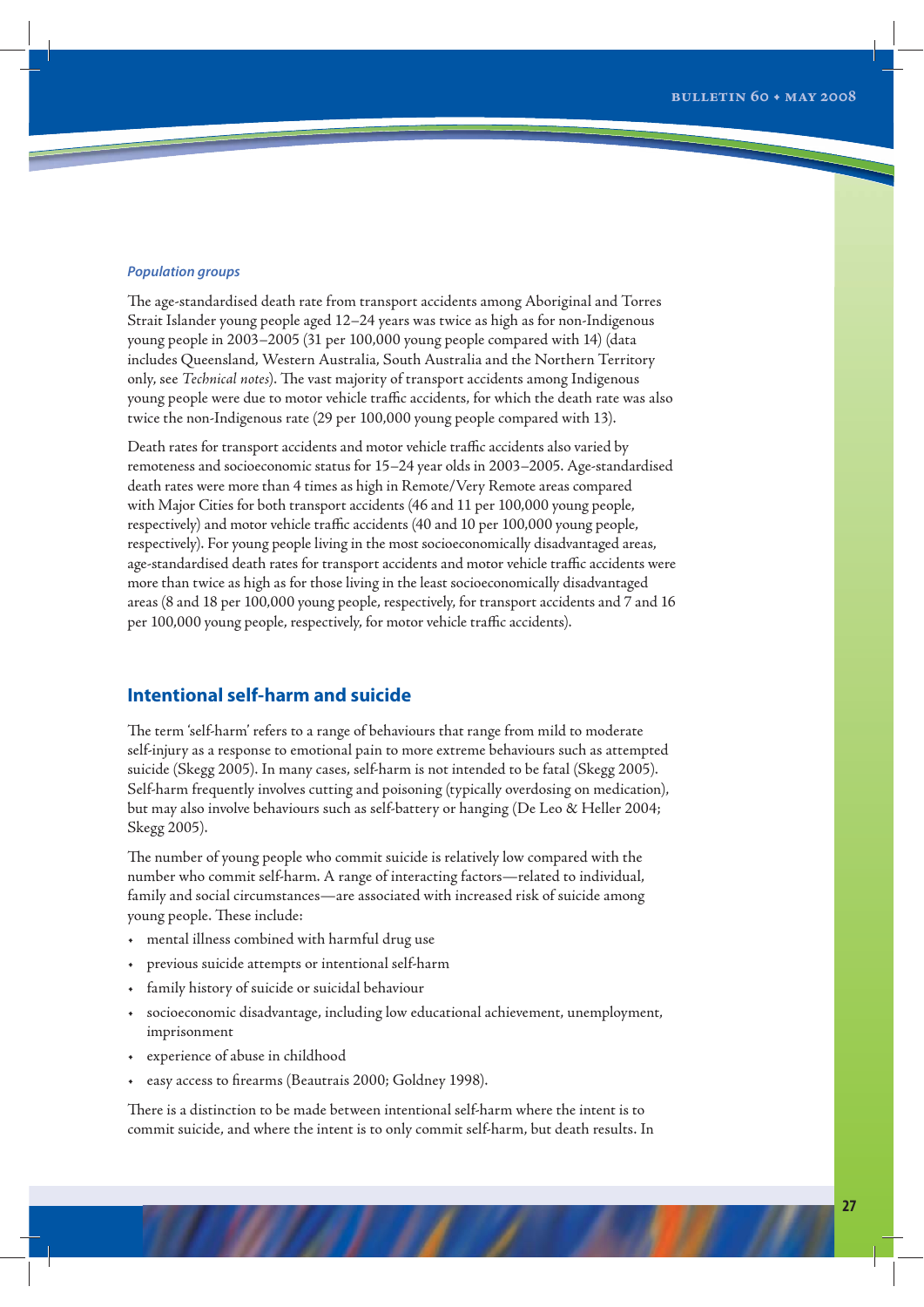**<sup>I</sup>nju<sup>r</sup><sup>y</sup> <sup>a</sup>mo<sup>n</sup><sup>g</sup> <sup>y</sup><sup>o</sup>u<sup>n</sup><sup>g</sup> <sup>A</sup>ustr<sup>a</sup>lian<sup>s</sup>**

this section, hospitalisations for intentional self-harm will be referred to as such (this includes attempted suicide), while deaths due to intentional self-harm will be referred to as suicides, but it is acknowledged that not all of these deaths occurred with that intention.

## **Hospitalisations**

Almost one-third of all intentional self-harm hospitalisations were for young people in 2005−06, although this represented only 2% of all hospitalisations of young people.

- In 2005−06, there were 7,299 hospitalisations of young people due to intentional selfharm—a rate of 197 per 100,000 young people.
- Between 1996−97 and 2005−06, the hospitalisation rate for intentional self-harm among young people increased by 43%, from 138 per 100,000 young people to 197. The percentage increase was greater among females than males (51% compared with 27%), and the female rate was consistently at least twice as high as for males over this period (2.5 times in 2005–06) (Table 5).
- In 2005–06, the hospitalisation rate for young females was highest among those aged 15−17 years (426 per 100,000 young females, which was 3.5 and 1.5 times that for 12– 14 year old and 18–24 year old females, respectively) (Figure 13). Among young males, the rate increased with age (from 21 to 163 per 100,000 12–14 year old and 18−24 year old males, respectively).
- The majority (79%) of intentional self-harm hospitalisations among young people were due to intentional self-poisoning (5,769 hospitalisations), followed by intentional selfharm by sharp object (15% or 1,122 hospitalisations).



#### **Hospitalisations per 100,000 young people**

(a) Age-standardised to the Australian population as at 30 June 2001. Note: ICD-10-AM codes S00–T98 and X60–X84. Source: AIHW National Hospital Morbidity Database.

**Figure 13: Intentional self-harm hospitalisation rates for young people aged 12–24 years, 2005–06**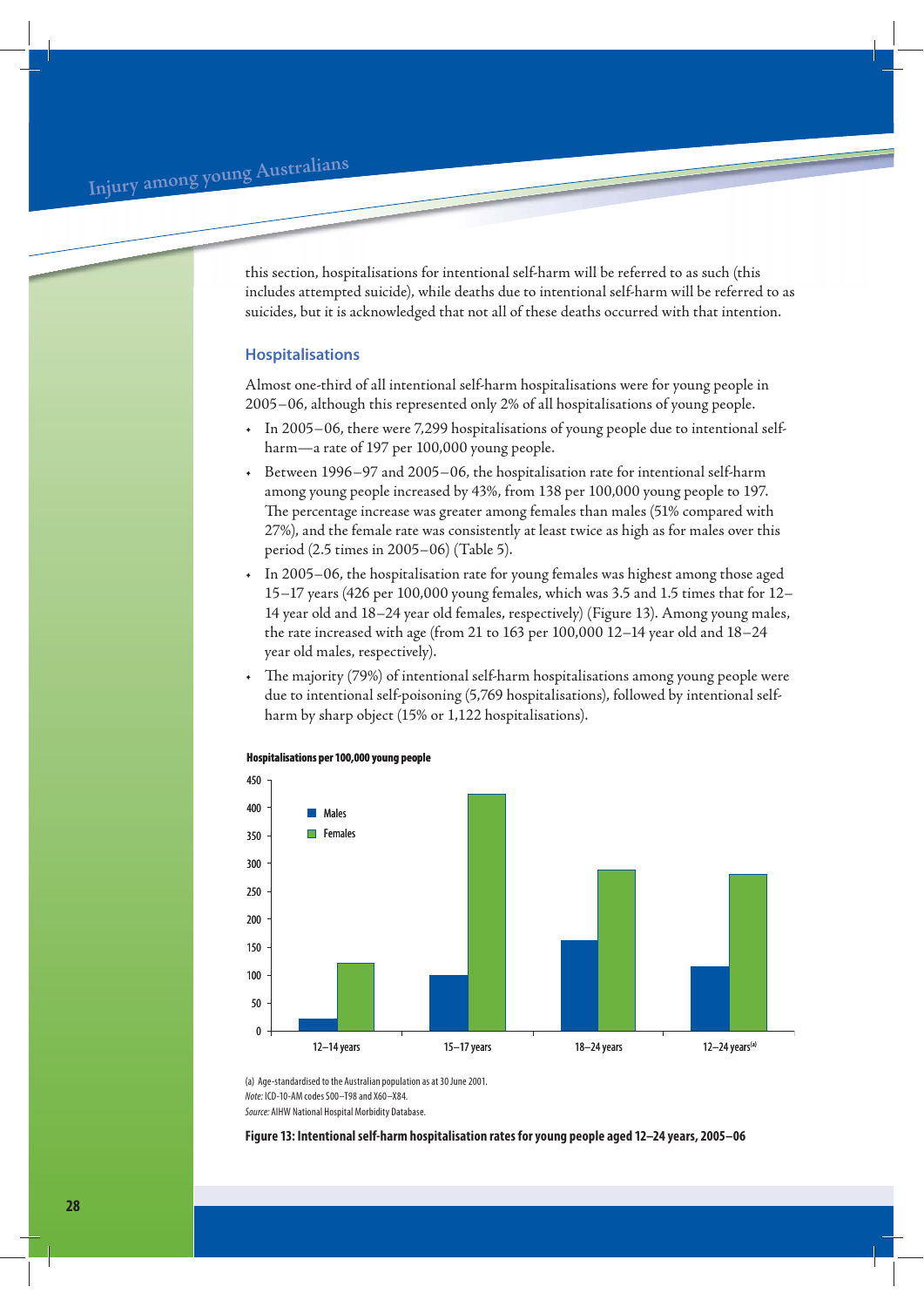| <b>Sex</b>     | $1996 - 97$ | 1997–98 |       |       | 1998-99 1999-00 2000-01 2001-02 2002-03 2003-04 2004-05 2005-06 |       |       |       |       |       |
|----------------|-------------|---------|-------|-------|-----------------------------------------------------------------|-------|-------|-------|-------|-------|
| Males          | 90.9        | 107.1   | 116.9 | 114.3 | 122.6                                                           | 111.3 | 110.0 | 114.1 | 117.0 | 115.4 |
| <b>Females</b> | 187.5       | 208.1   | 221.4 | 224.0 | 244.8                                                           | 241.8 | 253.9 | 279.0 | 303.5 | 283.2 |
| Persons        | 138.2       | 156.6   | 168.0 | 168.1 | 182.5                                                           | 175.3 | 180.5 | 194.7 | 208.1 | 197.2 |

**Table 5: Intentional self-harm hospitalisation rates for young people aged 12–24 years, 1996–97 to 2005–06 (rate per 100,000 young people)**

Notes

1. ICD-9-CM codes 800–999 and E950–E959 (1996–97 to 1997–98) and ICD-10-AM codes S00–T98 and X60–X84 (1998–99 to 2005–06).

2. Age-standardised to the Australian population as at 30 June 2001.

Source: AIHW National Hospital Morbidity Database.

## *Population groups*

The intentional self-harm hospitalisation rate was almost twice as high among Aboriginal and Torres Strait Islander young people compared with other young Australians in 2005–06 (332 hospitalisations per 100,000 young people aged 12–24 years compared with 188), after adjusting for differences in age structure (data do not include Tasmania, the Australian Capital Territory and private hospitals in the Northern Territory, see *Technical notes*).

Young people aged 15–24 years living in Very Remote areas were hospitalised for intentional self-harm at twice the rate of young people living in Major Cities in 2005–06 (age-standardised rates of 438 compared with 222 per 100,000 young people). Similarly, the age-standardised hospitalisation rate was higher for those young people living in the most socioeconomically disadvantaged areas than those living in the least socioeconomically disadvantaged areas (260 compared with 203 per 100,000 young people).

## **Deaths**

In 2005, 14% of all suicide deaths were of young people, and suicide accounted for onefifth of all deaths of young people.

The number of deaths due to suicide from 2003 onwards is likely to be significantly underestimated for young people (see *Technical notes* and Henley et al. 2007:19) for further information). There are also specific issues related to the classification of suicide among children (12–14 years), related to the ability of children to form intent. As such, some jurisdictions do not classify suicide among children. These data should therefore be interpreted with caution.

- In 2005, suicide accounted for 299 deaths of young people—a rate of 8 per 100,000 young people.
- While young females are more likely to be hospitalised for intentional self-harm than young males (2.5 times in 2005–06), young males have a much higher suicide rate. In 2005, the suicide rate for young males was almost 4 times that of young females (13 compared with 3 deaths per 100,000 young people).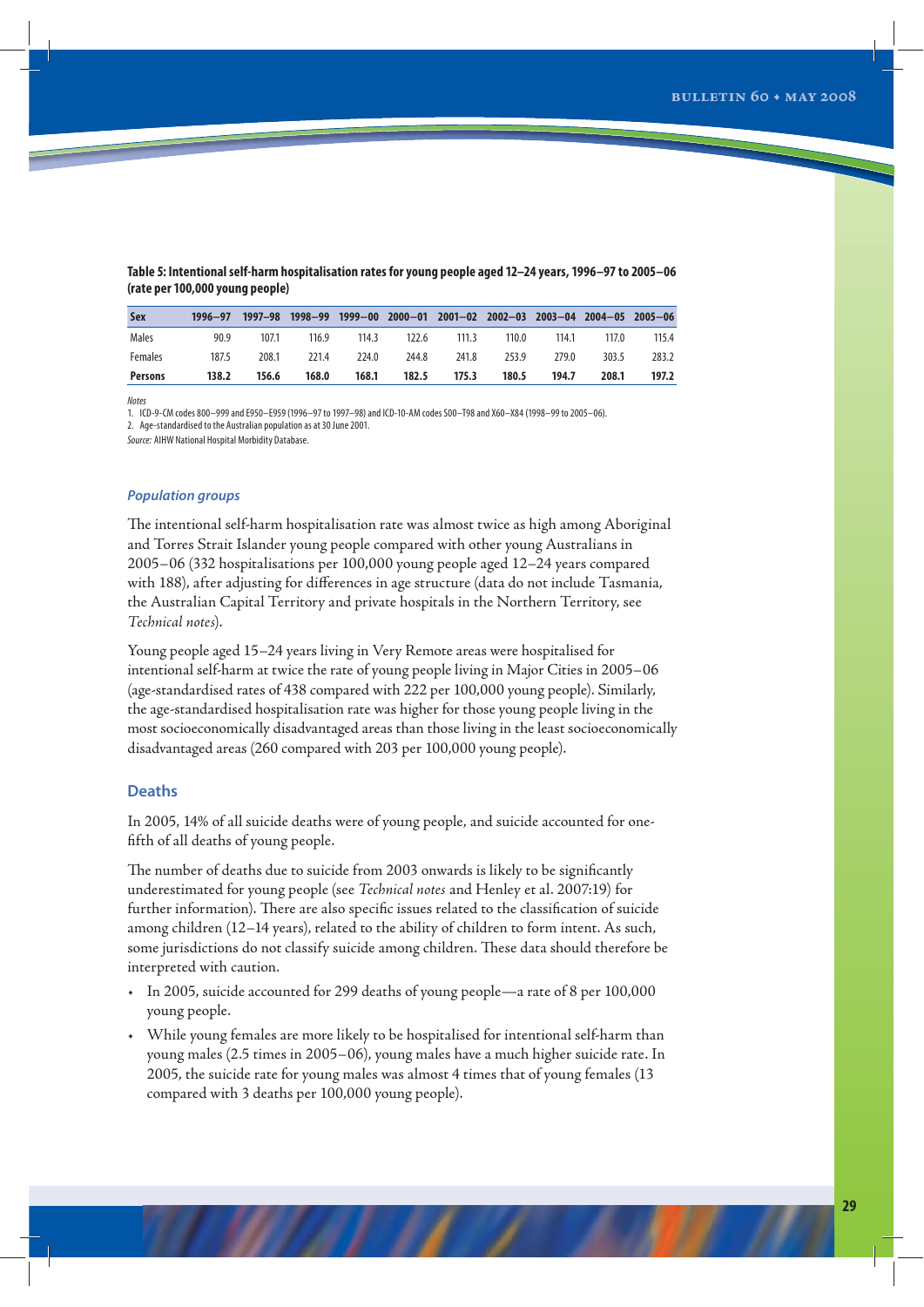- Suicide rates increased with age for both males and females—from 1 death per 100,000 young people aged 12−14 years to 5 per 100,000 15−17 year olds and 13 per 100,000 18−24 year olds. The rate of increase was greater for males than females—for young males the rate increased from 1 per 100,000 males aged 12–14 years to 21 per 100,000 males aged 18–24 years, while for females the corresponding rates were 1 and 4 (Figure 14).
- In 2005, hanging, strangulation and suffocation were the major methods of suicide among young people—accounting for two-thirds of suicide deaths (199 deaths). Selfpoisoning accounted for 12% of suicide deaths.

The suicide death rate fluctuated between 1986 and 2005; however, overall there has been a 25% decline, from 11 deaths per 100,000 young people to 8. The percentage decrease was similar for both males and females over this period. These data should be interpreted with caution, as there are issues related to the quality of suicide data (see *Technical notes*), which have resulted in an under-count of the number of deaths due to suicide from 2003 onwards. As a result, it is not known to what extent the decline observed between 2003 and 2005 is a true decline, as opposed to a data artefact. Between 1986 and 2002, the suicide rate decreased by 14%, to 9 per 100,000 young people.

## *Population groups*

The age-standardised suicide rate for 12–24 year olds was more than 4 times as high among Aboriginal and Torres Strait Islander young people compared with non-Indigenous young people—37 compared with 8 deaths per 100,000 young people in 2003–05 (data includes Queensland, Western Australia, South Australia and the Northern Territory only, see *Technical notes*).



(a) Age-standardised to the Australian population as at 30 June 2001. Note: ICD-10 codes X60–X84. Source: AIHW National Mortality Database.

**Figure 14: Suicide rates for young people aged 12–24 years, 2005**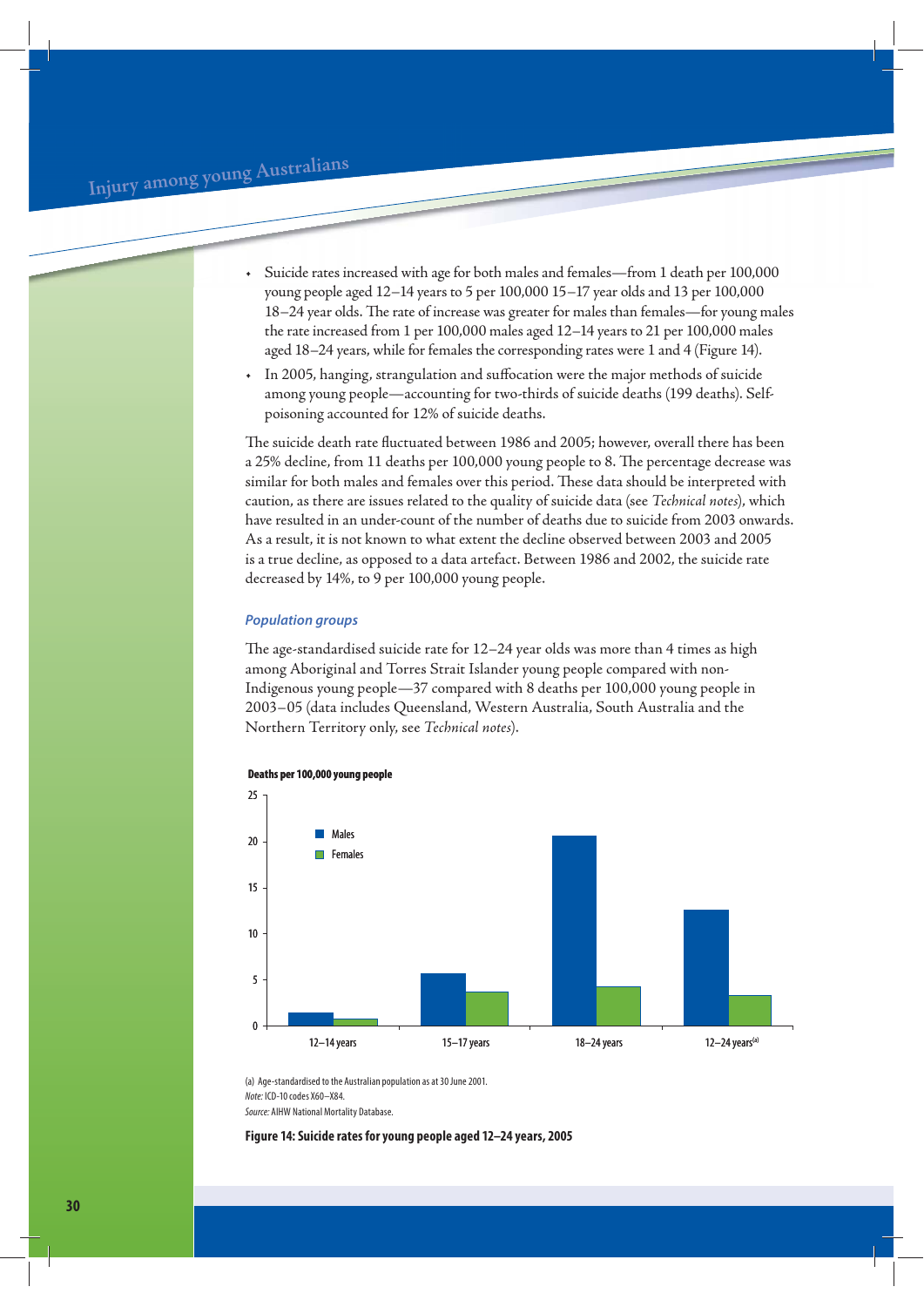The suicide rate for young people aged 15–24 years increased with remoteness, with the age-standardised rate in Remote/Very Remote areas being more than 3 times that for Major Cities in 2003−2005 (31 compared with 9 per 100,000 young people).

The age-standardised suicide rate was also higher among young people aged 15–24 years in the most socioeconomically disadvantaged areas of Australia, compared with the least socioeconomically disadvantaged areas (13 per 100,000 young people compared with 9 in 2003–2005).

## **Accidental poisoning**

Accidental poisoning includes poisoning by drugs, as well as poisoning by other substances, such as gases and vapours, pesticides, corrosive and caustic agents, glues and adhesives, paints, dyes, soaps and detergents, poisonous foodstuffs and poisonous plants.

The most likely cause of accidental poisoning among young people is drugs. This includes accidental overdose, accidents in the use of drugs, medicaments and biological substances in medical and surgical procedures, and cases where the wrong drug is given, taken in error or taken inadvertently. Accidental poisoning does not include cases where there is drug dependence, administration with suicidal or homicidal intent, or where the correct drug is properly administered in therapeutic or prophylactic dosage as the cause of any adverse effect. As a result, the numbers reported in this section will underestimate the number of hospitalisations and deaths due to poisoning, because the focus is accidental poisoning only. Intentional self-poisoning accounted for the majority of hospitalisations due to intentional self-harm among young people in 2005–06 and was the second leading cause of suicide deaths in 2005 (see *Intentional self-harm and suicide*).

## **Hospitalisations**

Almost one-fifth of all accidental poisoning hospitalisations were for young people in 2005−06, although hospitalisations for accidental poisoning represented only 1% of all hospitalisations of young people.

- In 2005−06, there were 1,987 hospitalisations of young people due to accidental poisoning—a rate of 53 per 100,000 young people.
- The accidental poisoning hospitalisation rate decreased by 41% for young people between 1998−99 and 2005−06 (from 91 per 100,000 to 53 per 100,000 young people).
- Hospitalisation rates for young females were higher than for young males—61 and 47 per 100,000 young males and females, respectively. The difference in rates was particularly high among 15–17 year olds, where the rate for females was twice that for males.
- Accidental poisoning hospitalisation rates increased with age for males and females. The hospitalisation rate among 18–24 year olds was around 1.5 times that for 15–17 year olds, and more than 3 times that for 12–14 year olds (69, 50 and 22 per 100,000 young people, respectively). The female hospitalisation rate increased rapidly between 12–14 years and 15–17 years (almost 3 times), and then only slightly between 15–17 years and 18–24 years (1.1 times) (Figure 15).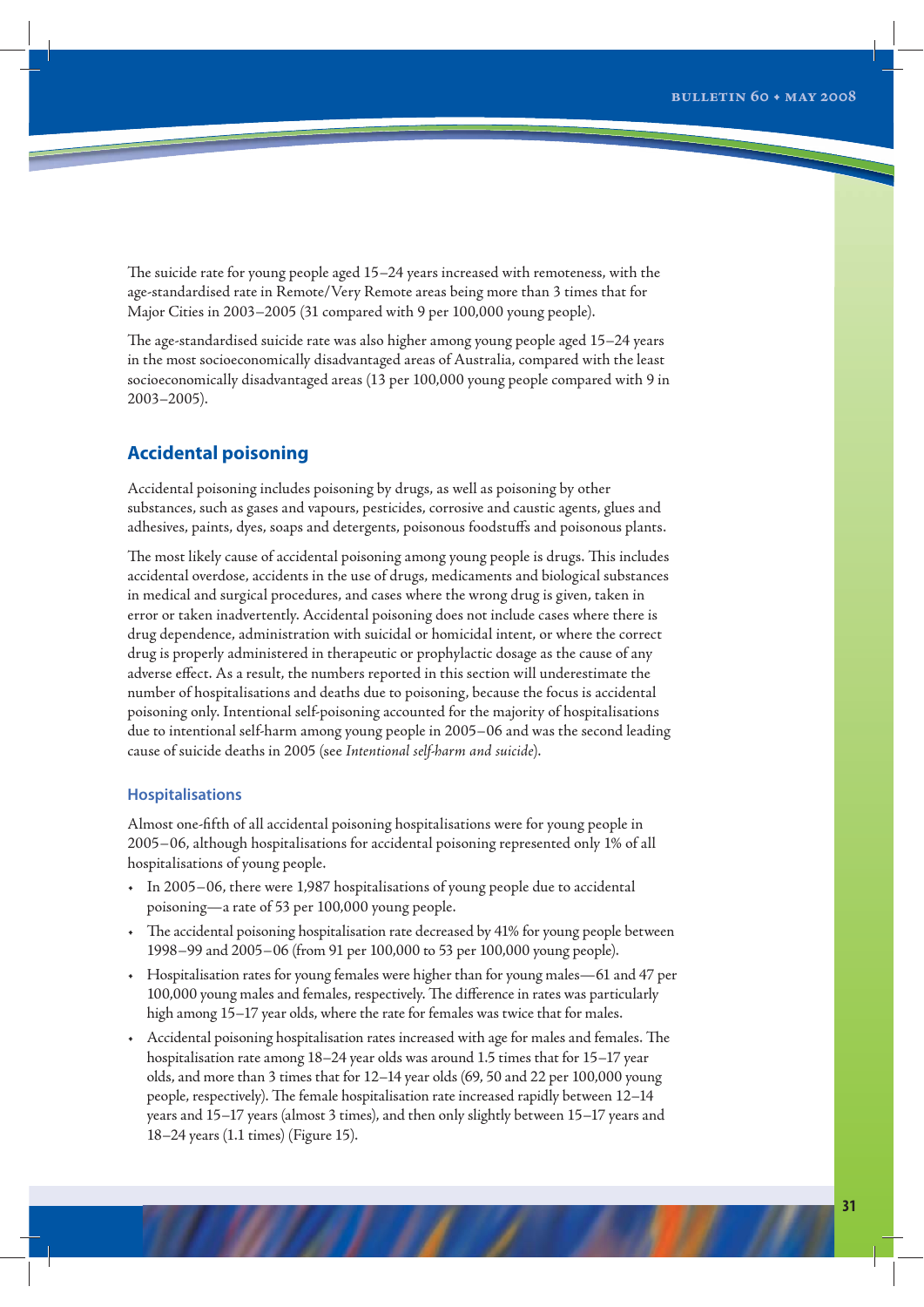## **<sup>I</sup>nju<sup>r</sup><sup>y</sup> <sup>a</sup>mo<sup>n</sup><sup>g</sup> <sup>y</sup><sup>o</sup>u<sup>n</sup><sup>g</sup> <sup>A</sup>ustr<sup>a</sup>lian<sup>s</sup>**



(a) Age-standardised to the Australian population as at 30 June 2001. Note: ICD-10-AM codes S00–T98 and X40–X49. Source: AIHW National Hospital Morbidity Database.

#### **Figure 15: Accidental poisoning hospitalisation rates for young people aged 12–24 years, 2005–06**

• Almost one-third of accidental poisoning hospitalisations among young people in 2005–06 were due to other and unspecified drugs, medicaments and biological substances (599 hospitalisations), and a further one-quarter were due to antiepileptic, sedative-hypnotic, antiparkinsonism and psychotropic drugs (521 hospitalisations). Accidental poisoning by non-opioid analgesics, antipyretics and antirheumatics accounted for 16%, or 319, hospitalisations.

## *Population groups*

Hospitalisation rates for accidental poisoning were not statistically significantly different by Indigenous or remoteness. However, there were significant differences by socioeconomic status, with the age-standardised accidental poisoning hospitalisation rate higher among young people aged 15–24 years living in the most disadvantaged areas compared with those living in the least disadvantaged areas in 2005–06 (69 per 100,000 young people compared with 54).

## **Deaths**

Previous work by the AIHW National Injury Surveillance Unit (NISU) has shown that there is no clear demarcation between the coding of accidental poisoning deaths to an external cause (ICD-10 codes X40–X44) or to a mental and behavioural disorder (ICD-10 codes F11–F16, F19) (Kreisfeld & Harrison 2005). Between 1997 and 2005, there has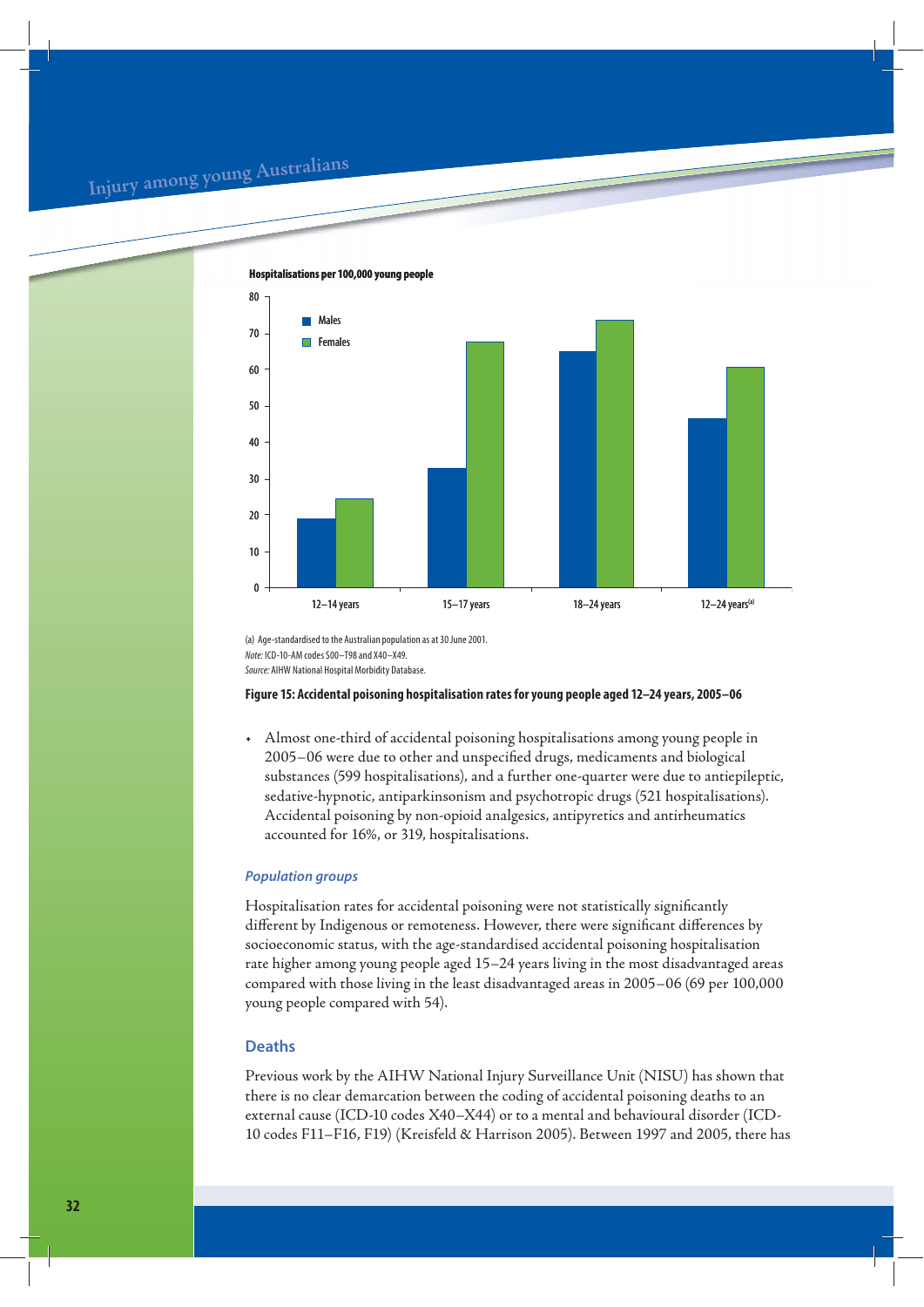been an increase in the proportion of accidental poisoning deaths among young people coded to an external cause, and a corresponding decrease in those coded to a mental and behavioural disorder. This should be kept in mind when interpreting the trend data presented in Figure 16. The World Health Organization has recommended that, from January 2006, deaths due to poisoning should no longer be assigned underlying cause of death codes from *Chapter V: Mental and behavioural disorders* of the International Classification of Diseases and Related Health Problems.

- In 2005, accidental poisoning accounted for 59 deaths of young people—a rate of 1.6 per 100,000 young people. Young people accounted for 8% of all deaths from accidental poisoning in 2005.
- The death rate for accidental poisoning among young people in 1997 and 2005 was not significantly different (Figure 16). However, the rate peaked in 1999, at 6 deaths per 100,000 young people, which coincided with an epidemic of drug poisoning by opiate narcotics (mainly heroin) (Henley et al. 2007).
- Between 1997 and 2004, the accidental poisoning death rate for young males was between 2 and 3 times the rate for young females. In 2005, the gap has narrowed and the male rate was 1.5 times the female rate (1.9 per 100,000 compared with 1.2 per 100,000 young people).
- Of the 59 deaths from accidental poisoning in 2005, the majority (44 deaths or 66%) were due to other and unspecified drugs, medicaments and biological substances. A further 14 deaths (24%) were due to narcotics and psychodysleptics (hallucinogens).



#### **Deaths per 100,000 young people**

Notes

1. ICD-10 codes X40–X49.

2. Age-standardised to the Australian population as at 30 June 2001.

Source: AIHW National Mortality Database.

**Figure 16: Accidental poisoning death rates for young people aged 12–24 years, 1997 to 2005**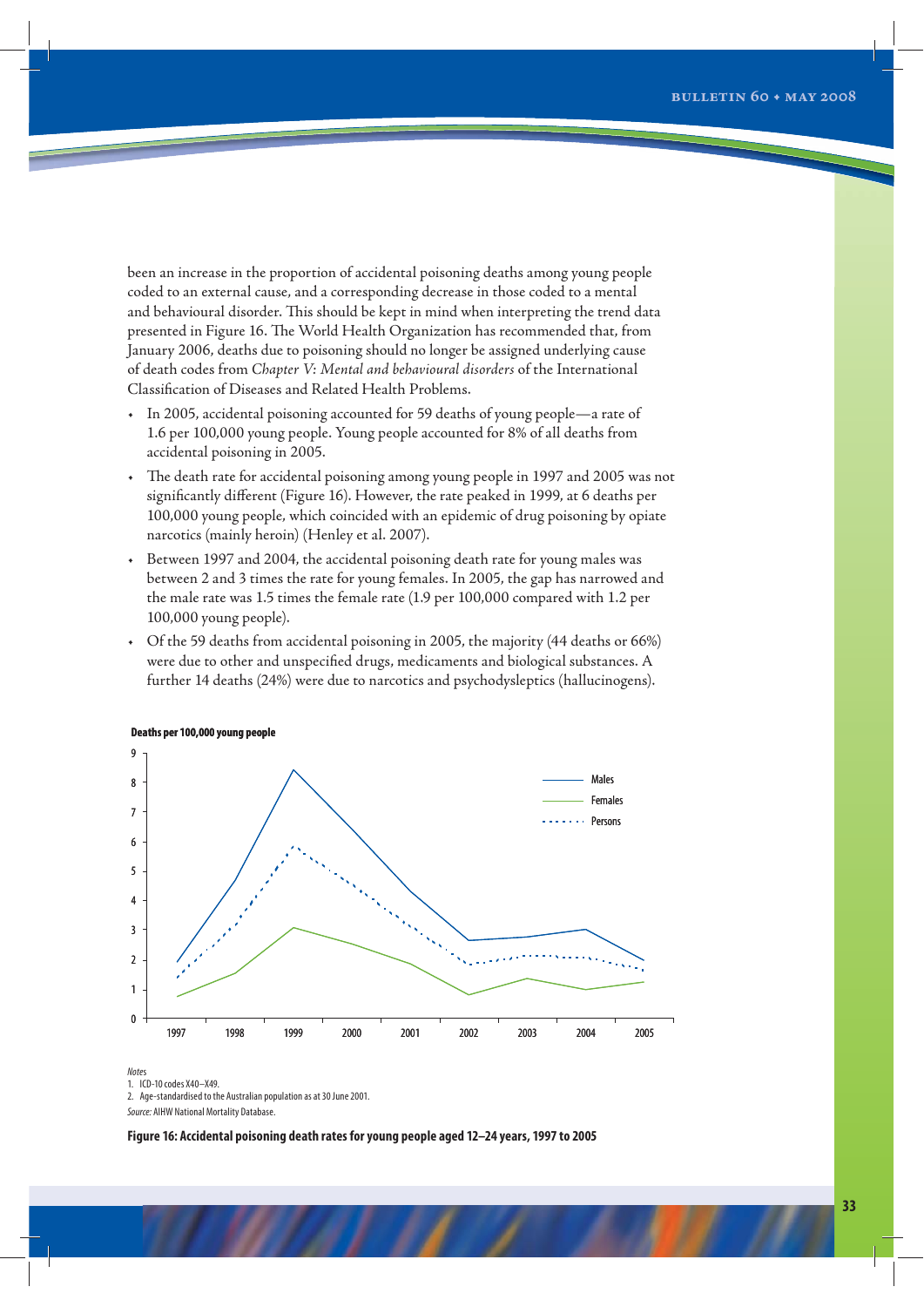## **Assault**

Both fatal and non-fatal assaults involving young people contribute greatly to the global burden of premature death, injury and disability. Violence among young people harms not only its victims, but also their families, friends and communities and adds greatly to the costs of health and welfare services, reduces productivity, decreases the value of property and disrupts a range of essential services (Krug et al. 2002). Harmful and hazardous alcohol use are risk factors both for being victimised and perpetrating youth violence, and is therefore a priority area for intervention (WHO 2006).

Effective interventions identified to reduce violence among young people include life skills training programs; preschool enrichment to strengthen bonds to school, raise achievement and improve self-esteem; family therapy for children and adolescents at high risk; and educational incentives for at-risk high school students (WHO 2007).

## **Hospitalisations**

- In 2005−06, there were 7,652 hospitalisations of young people due to assault—a rate of 205 per 100,000 young people, which is just over 1% of all hospitalisations for young people. More than one-third of all assault hospitalisations were for young people in 2005−06.
- The assault hospitalisation rate has increased overall for young people—27% increase between 1996–97 and 2005–06 (a 29% increase for males and a 19% increase for females) (Table 6). There was an exception to this trend in 2002–03 and 2003–04, when the rate declined; however, an upward trend has been observed in recent years, with the rate peaking in 2005–06.

## **Table 6: Assault hospitalisation rates for young people aged 12–24 years, 1996–97 to 2005–06 (rate per 100,000 young people)**

| <b>Sex</b>     | $1996 - 97$ |       |       |       | 1997-98 1998-99 1999-00 2000-01 2001-02 2002-03 2003-04 2004-05 2005-06 |             |       |                |       |       |
|----------------|-------------|-------|-------|-------|-------------------------------------------------------------------------|-------------|-------|----------------|-------|-------|
| Males          | 252.5       | 275.0 | 282.6 | 300.3 |                                                                         | 325.8 319.9 | 298.7 | 277.8          | 299.5 | 325.4 |
| Females        |             |       |       |       | 67.3 73.5 73.7 75.7 79.3 82.7                                           |             |       | 78.6 76.2 75.9 |       | 80.0  |
| <b>Persons</b> | 161.6       | 176.1 | 180.0 | 190.0 | 204.7                                                                   | 203.4       | 190.7 | 179.0          | 190.1 | 205.3 |

**Notes** 

1. ICD-9-CM codes 800–999 and E960–E969 (1996–97 to 1997–98) and ICD-10-AM codes S00–T98 and X85–Y09 (1998–99 to 2005–06). 2. Age-standardised to the Australian population as at 30 June 2001.

Source: AIHW National Hospital Morbidity Database.

- Since 1996–97, the assault hospitalisation rate for young males has been consistently around 4 times that for young females (325 compared with 80 per 100,000 young males and females, respectively, in 2005–06). The disparity in rates between males and females increased with age, from 3 times among 12–14 year olds to around 4 times for 15–17 and 18–24 year olds.
- Assault hospitalisation rates increased with age for both males and females. For young males, the rate increased rapidly, from 56 per 100,000 among 12–14 year olds, to 247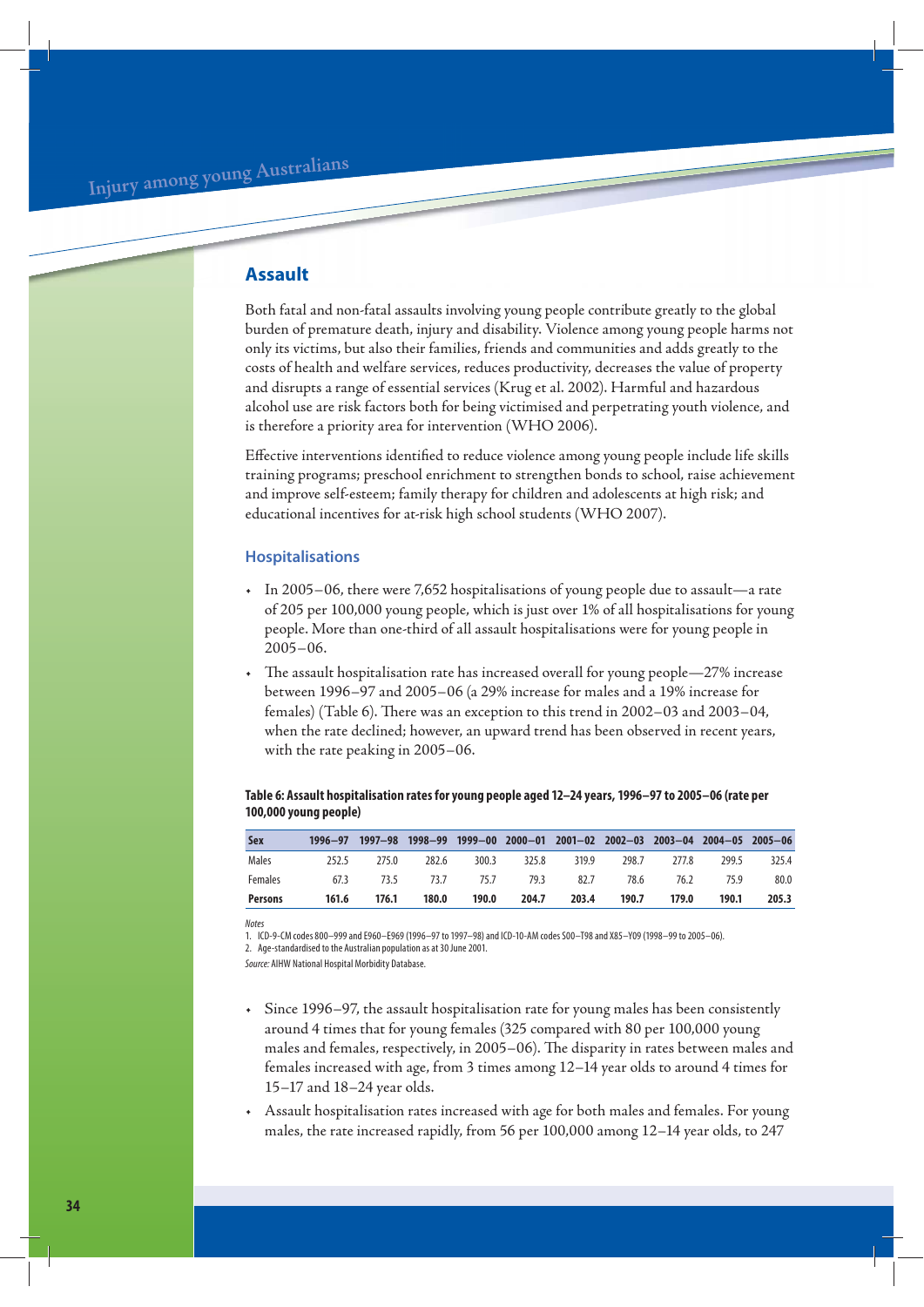among 15–17 year olds and 477 among 18–24 year olds. Rates also increased with age for females, but remained much lower than for males at each age, with corresponding rates of 21, 67 and 111, respectively (Figure 17).



**Hospitalisations per 100,000 young people**

(a) Age-standardised to the Australian population as at 30 June 2001. Note: ICD-10-AM codes S00–T98 and X85–Y09. Source: AIHW National Hospital Morbidity Database.

### **Figure 17: Assault hospitalisation rates for young people aged 12–24 years, 2005–06**

- Assault by bodily force (that is, an unarmed brawl or fight) accounted for almost two-thirds of assault hospitalisations among young people (4,858 hospitalisations) in 2005–06. This was followed by assault by a sharp object, such as a knife, and assault by a blunt object—accounting for 12% and 11% of assault hospitalisations, respectively.
- A stranger or multiple strangers were the perpetrators in 15% of assault hospitalisations among young people, and a spouse or domestic partner were responsible for a further 7%. The perpetrator of the majority of assault hospitalisations among young people was an 'other specified or unspecified person' (68%).

## *Population groups*

Hospitalisation rates for assault are much higher among Aboriginal and Torres Strait Islander young people compared with other young Australians—6 times as high in 2005−06 after adjusting for differences in age structure (1,039 per 100,000 young people compared with 173) (data do not include Tasmania, the Australian Capital Territory and private hospitals in the Northern Territory, see *Technical notes*). The assault hospitalisation rate for young Indigenous females was 24 times that of other young females (1,078 per 100,000 young people compared with 46), reflecting the small number of hospitalisations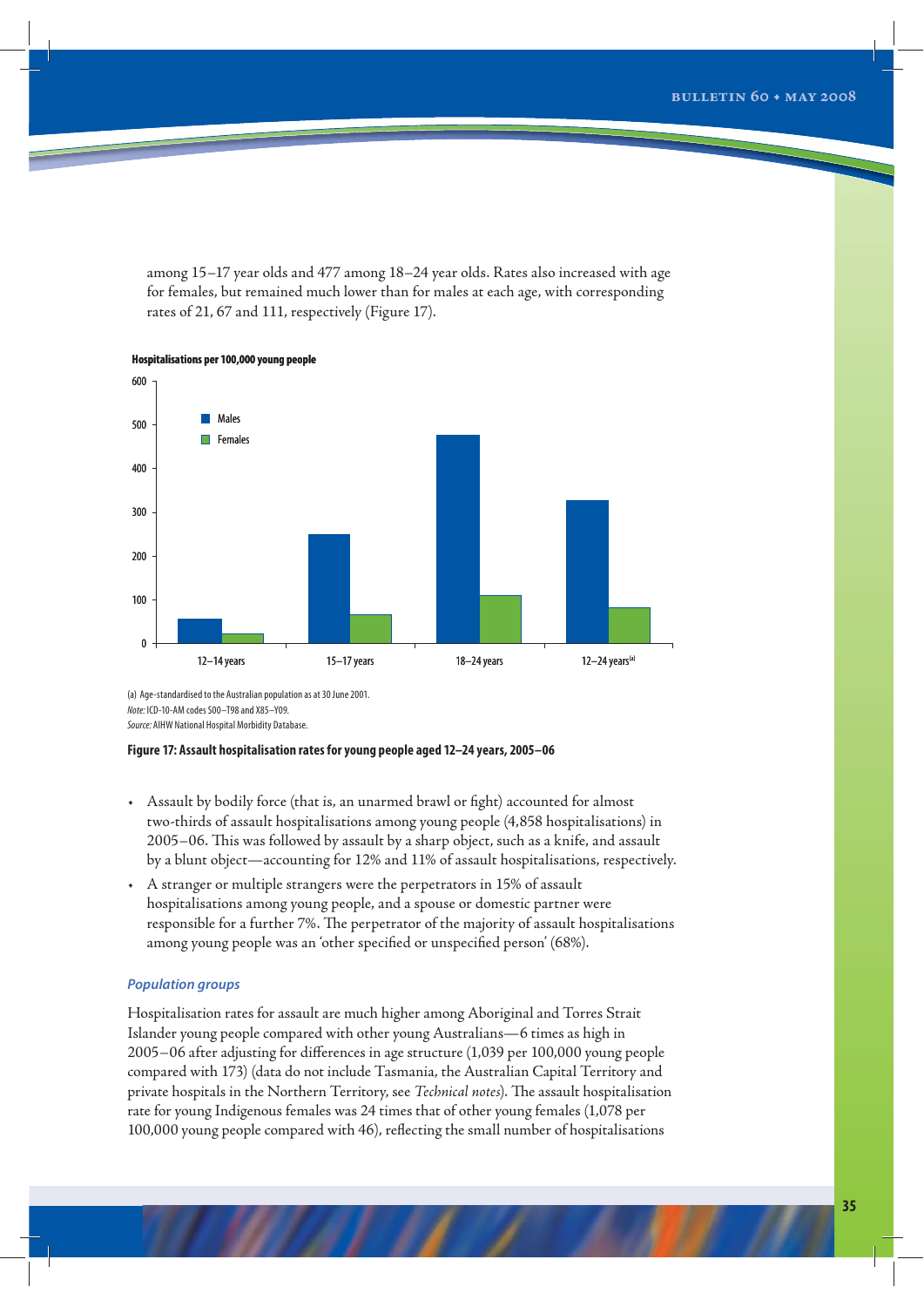for assault among other young females. The rate for young Indigenous males was more than 3 times that of other young males (1,000 per 100,000 young people compared with 295). The assault hospitalisation rate is higher for young Indigenous females than for young Indigenous males, which is a different pattern to that observed for other young Australians.

The age-standardised assault hospitalisation rate for young people aged 15–24 years in Very Remote areas was 9 times that for young people in Major Cities in 2005–06 (1,820 per 100,000 young people compared with 213), reflecting the high hospitalisation rate for assault among Indigenous young people and the high proportion of Indigenous young people living in Very Remote areas (18% in 2001).

Hospitalisation rates were also higher among those young people aged 15–24 years living in the most socioeconomically disadvantaged areas compared with the least socioeconomically disadvantaged areas (twice as high in 2005–06)—with an age-standardised rate of 333 per 100,000 young people compared with 164.

## **Deaths**

There are issues related to the quality of assault data, and the number of assault deaths from 2003 onwards are likely to be a significant underestimate of the true number of deaths (see *Technical notes* and Henley et al. 2007:80). Data from 2003 onwards should therefore be interpreted with caution.

In 2005, there were 27 deaths of young people aged 12–24 years due to assault—a rate of 0.7 deaths per 100,000 young people. This represents 14% of all deaths due to assault and 2% of all deaths among young people in this year. Rates were higher among young males than young females (more than 3 times as high in 2005), and were highest among 18–24 year olds.

The assault death rate decreased between 1986 and 2002—from 1.9 deaths per 100,000 young people to 1.5. Further decreases occurred between 2002 and 2005, however; due to the under-count of assault deaths, it is not known whether this is a true decline or a data artefact.

## *Population groups*

The assault death rate among Aboriginal and Torres Strait Islander young people aged 12–24 years was much higher than for young non-Indigenous Australians in 2003–2005 after adjusting for differences in age structure—5.1 per 100,000 young people compared with 0.9 (data includes Queensland, Western Australia, South Australia and the Northern Territory only, see *Technical notes*).

Assault death rates (age-standardised) increased with remoteness for 15–24 year olds from 1.2 per 100,000 young people in Major Cities to 5.1 in Remote/Very Remote areas in 2003–2005, reflecting the high assault death rates among Indigenous young people and the high proportion of Indigenous young people in Remote/Very Remote areas.

Young people aged 15–24 years living in the most socioeconomically disadvantaged areas were almost 3 times as likely to die from assault as those living in the least socioeconomically disadvantaged areas in 2003–2005 (age-standardised rates of 2.2 per 100,000 young people compared with 0.8).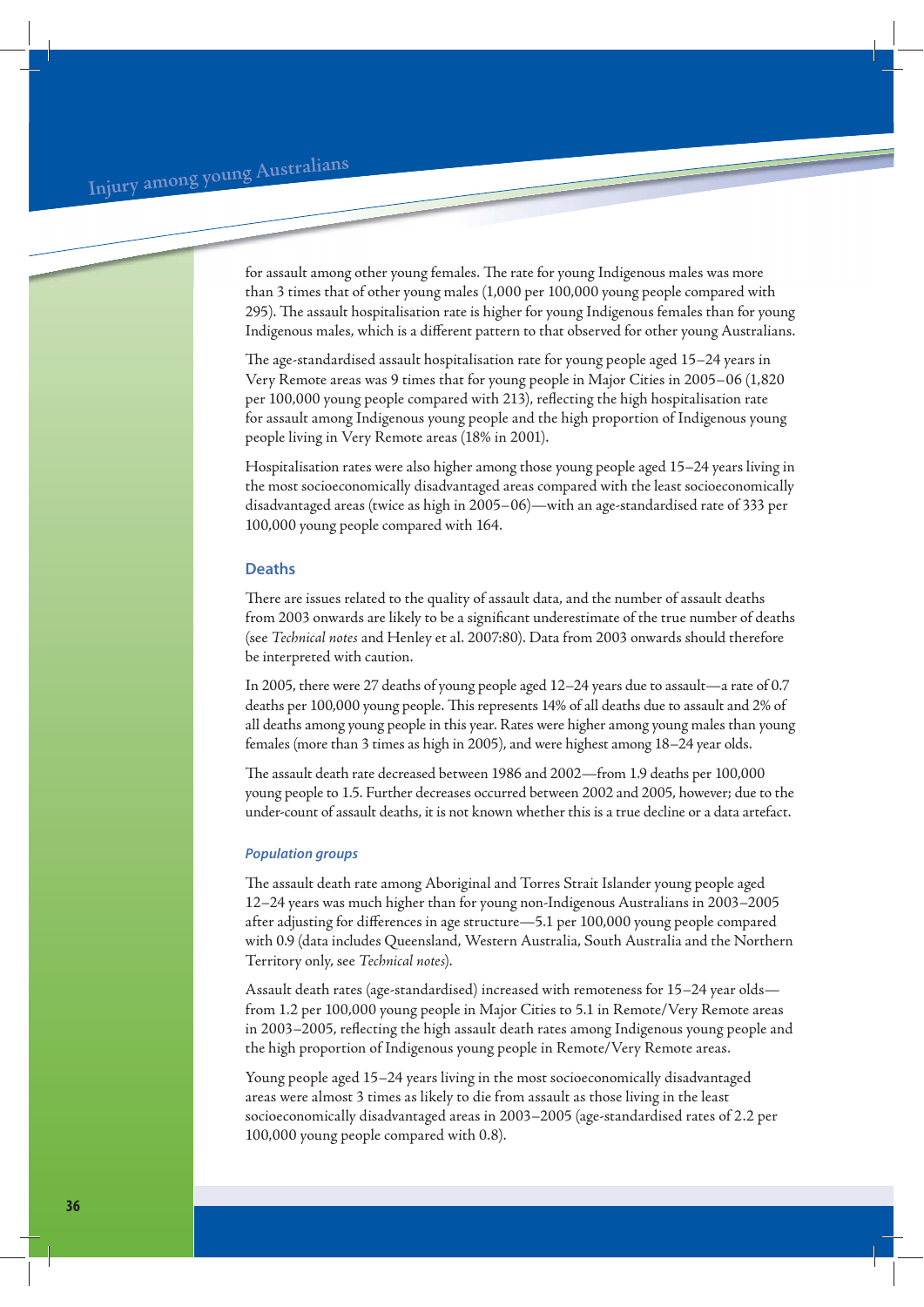## **Technical notes**

## **Statistical methods**

## *Age-specific rates*

An age-specific rate is defined as the number of events for a specified age group over a specified period (for example, a year) divided by the total population at risk of the event in that age group. Age-specific rates in this bulletin were calculated by dividing, for example, the number of hospitalisations or deaths in each specified age group by the corresponding population in the same age group in a specified period.

## *Age-standardised rates*

Age-standardised rates enable comparisons to be made between populations that have different age structures. This publication uses direct standardisation, in which the age-specific rates are multiplied by a constant population. This effectively removes the influence of the age structure on the summary rate.

All age-standardised rates in this report have used the June 2001 Australian estimated resident population as the standard population.

The method used for the calculation of age-standardised rates consists of three steps:

- Step 1: Calculate the age-specific rate for each age group.
- Step 2: Calculate the expected number of cases in each age group by multiplying the age-specific rates by the corresponding standard population to get the expected number of cases.
- Step 3: Sum the expected number of cases in each age group, divide by the total of the standard population and multiply by 100,000. This gives the age-standardised rate.

## *Significance testing*

The observed value of a rate may vary due to chance even where there is no variation in the underlying value of the rate. Therefore, where comparisons have been made between time periods, sex, geographical locations, socioeconomic groups or Indigenous and non-Indigenous status, a 95% confidence interval has been calculated for administrative data (AIHW National Hospital Morbidity Database and the AIHW National Mortality Database). These confidence intervals are available on request.

The 95% confidence intervals for this bulletin were calculated using a method for obtaining approximate confidence intervals for a weighted sum of Poisson parameters developed by Dobson et al. (1991).

As with all statistical comparisons, care should be exercised in interpreting the results of the comparison. If two rates are statistically significantly different, this means that the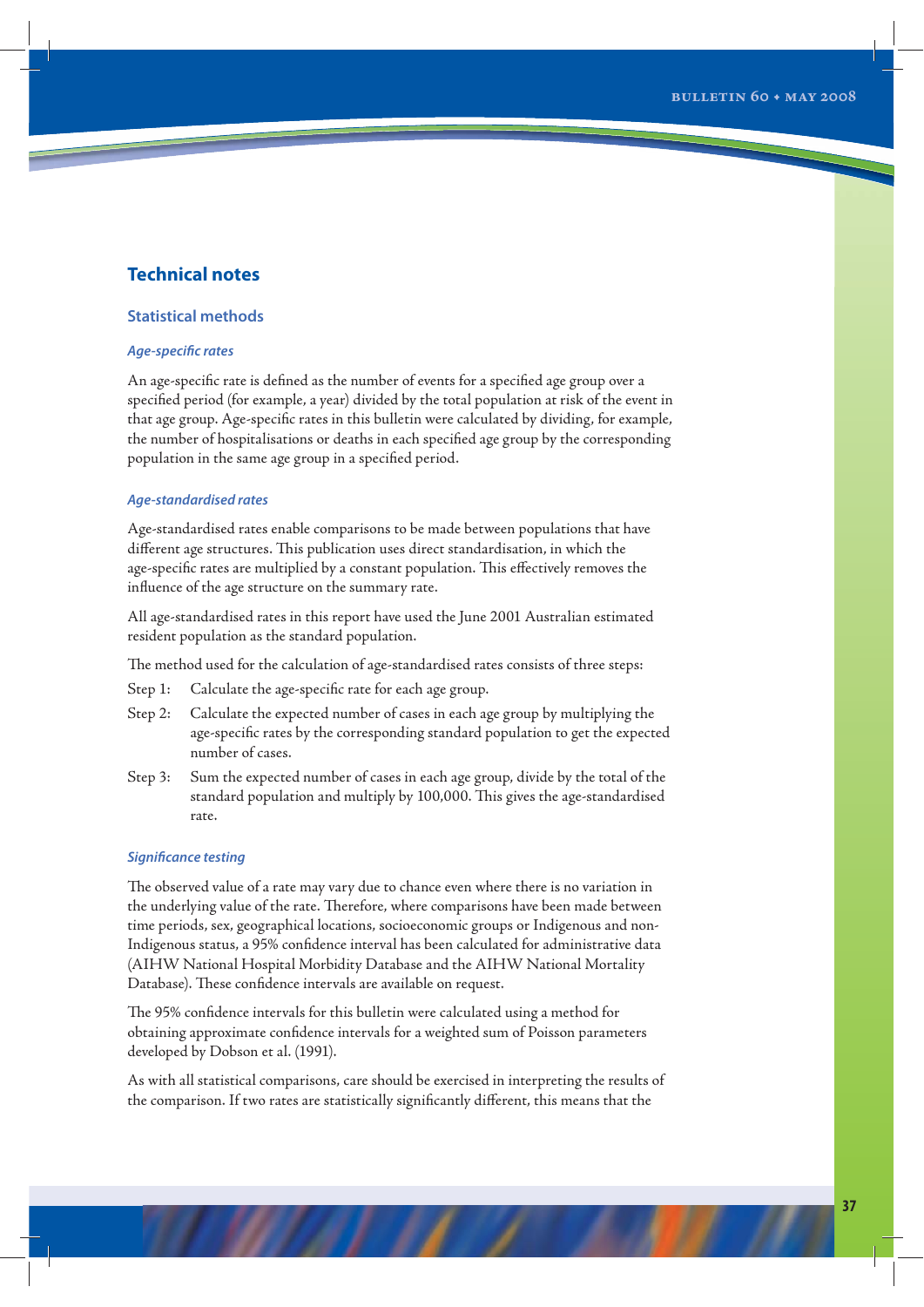difference is unlikely to have arisen by chance. Judgment should, however, be exercised in deciding whether or not the difference is of any practical significance.

For data from the ABS 2004–05 NHS and ABS 2004–05 NATSIHS, standard errors were calculated for all estimates, using information about sampling variability (see Chapter 7 ABS 2006c, 2006d).

## **Cause of death and hospital diagnosis classification**

Australia uses the International Statistical Classification of Diseases and Related Health Problems for coding causes of death. The ninth revision (ICD-9) is available for the years 1979–1998 and the tenth revision from 1999 onwards. The ABS back-coded the 1997 and 1998 cause of death data in ICD-10 and consequently dual coding in ICD-9 and ICD-10 is available for use for these years. In this report, trend data for mortality used ICD-10 from 1997 onwards (WHO 2004).

This international classification has been modified for morbidity coding in health services in Australia. ICD-9-CM is a clinical modification of ICD-9, and has been used in the AIHW National Hospital Morbidity Database (NHMD) from 1993–94 to 1997–98. ICD-10-AM is an Australian modification of ICD-10, and has been used in the AIHW NHMD from 1998–99 onwards (NCCH 2006).

Table 7 lists the ICD-10 and ICD-10-AM external cause codes (*Chapter XX: External causes of morbidity and mortality*) used in this bulletin.

## **Table 7: External cause codes used in this bulletin for deaths and hospitals data**

| <b>External cause</b>                                      | ICD-10 and ICD-10-AM codes |
|------------------------------------------------------------|----------------------------|
| <b>Transport accidents</b>                                 | $V01 - V99$                |
| Falls                                                      | W00-W19                    |
| Exposure to inanimate mechanical forces                    | W20-W49                    |
| Exposure to animate mechanical forces                      | W50-W64                    |
| Accidental drowning and submersion                         | W65-W74                    |
| Other accidental threats to breathing                      | W75-W84                    |
| Exposure to smoke, fire and flames                         | $X00 - X09$                |
| Accidental poisoning by and exposure to noxious substances | $X40 - X49$                |
| Over-exertion, travel and privation                        | $X50 - X57$                |
| Accidental exposure to other and unspecified factors       | $X58 - X59$                |
| Intentional self-harm (suicide)                            | $X60 - X84$                |
| Assault                                                    | X85-Y09                    |
| Complications of medical and surgical care                 | Y40-Y84                    |

## **Hospitalisations data**

The methods used to undertake analysis on hospitalisations for injury and for external causes, including the criteria used to select cases, are described here.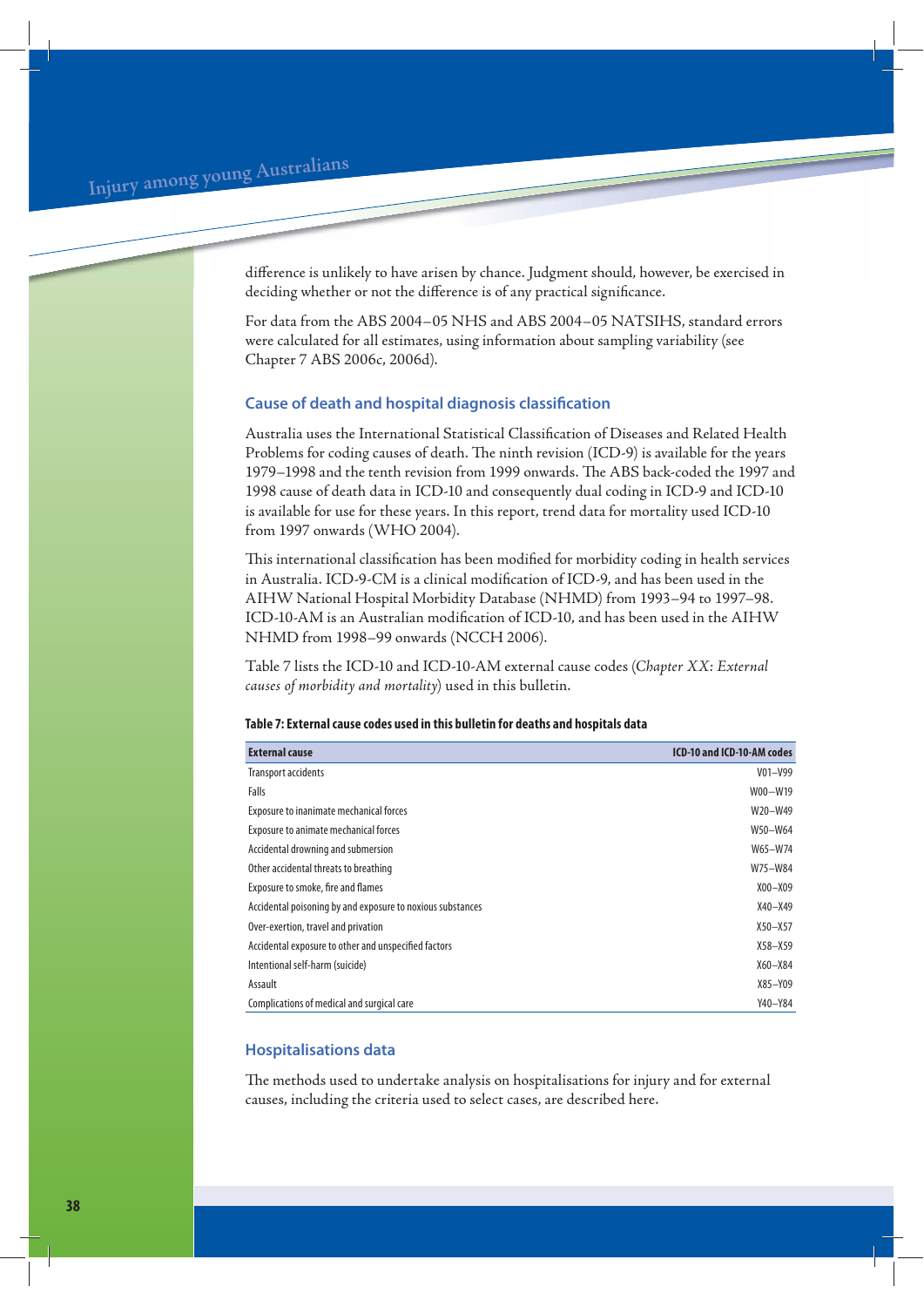In this bulletin, an approximate method has been used to reduce over-counting of injury cases, by omitting records in which the mode of admission is recorded as being a transfer from another acute-care hospital. These records have been excluded, as they are likely to result in multiple counting of the one injury case. This is consistent with other AIHW reports on injury (see, for example, Berry & Harrison 2007). In 2005–06, if transfers are included, the number of injury hospitalisations for young people aged 12–24 years is 91,341, whereas if they are excluded, the count is 86,032. Cases transferred from another hospital are included in estimates of patient days only.

The criterion used to select injury hospitalisations was a principal diagnosis in the ICD-10-AM range S00-T98 (ICD-10-AM *Chapter XIX: Injury and poisoning and certain other consequences of external causes).*

All records in the AIHW NHMD that have a principal diagnosis of injury should include one or more ICD-10-AM external cause codes. In 2005–06, of all injury hospitalisations for 12–24 year olds, only 0.09% had no external cause code. Injury hospitalisations without an external cause code are included in the total number of injury hospitalisations, but are not included in external cause hospitalisations as the aim of this analysis is to describe injury hospitalisations in terms of the external cause.

The criteria used to select hospitalisations for external causes was a principal diagnosis in the ICD-10-AM range S00–T98 (ICD-10-AM *Chapter XIX: Injury and poisoning and certain other consequences of external causes*) and an external cause code in the ICD-10-AM range V01–Y98 (ICD-10-AM *Chapter XX: External causes of morbidity and mortality*). As multiple external causes can be recorded, only the first reported external cause per hospitalisation was selected (that is, one external cause per injury hospitalisation).

This method differs from that used in reports produced by the AIHW National Injury Surveillance Unit, where codes in the range of S00–T75, T79 are reported separately from complications of medical and surgical care (T80–T88) and residual groups (T78, T89 and T90–T98) (see Berry & Harrison 2007 for further information).

Approximately 1% of cases with a principal diagnosis of complications of medical and surgical care (T80–T88) did not have a first reported external cause code of complications of medical and surgical care (Y40–Y84) in 2005–06.

## **Deaths data**

The purpose of this bulletin was to examine deaths among young people where the underlying cause of death was an injury. Where the death is due to an injury (ICD-10 *Chapter XIX: Injury and poisoning and certain other consequences of external causes*), the underlying cause of death is coded as the external cause of this injury (ICD-10 *Chapter XX: External causes of morbidity and mortality*).

The Australian Bureau of Statistics (ABS), who compile the deaths data received from the Registrars of Births, Deaths and Marriages, advises that care should be taken in interpreting injury deaths data from 2004 onwards (although this issue may also apply for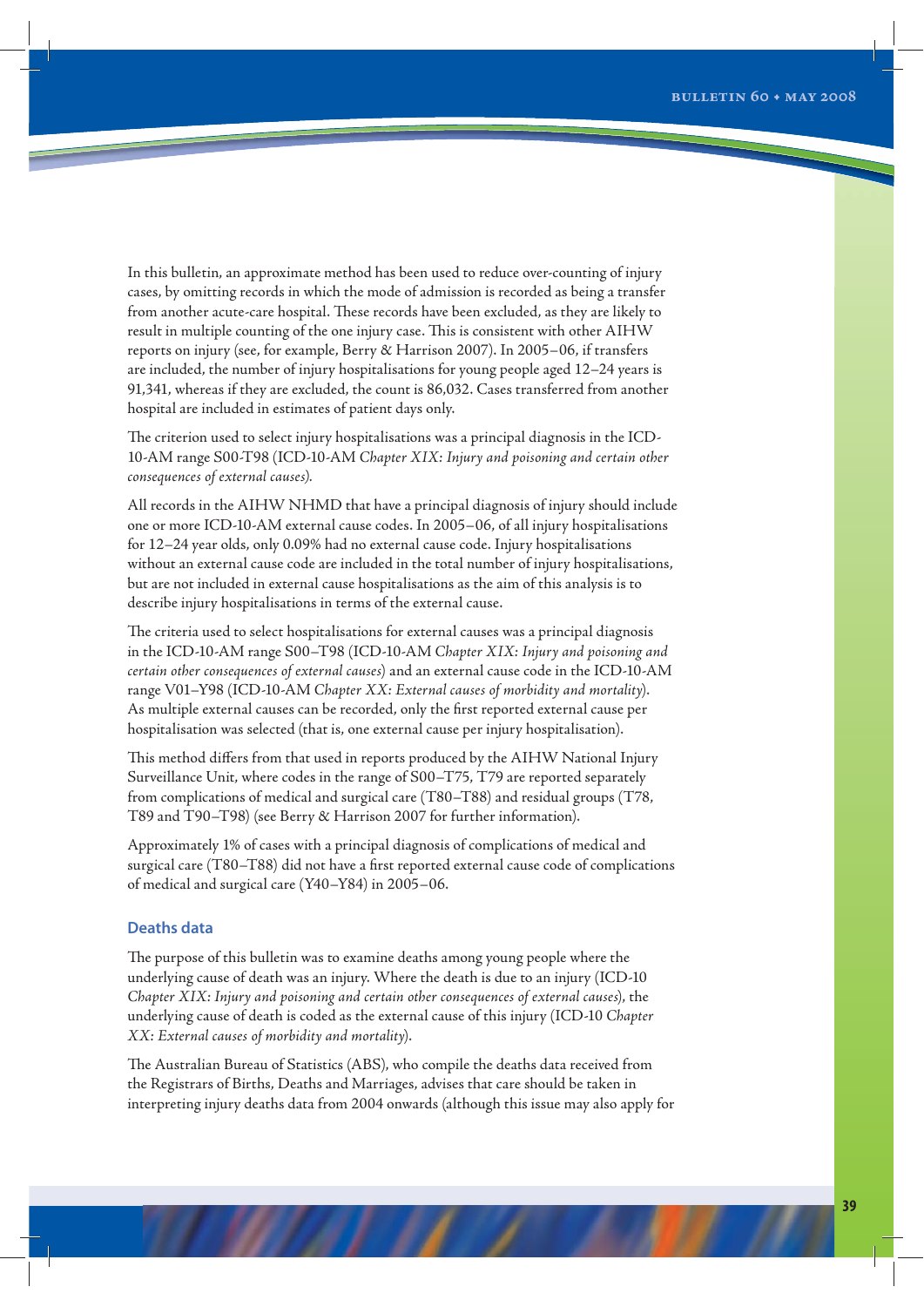recent years before 2004), particularly for the following areas within ICD-10 Chapter XX: *External causes of morbidity and mortality*:

- Falls—administrative changes have resulted in an increased number of deaths being assigned underlying cause codes in this range.
- Intentional self-harm (suicide) and assault (homicide)—an increase is stated to have occurred in the number of coroner cases where final information, following coronial enquiry, was not available to the ABS in time for inclusion in the causes of death publication. This may partly explain the apparent recent downward trends in deaths due to intentional self-harm (suicide) and assault (homicide). For assault (homicide) in particular, the number of deaths is likely to be a significant underestimate. The Australian Institute of Criminology estimated the number of homicides in Australia in 2003–04 to be 41% higher than that reported by the ABS (Henley 2007:80).

The extent to which these issues affect those aged 12–24 years is not yet known.

For further information, see ABS (2006a) and Henley et al. (2007).

## **Population groups**

## *Aboriginal and Torres Strait Islander people*

At present, there is considerable variation across the states and territories in the completeness of mortality and hospital data for Aboriginal and Torres Strait Islander people. Problems associated with identification result in an underestimation of deaths and hospitalisations for Indigenous people.

This bulletin includes hospitalisation and mortality data on Indigenous Australians for jurisdictions that are considered to have sufficient level of coverage to produce reliable statistics on Indigenous Australians. Data for non-Indigenous Australians used for comparison with Indigenous Australians are from the same jurisdictions. For hospitalisation data, New South Wales, Victoria, Queensland, Western Australia, South Australia and public hospitals in the Northern Territory are included in analysis (that is, Tasmania, the Australian Capital Territory and private hospitals in the Northern Territory are excluded). For mortality data, only Queensland, Western Australia, South Australia and the Northern Territory are included in analysis. Due to the small numbers of deaths among young Indigenous people aged 12–24 years, three years of mortality data have been combined for analysis in this bulletin (2003−2005).

Interpretation of results should take into account the relative quality of the data from these jurisdictions and that data from these jurisdictions are not necessarily representative of the excluded jurisdictions. See AIHW & ABS (2006) for further information.

For hospitalisation data, where Indigenous status is 'not stated/inadequately described', these hospitalisations have been amalgamated with the hospitalisations for non-Indigenous people. As such, the categories used for presentation of hospitalisation statistics are 'Indigenous Australians' and 'other Australians'.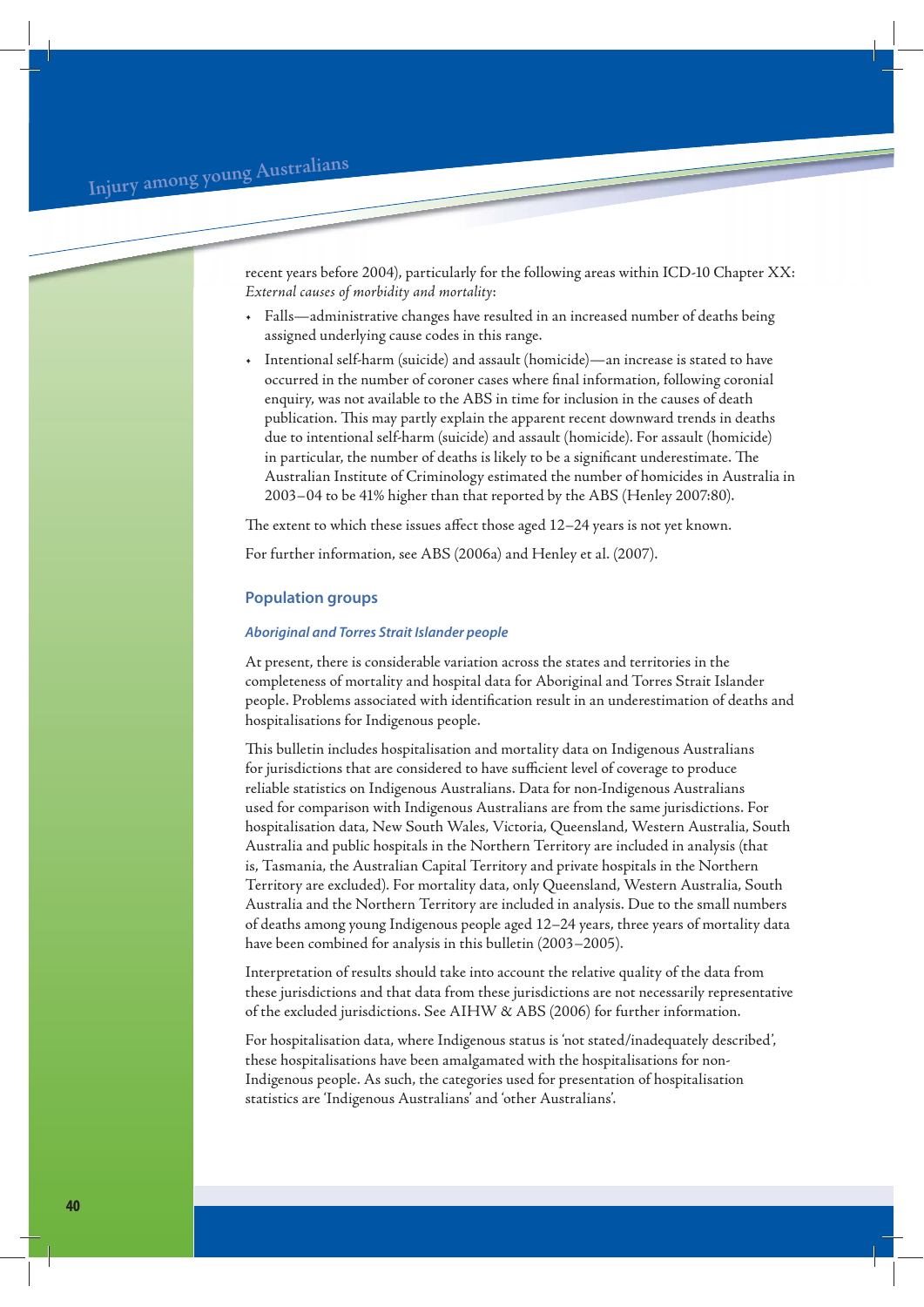For mortality data, where Indigenous status is 'not stated/inadequately described', these deaths have been excluded from the analysis. As such, the categories used for presentation of mortality statistics are 'Indigenous Australians' and 'non-Indigenous Australians'.

## *Remoteness*

This bulletin uses the Australian Standard Geographical Classification (ASGC), which groups geographic areas into five classes based on Census Collection Districts (CDs) and defines CDs using the Accessibility/Remoteness Index for Australia (ARIA). ARIA is a measure of the remoteness of a location from the services provided by large towns or cities—a higher ARIA score denotes a more remote location. The five classes of the ASGC Remoteness classification, along with a sixth 'Migratory' class, are listed in Table 8.

## **Table 8: Remoteness classification**

| <b>Classes</b>                   | <b>Collection districts (CDs) within class</b>                                         |
|----------------------------------|----------------------------------------------------------------------------------------|
| <b>Major Cities of Australia</b> | CDs with an average ARIA index value of 0 to 0.2                                       |
| Inner Regional Australia         | CDs with an average ARIA index value greater than 0.2 and less than or equal to 2.4    |
| <b>Outer Regional Australia</b>  | CDs with an average ARIA index value greater than 2.4 and less than or equal to 5.92   |
| Remote Australia                 | CDs with an average ARIA index value greater than 5.92 and less than or equal to 10.53 |
| Very Remote Australia            | CDs with an average ARIA index value greater than 10.53                                |
| Migratory                        | Areas composed of off-shore, shipping and migratory CDs                                |

Source: ABS 2001.

All information in this bulletin presented by remoteness is for 15–24 year olds and is based on place of usual residence. Due to the small number of deaths occurring among young people, three years of mortality data have been combined for analysis in this bulletin (2003–2005), and where numbers are particularly small in Remote and Very Remote areas, these categories have been combined as Remote/Very Remote, in order to obtain reliable disaggregations by remoteness.

Of young people aged 15–24 years, remoteness could not be assigned for 1.6% of hospital records with a principal diagnosis of injury in 2005–06, or for 2.3% of deaths with injury as the underlying cause in 2003–2005. The reasons for this include incomplete or invalid Statistical Local Area (SLA) information, and records where the death or hospitalisation was for a non-resident of Australia.

#### *Socioeconomic status*

There is no reliable information on death certificates or hospital records in Australia on socioeconomic status. Instead, Socio-Economic Indexes for Areas (SEIFA), developed by the Australian Bureau of Statistics, are used in this bulletin. SEIFA are compiled at the Census Collection District (CD) level, and summarise a range of socioeconomic variables associated with disadvantage. The index used in this bulletin is the Index of Relative Socioeconomic Disadvantage (IRSD), aggregated to the SLA level.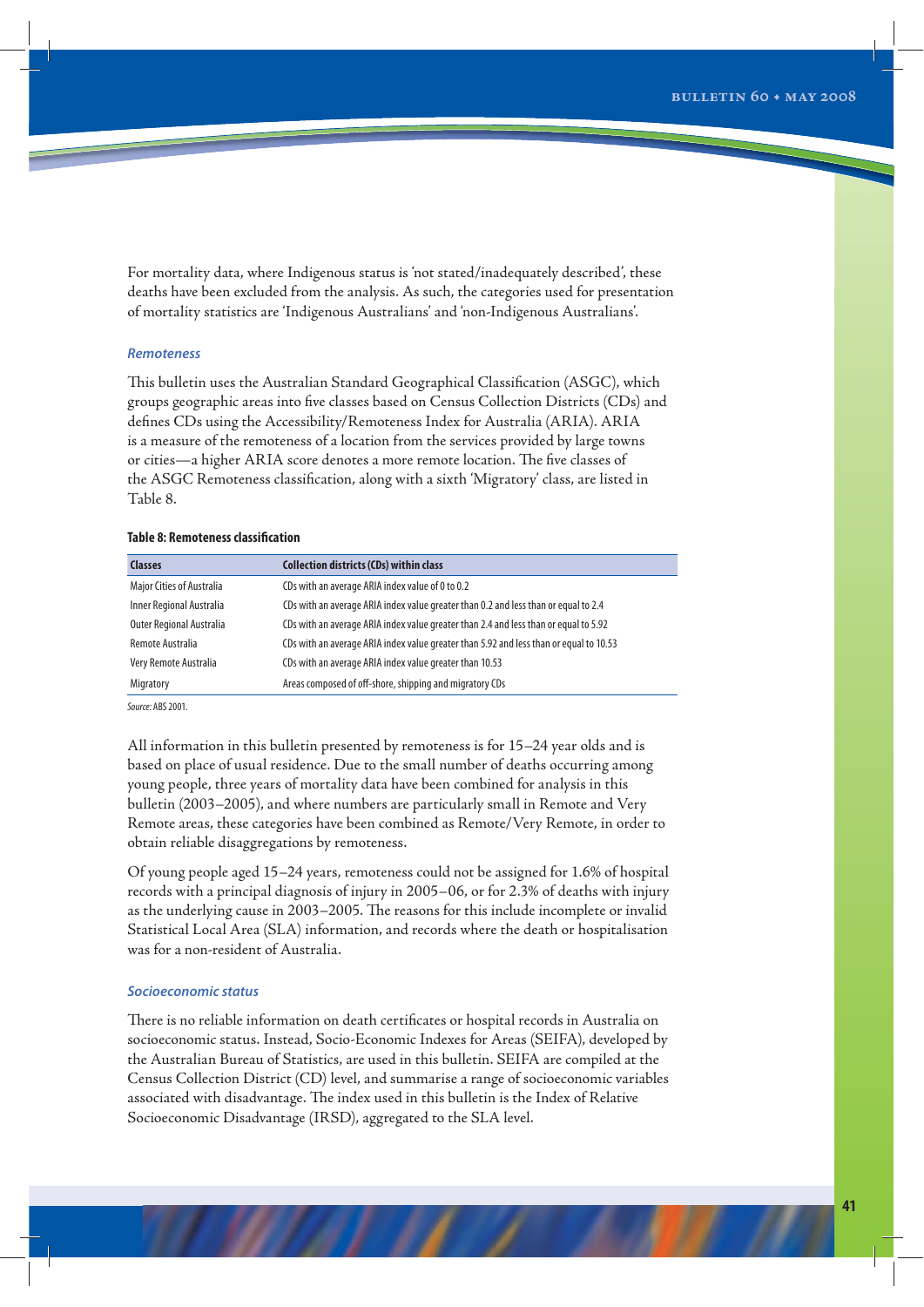The IRSD summarises variables that indicate disadvantage only. Those areas with high index scores may be considered less disadvantaged relative to areas with lower index scores—that is, a high score reflects a relative lack of disadvantage rather than advantage. It is important to note that the IRSD is an area-level index, and relates to the average disadvantage of all people living in a geographic area. Therefore, it should not be presumed to apply to all individuals living within the area. For further information, see Adhikari (2006).

In this report, SEIFA quintiles were used, with quintile 1 representing the most relatively disadvantaged area and quintile 5 representing the least relatively disadvantaged area.

All information in this bulletin presented by socioeconomic status is for 15–24 year olds and is based on place of usual residence. Additionally, due to the small number of deaths occurring among young people, three years of mortality data have been combined for analysis in this bulletin (2003–2005), in order to obtain reliable disaggregations by socioeconomic status.

Of young people aged 15–24 years, socioeconomic status could not be assigned for 7.5% of hospital records with a principal diagnosis of injury in 2005–06, or for 3.4% of deaths with injury as the underlying cause in 2003–2005. The reasons for this include incomplete or invalid SLA information, and records where the death or hospitalisation was for a nonresident of Australia.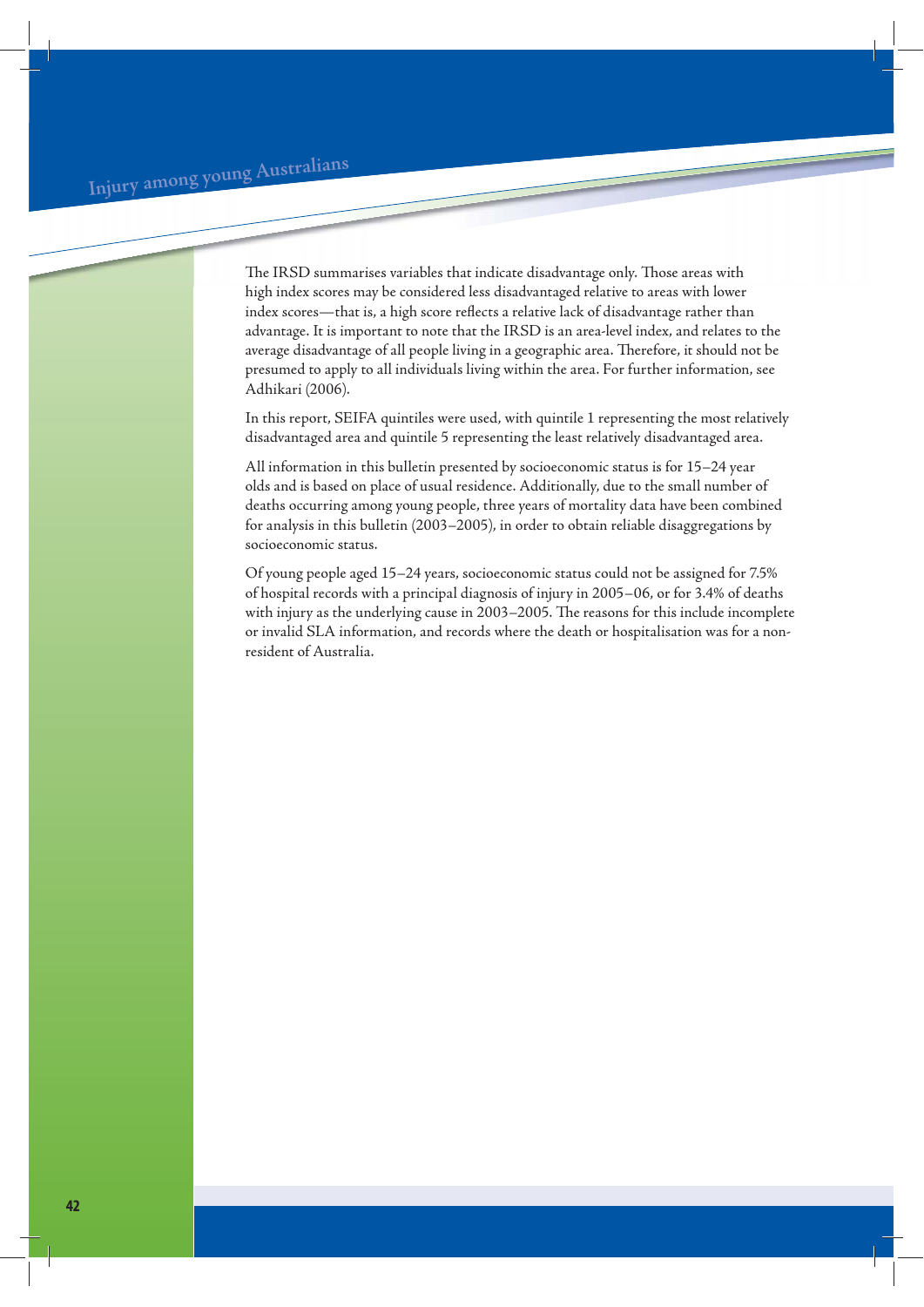## **Appendix 1: Statistical tables**

|                                                                    | <b>Males</b>  |                     | <b>Females</b> |                     | <b>Persons</b> |                     |
|--------------------------------------------------------------------|---------------|---------------------|----------------|---------------------|----------------|---------------------|
| <b>Population group</b>                                            | <b>Number</b> | Rate <sup>(a)</sup> | <b>Number</b>  | Rate <sup>(a)</sup> | <b>Number</b>  | Rate <sup>(a)</sup> |
| Age group                                                          |               |                     |                |                     |                |                     |
| $12 - 14$ years                                                    | 10.973        | 2,529               | 4,184          | 1.018               | 15.157         | 1,793.8             |
| $15-17$ years                                                      | 13,818        | 3,192               | 6,270          | 1,531               | 20,088         | 2,384.2             |
| $18 - 24$ years                                                    | 36,281        | 3,547               | 14,505         | 1,476               | 50,787         | 2,532.0             |
| Indigenous status, (b) 12-24 years                                 |               |                     |                |                     |                |                     |
| Indigenous                                                         | 2,760         | 4,327               | 1,667          | 2,758               | 4,427          | 3,559               |
| <b>Other Australians</b>                                           | 55,229        | 3,157               | 21,859         | 1,311               | 77,089         | 2,255               |
| Remoteness, 15-24 years                                            |               |                     |                |                     |                |                     |
| <b>Major Cities</b>                                                | 29,045        | 2,954               | 12,450         | 1,323               | 41,495         | 2,154               |
| <b>Inner Regional</b>                                              | 11,456        | 4,034               | 4,347          | 1,617               | 15,803         | 2,865               |
| <b>Outer Regional</b>                                              | 6,701         | 4,968               | 2,432          | 2,005               | 9,133          | 3,572               |
| Remote                                                             | 1,244         | 5,925               | 558            | 3,117               | 1,803          | 4,636               |
| <b>Very Remote</b>                                                 | 932           | 6,700               | 608            | 5,000               | 1,540          | 5,908               |
| Socioeconomic status (Index of Relative Disadvantage), 15-24 years |               |                     |                |                     |                |                     |
| Quintile 1 (most disadvantaged)                                    | 9,699         | 3,549               | 4,133          | 1,603               | 13,833         | 2,605               |
| Quintile 2                                                         | 10,764        | 4,100               | 4,068          | 1,652               | 14,832         | 2,916               |
| Ouintile 3                                                         | 9,978         | 3,687               | 4,032          | 1,598               | 14,010         | 2,678               |
| Quintile 4                                                         | 8,208         | 3,034               | 3,325          | 1,288               | 11,533         | 2,180               |
| Quintile 5 (least disadvantaged)                                   | 7,858         | 2,772               | 3,517          | 1,280               | 11,375         | 2,038               |
| Young people (12-24 years)                                         | 61,072        | 3,227               | 24,959         | 1,382               | 86,032         | 2,326               |

**Table A1.1: Injury hospitalisations for young people by population characteristics, 2005–06**

(a) Age-standardised to the Australian population as at 30 June 2001, with the exception of rates by 'age group', which are age-specific rates. Rates are per 100,000 young people.

(b) For data quality reasons, data are for New South Wales, Victoria, Queensland, Western Australia, South Australia and public hospitals in the Northern Territory only. The data presented here are not necessarily representative of the excluded jurisdictions.

Notes

1. ICD-10-AM codes S00–T98.

2. Persons for whom remoteness or socioeconomic status is unknown have been excluded. See Technical notes.

3. Reference categories for statistical significance are non-Indigenous, Major Cities and Quintile 5 (least disadvantaged).

Source: AIHW National Hospital Morbidity Database.

## **Table A1.2: Injury hospitalisation rates for young people aged 12–24 years, by state and territory(a), 2005–06 (rate per 100,000)**

| Age (years)  | <b>NSW</b> | Vic   | <b>Old</b> | <b>WA</b> | SA    | Tas   | <b>ACT</b> | <b>NT</b> | <b>Australia</b> |
|--------------|------------|-------|------------|-----------|-------|-------|------------|-----------|------------------|
| $12 - 14$    | 1.836      | 1.617 | 2.136      | 1.481     | 1.695 | 1,529 | 1,547      | 1.983     | 1,794            |
| $15 - 17$    | 2,382      | 2,253 | 2,650      | 2.012     | 2,404 | 2,338 | 2.257      | 3,035     | 2,384            |
| $18 - 24$    | 2,412      | 2,400 | 2.661      | 2,330     | 2,523 | 2.769 | 2.146      | 4,395     | 2,532            |
| $12 - 24(b)$ | 2,271      | 2.184 | 2,536      | 2,058     | 2,303 | 2,379 | 2,033      | 3,515     | 2,326            |

(a) State or territory of usual residence.

(b) Age-standardised to the Australian population as at 30 June 2001.

Note: ICD-10-AM codes S00–T98. See Technical notes: Hospitalisations data for further information.

Source: AIHW National Hospital Morbidity Database.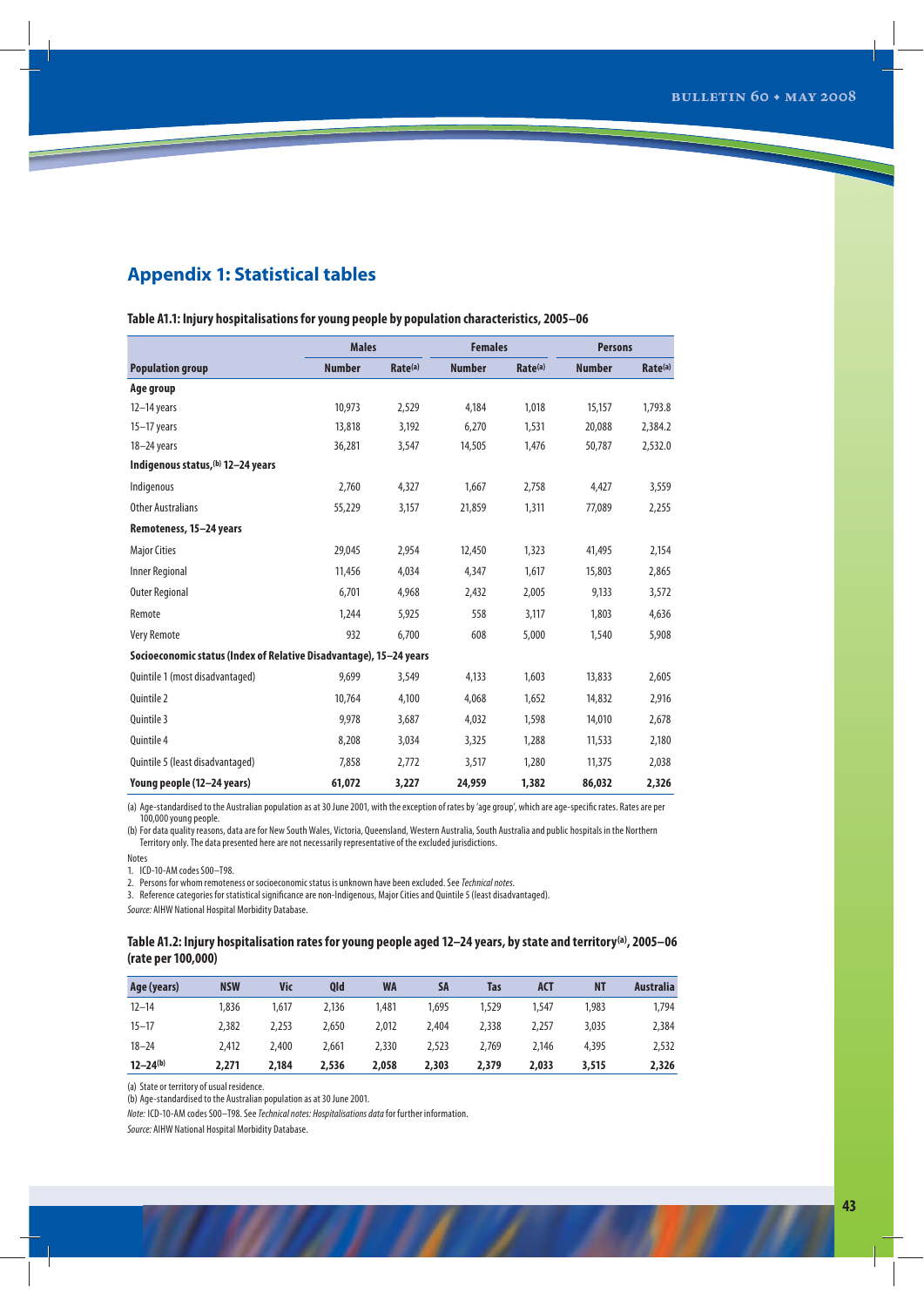## **Table A1.3: Injury deaths for young people by population characteristics, 2005**

|                                                                               | <b>Males</b>  |                     | <b>Females</b> |                     | <b>Persons</b> |         |  |
|-------------------------------------------------------------------------------|---------------|---------------------|----------------|---------------------|----------------|---------|--|
| <b>Population group</b>                                                       | <b>Number</b> | Rate <sup>(a)</sup> | <b>Number</b>  | Rate <sup>(a)</sup> | <b>Number</b>  | Rate(a) |  |
| Age group                                                                     |               |                     |                |                     |                |         |  |
| $12-14$ years                                                                 | 20            | 4.6                 | 15             | 3.7                 | 35             | 4.1     |  |
| $15-17$ years                                                                 | 110           | 25.7                | 48             | 11.8                | 158            | 18.9    |  |
| 18-24 years                                                                   | 609           | 60.0                | 152            | 15.6                | 761            | 38.3    |  |
| Indigenous status, (b) 12-24 years, 2003-2005                                 |               |                     |                |                     |                |         |  |
| Indigenous                                                                    | 149           | 133.0               | 48             | 43.7                | 197            | 88.6    |  |
| Non-Indigenous                                                                | 892           | 43.8                | 284            | 14.7                | 1,176          | 29.6    |  |
| Remoteness, 15-24 years, 2003-2005                                            |               |                     |                |                     |                |         |  |
| <b>Major Cities</b>                                                           | 1,197         | 40.4                | 390            | 13.8                | 1,587          | 27.3    |  |
| <b>Inner Regional</b>                                                         | 495           | 60.6                | 142            | 17.8                | 637            | 39.9    |  |
| <b>Outer Regional</b>                                                         | 325           | 83.3                | 88             | 24.7                | 413            | 55.7    |  |
| Remote                                                                        | 59            | 93.5                | 20             | 35.7                | 78             | 67.2    |  |
| <b>Very Remote</b>                                                            | 98            | 236.1               | 12             | 33.2                | 110            | 141.0   |  |
| Socioeconomic status (Index of Relative Disadvantage), 15-24 years, 2003-2005 |               |                     |                |                     |                |         |  |
| Quintile 1 (most disadvantaged)                                               | 511           | 61.2                | 169            | 21.4                | 680            | 41.9    |  |
| Quintile 2                                                                    | 474           | 60.5                | 132            | 17.9                | 606            | 39.9    |  |
| Quintile 3                                                                    | 455           | 55.9                | 135            | 17.8                | 590            | 37.5    |  |
| Ouintile 4                                                                    | 395           | 46.4                | 112            | 13.8                | 507            | 30.4    |  |
| Quintile 5 (least disadvantaged)                                              | 312           | 36.3                | 98             | 11.7                | 410            | 24.2    |  |
| Young people (12-24 years)                                                    | 739           | 39.1                | 215            | 11.9                | 954            | 25.8    |  |

(a) Age-standardised to the Australian population as at 30 June 2001, with the exception of rates by 'Age group', which are age-specific rates. Rates are per 100,000 young people.

(b) For data quality reasons, data are for Queensland, Western Australia, South Australia and the Northern Territory only. The data presented here are not necessarily representative of the excluded jurisdictions.

Notes

1. Includes deaths registered during 2005, or 2003–2005 where specified, for which an 'external cause' was coded as the underlying cause of death (ICD-10 V01–Y98).

2. Persons for whom remoteness or socioeconomic status is unknown have been excluded. See Technical notes.

3. Reference categories for statistical significance are non-Indigenous, Major Cities and Quintile 5 (least disadvantaged).

Source: AIHW National Mortality Database.

## **Table A1.4: Injury deaths for young people aged 12–24 years, by state and territory(a), 2005**

|                                                                                                                    | <b>NSW</b> | Vic  | 0ld  | <b>WA</b> | <b>SA</b> | Tas  | ACT  | NΤ   | Australia |
|--------------------------------------------------------------------------------------------------------------------|------------|------|------|-----------|-----------|------|------|------|-----------|
| Number                                                                                                             | 241        | 222  | 200  | 107       | 106       | 28   | 17   | 33   | 954       |
| Rate per 100,000 <sup>(b)</sup>                                                                                    | 20.1       | 24.3 | 27.1 | 28.4      | 38.6      | 33.9 | 24.1 | 78.8 | 25.8      |
| 95% confidence interval 17.7-22.8 21.3-27.6 23.6-31.0 23.3-34.3 31.8-46.6 22.7-48.8 14.9-37.3 54.9-109.7 24.2-27.5 |            |      |      |           |           |      |      |      |           |

(a) State or territory of registration.

(b) Age-standardised to the Australian population as at 30 June 2001.

Note: Includes deaths registered during 2005 for which an 'external cause' was coded as the underlying cause of death (ICD-10 V01–Y98). Source: AIHW National Mortality Database.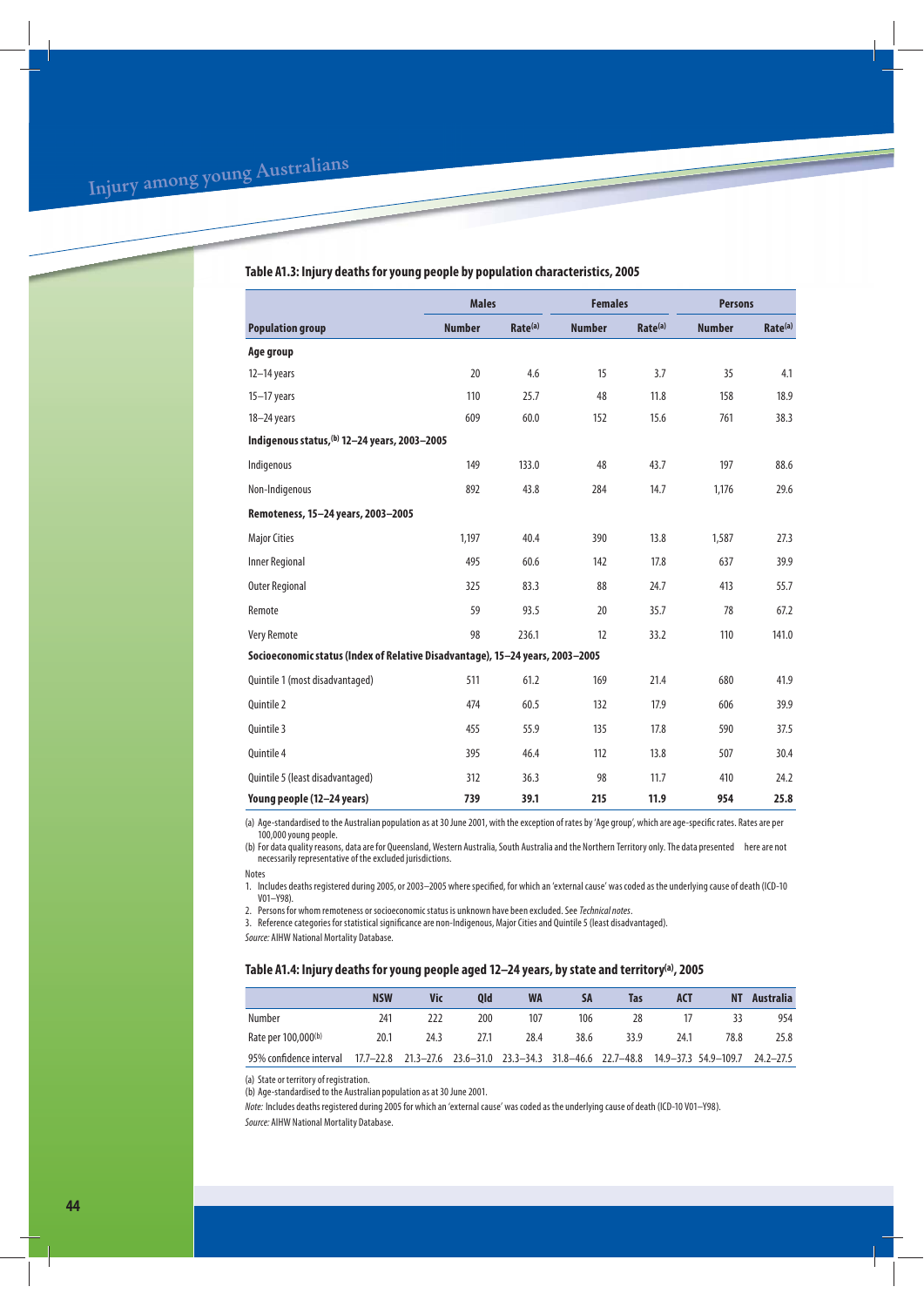## **Appendix 2: Data sources**

## **AIHW National Hospital Morbidity Database (NHMD)**

The NHMD is a collection of electronic confidentialised summary records for separations (that is, episodes of care) in public and private hospitals in Australia.

Hospital records are for 'separations' and not individuals, and as there can be multiple admissions for the same individuals within a financial year, hospitalisation rates do not usually reflect the incidence or prevalence of the disease or condition in question.

The collection contains establishment data (information about the hospital), demographic data of the patient, administrative data, length of stay data and, clinical and related data.

## **AIHW National Mortality Database**

The AIHW National Mortality Database is held at the AIHW for the analysis of mortality statistics. The database includes information on the factors that caused death (usually referred to as the cause of death). The collection also contains information about the deceased person such as their age at death, the place of death, their country of birth, and where applicable the circumstances of their death. These data are collected in Australia by the Registrars of Births, Deaths and Marriages in each state and territory. The data are then compiled nationally by the ABS, which codes the data according to the International Classification of Diseases (ICD). The tenth revision (ICD-10) is available for use from 1997.

## **ABS National Health Survey (NHS)**

The most recent NHS was conducted between August 2004 and June 2005 by the ABS. The survey collected information from 19,501 Australians of all ages and from all states and territories and from urban and remote areas. Very remote areas were excluded.

The aims of the survey are to obtain national benchmark information on a range of health issues and to enable trends in health to be monitored over time. Information was collected about the health status of the Australian population, health-related aspects of lifestyle and other health risk factors and use of health services. Information is reported by a parent/ guardian for young people under the age of 15 years, a combination of self- and parentreport for ages 15–17 years and self-report only for those aged 18 years and over.

## **ABS National Aboriginal and Torres Strait Islander Health Survey (NATSIHS)**

The ABS 2004–05 NATSIHS provides information about the health circumstances of Indigenous Australians. The sample size was 10,439 persons (or about one in 45 of the total Indigenous population)—considerably larger than the supplementary Indigenous samples in the 1995 and 2001 NHS. This survey, which was conducted in remote and non-remote areas throughout Australia, collected information from Indigenous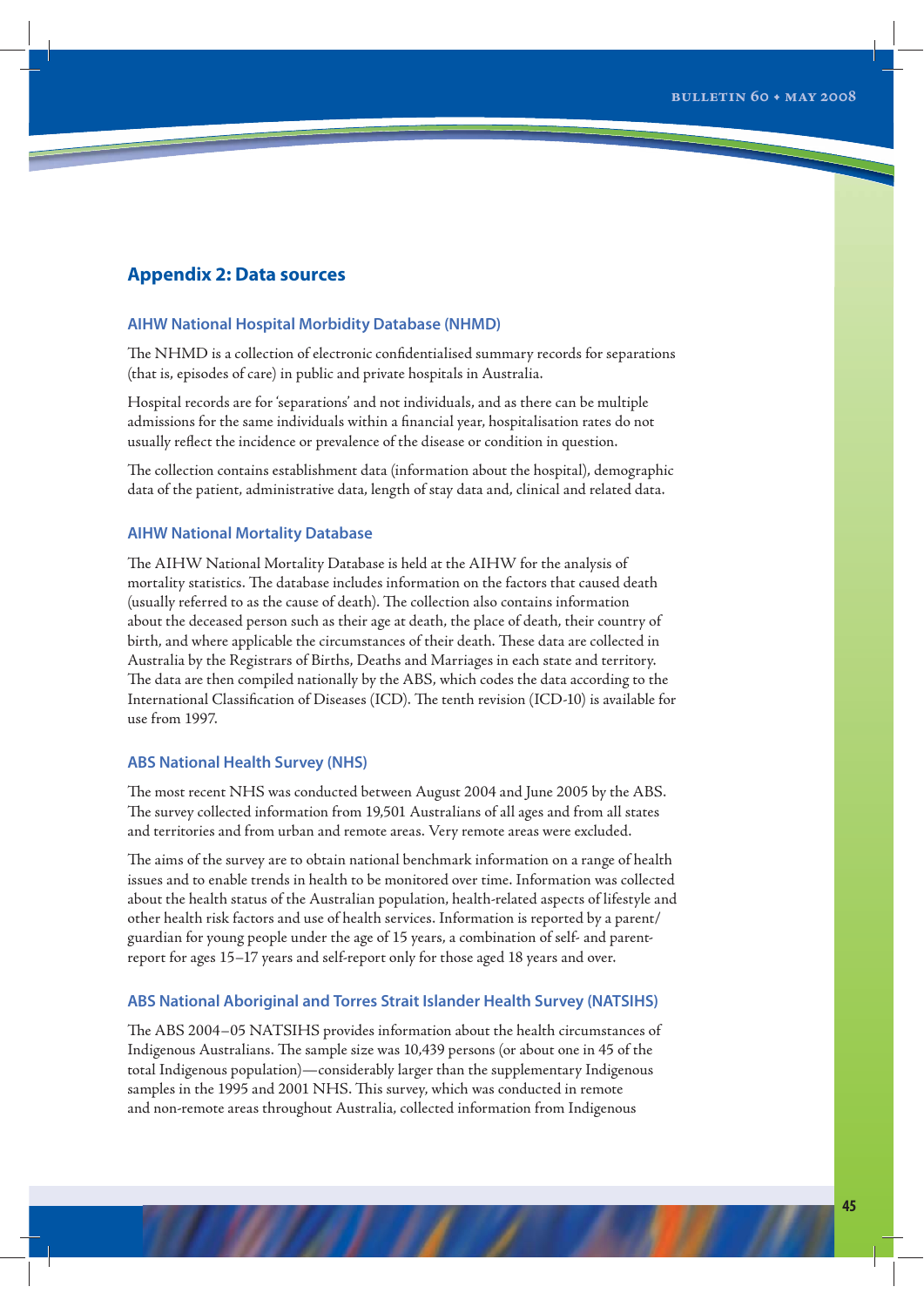**<sup>I</sup>nju<sup>r</sup><sup>y</sup> <sup>a</sup>mo<sup>n</sup><sup>g</sup> <sup>y</sup><sup>o</sup>u<sup>n</sup><sup>g</sup> <sup>A</sup>ustr<sup>a</sup>lian<sup>s</sup>**

Australians about health-related issues, including health status, risk factors and actions, and socioeconomic circumstances. The survey can provide comparisons with results for the non-Indigenous population from the 2001 and 2004–05 NHS.

## **Acknowledgments**

This bulletin was written by Deanna Eldridge of the Australian Institute of Health and Welfare, with valuable input provided by Sushma Mathur.

The AIHW would like to acknowledge the valuable contribution of James Harrison, of the National Injury Surveillance Unit, as well as funding provided by the Australian Government Department of Health and Ageing for this project.

## **References**

- ABS (Australian Bureau of Statistics) 2001. ABS views on remoteness. Information paper. ABS cat. no. 1244.0. Canberra: ABS.
- ABS 2006a. Causes of death, Australia, 2004. ABS cat. no. 3303.0. Canberra: ABS. ABS 2006b. National Aboriginal and Torres Strait Islander health survey: expanded
- confidentialised unit record file, technical manual. ABS cat. no. 4715.0.55.002 Canberra: ABS.
- ABS 2006c. National Aboriginal and Torres Strait Islander health survey: user's guide. ABS cat. no. 4715.0.55.004 Canberra: ABS.
- ABS 2006d. National health survey: user's guide. ABS cat. no. 4363.0.55.001. Canberra: ABS.
- Adhikari P 2006. Socio-Economic Indexes for Areas: introduction, use and future directions. Research paper. ABS cat. no. 1351.0.55.015. Canberra: ABS.
- AIHW (Australian Institute of Health and Welfare) & ABS 2006. Recent developments in the collection of Aboriginal and Torres Strait Islander health and welfare statistics 2005. Cat. no. IHW 15; ABS cat. no. 4704.0.55.001. Canberra: AIHW & ABS.
- AIHW: Berry JG, Nearmy DM & Harrison JE 2007. Injury of Aboriginal and Torres Strait Islander people due to transport, 1999–00 to 2003–04. Cat. no. INJCAT 100. Canberra: AIHW & ATSB (Australian Transport Safety Bureau).
- AIHW: Flood L, Berry JG & Harrison JE 2007. Serious injury due to transport accidents involving a railway train, Australia, 1999–00 to 2003–04. Cat. no. INJCAT 104. Canberra: AIHW & ATSB.
- AIHW: Harrison JE & Berry JG 2007. Serious injury due to transport accidents, Australia, 2003–04. Cat. no. INJCAT 101. Canberra: AIHW & ATSB.
- AIHW: Moller J 1995. Injury among 15 to 19 year old males. Canberra: AIHW.
- Australian Transport Council 2006. National road safety action plan: 2007 and 2008. Canberra: Australian Transport Council.
- Beautrais AL 2000. Risk factors for suicide and attempted suicide amongst young people. Australian and New Zealand Journal of Psychiatry 34(3):420–36.
- Begg S, Vos T, Barker B, Stevenson C, Stanley L & Lopez A 2007. The burden of disease and injury in Australia, 2003. Cat. no. PHE 82. Canberra: AIHW.
- Berry JG & Harrison JE 2007. Hospital separations due to injury and poisoning, Australia 2003– 04. Cat. no. INJCAT 88. Adelaide: AIHW.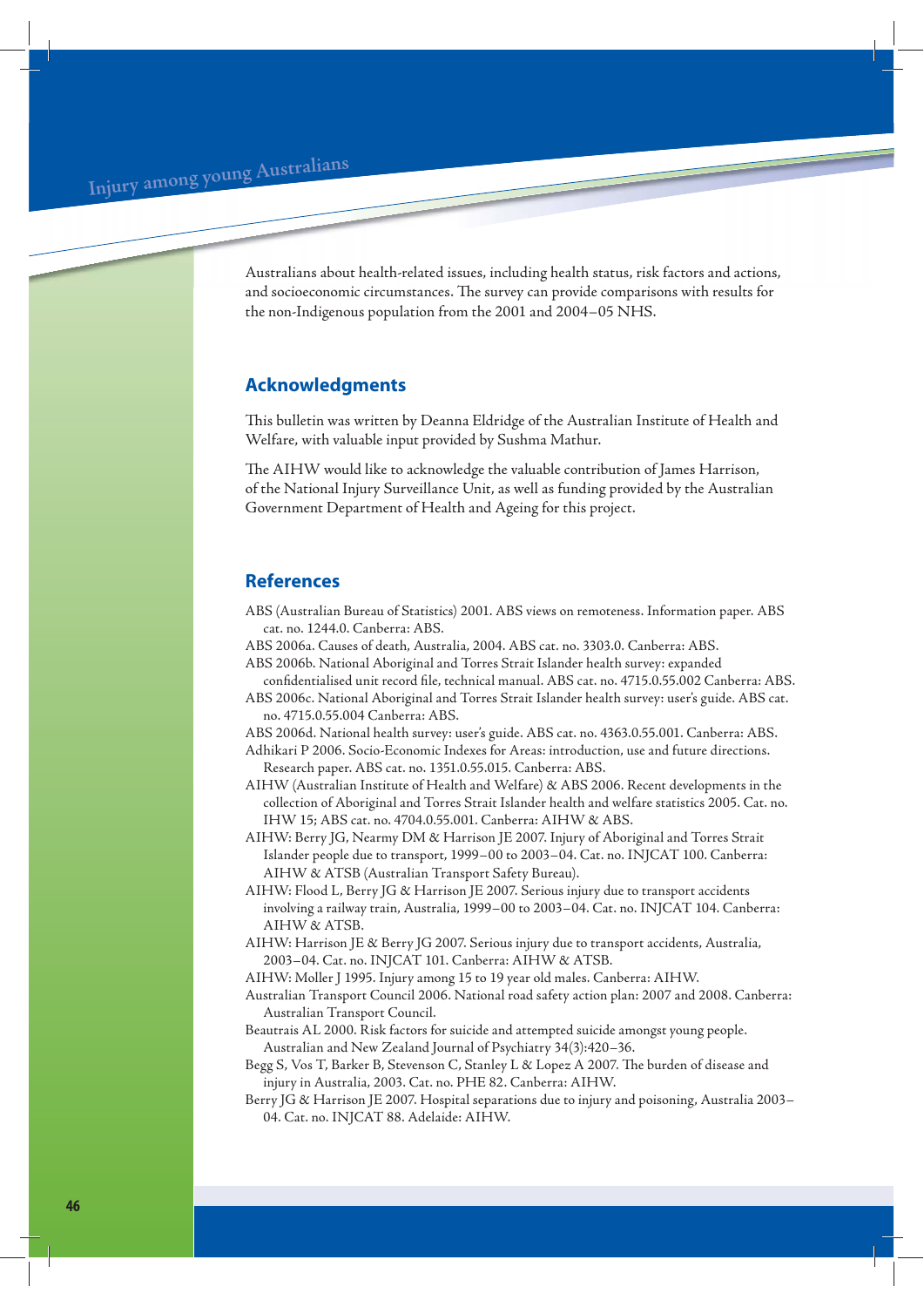De Leo D & Heller TS 2004. Who are the kids who self-harm? An Australian self-report school survey. Medical Journal of Australia 181(3):140–4.

Dobson AJ, Kuulasmaa K, Eberle E & Scherer J 1991. Confidence intervals for weighted sums of Poisson parameters. Statistics in Medicine 10(3):457–62.

- Flood L & Harrison JE 2006. Hospitalised sports injury, Australia 2002–03. Injury research and statistics series number 27. Cat. no. INJCAT 79. Adelaide: AIHW.
- Flood L, Harrison JE & Driscoll T 2007. Work-related injury hospitalisations, Australia 2002– 03 and 2003–04. Canberra: Australian Safety and Compensation Council.
- Goldney RD 1998. Suicide prevention is possible: a review of recent studies. Archives of Suicide Research 4:329–39.
- Helps YLM & Harrison JE 2006. Hospitalised injury of Australia's Aboriginal and Torres Strait Islander people 2000–02. Injury technical paper series number 8. Cat. no. INJCAT 94. Adelaide: AIHW.
- Henley G, Kreisfeld R & Harrison JE 2007. Injury deaths, Australia, 2003–04. Injury research and statistics series number 31. Cat. no. INJCAT 89. Adelaide: AIHW.
- Kreisfeld R & Harrison JE 2005. Injury deaths, Australia, 1999. Injury research and statistics series number 24. Cat. no. INJCAT 67. Adelaide: AIHW.
- Krug EG, Dahlberg LL & Mercy JA (eds) 2002. World report on violence and health. Geneva: WHO.
- NCCH (National Centre for Classification in Health) 2006. The international statistical classification of diseases and related health problems, Tenth Revision, Australian Modification. Fifth edition. Sydney: NCCH.
- NPHP (National Public Health Partnership) 2004. The National Injury Prevention and Safety Promotion Plan: 2004–2014. Canberra: NPHP.
- NRMA Motoring and Services 2005. Improving safety for young drivers. Viewed 18 January 2007, <http://www.mynrma.com.au/cps/rde/xbcr/mynrma/NRMA\_Motoring\_and\_ Services\_Response\_to\_RTA\_Paper.pdf?cpssessionid=SID-3F5768EC-9DC69FC7>. Skegg K 2005. Self-harm. Lancet 366(9495):1471–83.
- Smart D, Vassallo S, Sanson A, Cockfield S, Harris A, Harrison W et al. 2005. In the driver's seat: understanding young adult's driving behaviour. Melbourne: Australian Institute of Family Studies.
- WHO (World Health Organization) 2004. International statistical classification of diseases and related health problems, 10th Revision. Second edition. Geneva: WHO.

WHO 2006. Youth violence and alcohol. Geneva: WHO.

WHO 2007. Preventing injuries and violence: a guide for ministries of health. Geneva: WHO.